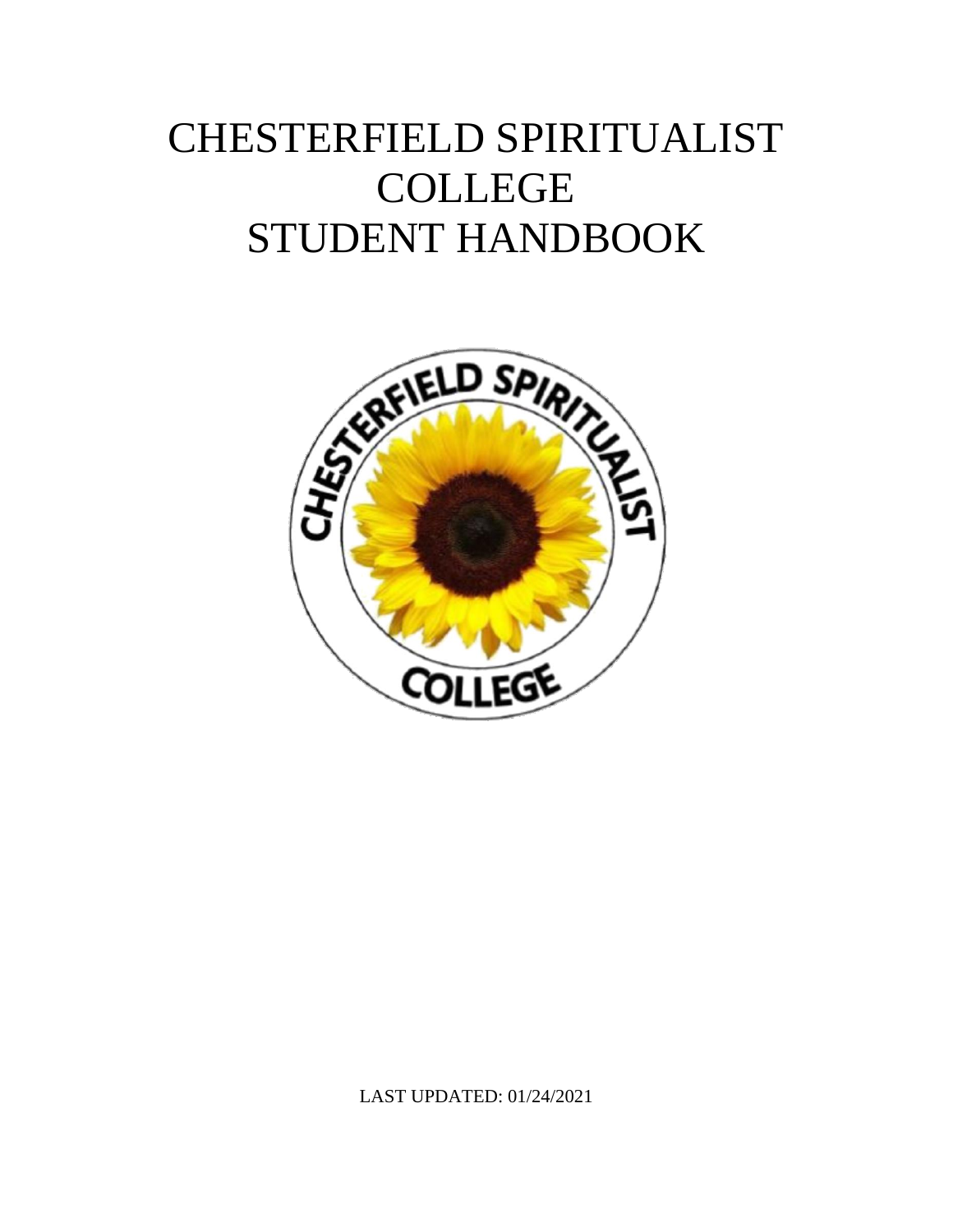### **COPYRIGHT, LEGAL NOTICE AND DISCLAIMER**

<span id="page-1-0"></span>This publication is protected under the US Copyright Act of 1976 and all other applicable international, federal, state and local laws, and all rights are reserved, including but not limited to copy, sale, distribution, and reproduction rights. This material is for the exclusive use of the *Indiana Association of Spiritualists* Chesterfield Spiritualist College

### **COMPLIANCE NOTICE**

<span id="page-1-1"></span>The *Indiana Association of Spiritualists* is a religious institution exempt from state regulation and oversight in the state of Indiana.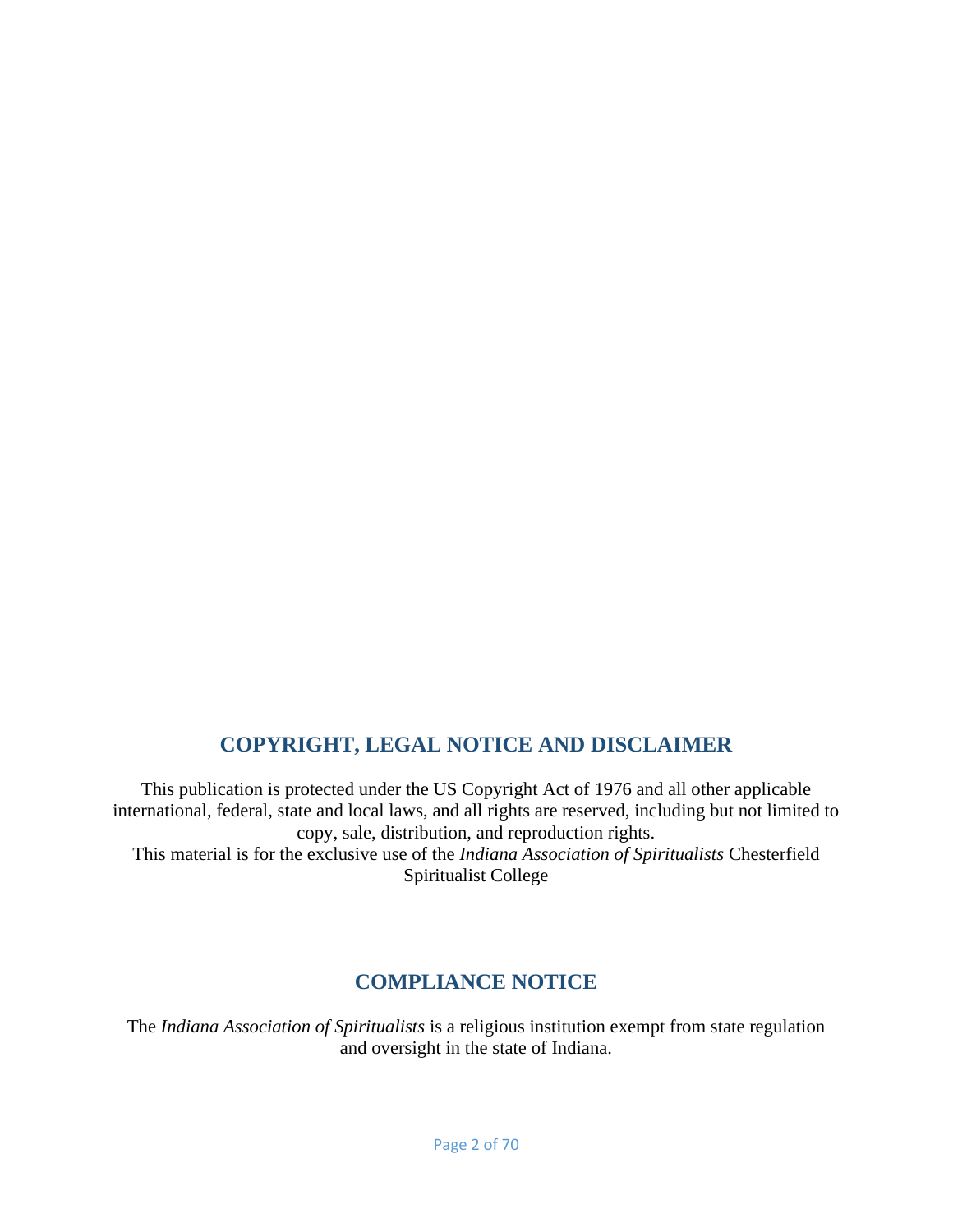# **Table of Contents**

| IAOS BOARD OF TRUSTEES RIGHT OF PROGRAM PARTICIPATION, EXCLUSION AND DENIAL 7 |  |
|-------------------------------------------------------------------------------|--|
|                                                                               |  |
|                                                                               |  |
|                                                                               |  |
|                                                                               |  |
|                                                                               |  |
|                                                                               |  |
|                                                                               |  |
|                                                                               |  |
|                                                                               |  |
|                                                                               |  |
|                                                                               |  |
|                                                                               |  |
|                                                                               |  |
|                                                                               |  |
|                                                                               |  |
|                                                                               |  |
|                                                                               |  |
|                                                                               |  |
|                                                                               |  |
|                                                                               |  |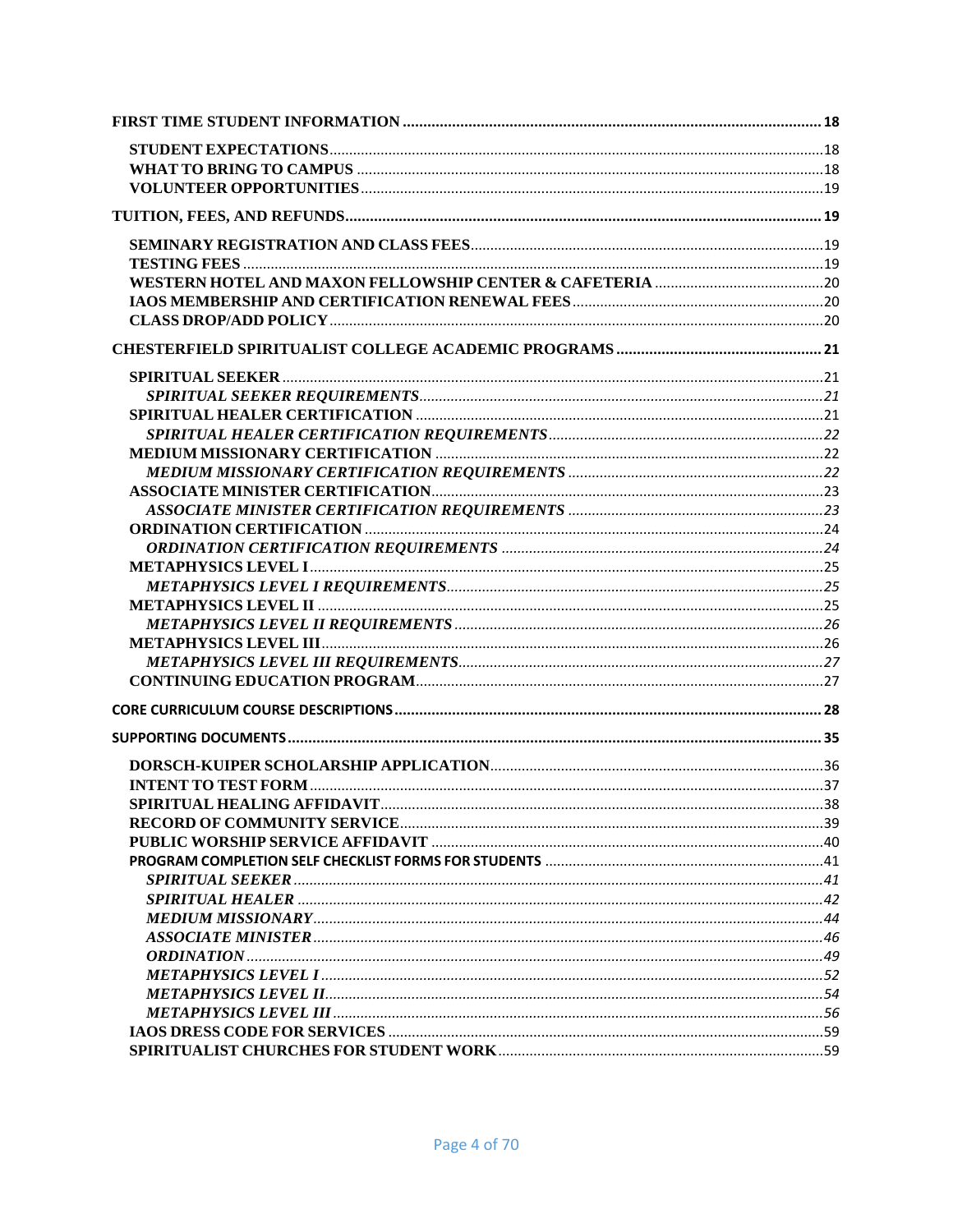# <span id="page-4-0"></span>**THE INDIANA ASSOCATION OF SPIRITUALISTS**

## <span id="page-4-1"></span>**IAOS DECLARATION OF PRINCIPLES**

1. We believe in Infinite Intelligence.

2. We believe that the phenomena of Nature,both physical and spiritual, are the expression of Infinite Intelligence.

3. We affirm that a correct understanding of such expression, and living in accordance therewith,constitute true religion.

4. We affirmthat the existence and personal identity of the individualcontinue after the change called death.

5. We affirmthat communication with the so-called dead is a fact,scientifically proven by the phenomena of Spiritualism.

6. We believe that the highest morality is contained in the GoldenRule: 'Whatsoever ye would that others should do unto you, do ye also unto them."

7. We affirm the moral responsibility of the individual, and that we make our own happiness or unhappiness as we obey or disobey Nature's physical and spiritual laws.

8. We affirmthat the doorway to reformation is never closed against any human soul, here or hereafter.

9. We affirm that the precepts of prophecy and healing contained in the Bible and all sacred writings of the world are divine attributes proven through mediumship.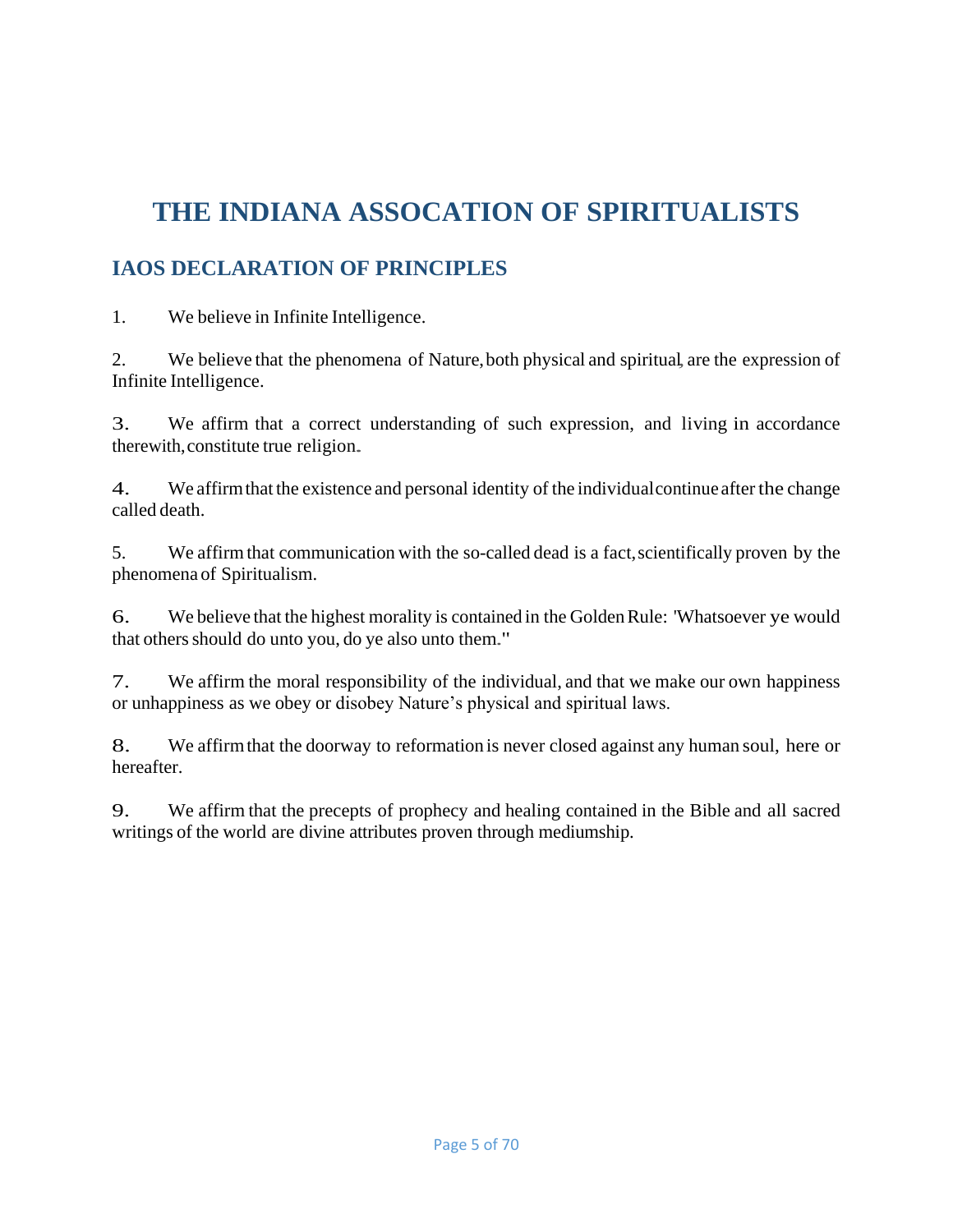# **ABOUT THE INDIANA ASSOCIATION OF SPIRITUALISTS**

<span id="page-5-0"></span>The fundamental objectives of the *Indiana Association of Spiritualists* are:

Sec.1. To develop a knowledge by study and teaching of the highest spiritual powers of intellect and inspiration; to study and teach a knowledge of man's obligations to the true purpose of this life and the life after the change called death; to study and teach the highest principles of virtue; and to heighten the moral conception of justice and truth.

Sec.2. To seek and develop a knowledge of the real relationship between man and spirit.

Sec.3. To promote a knowledge of the principles and truth of Spiritualism and to hold communication with the spirits of the departed through the natural powers of mediumship.

Sec. 4. The highest aim shall be to present such phenomena to the world as shall demonstrate the existence of a spiritual world and the continuity of life beyond the change called death.

For promoting these inestimable ends, this Association was formed and now exists. These fundamental aims are inerrant and unchangeable.

The IAOS was legally organized in 1888, in the state of Indiana. All authority concerning the granting of certification in the denomination's seminary programs rests with the Board of Trustees of the *Indiana Association of Spiritualists*.

# <span id="page-5-1"></span>**IAOS IDENTIFICATION INFORMATION**

*Indiana Association of Spiritualists* / Camp Chesterfield 50 Lincoln Dr., Chesterfield, IN 46017

PHONE: 765-378-0235 E-MAIL: [admin@campchesterfield.net](mailto:admin@campchesterfield.net) WEB: www.campchesterfield.net/education

Chesterfield Spiritualist College E-mail: [education@campchesterfield.net](mailto:education@campchesterfield.net)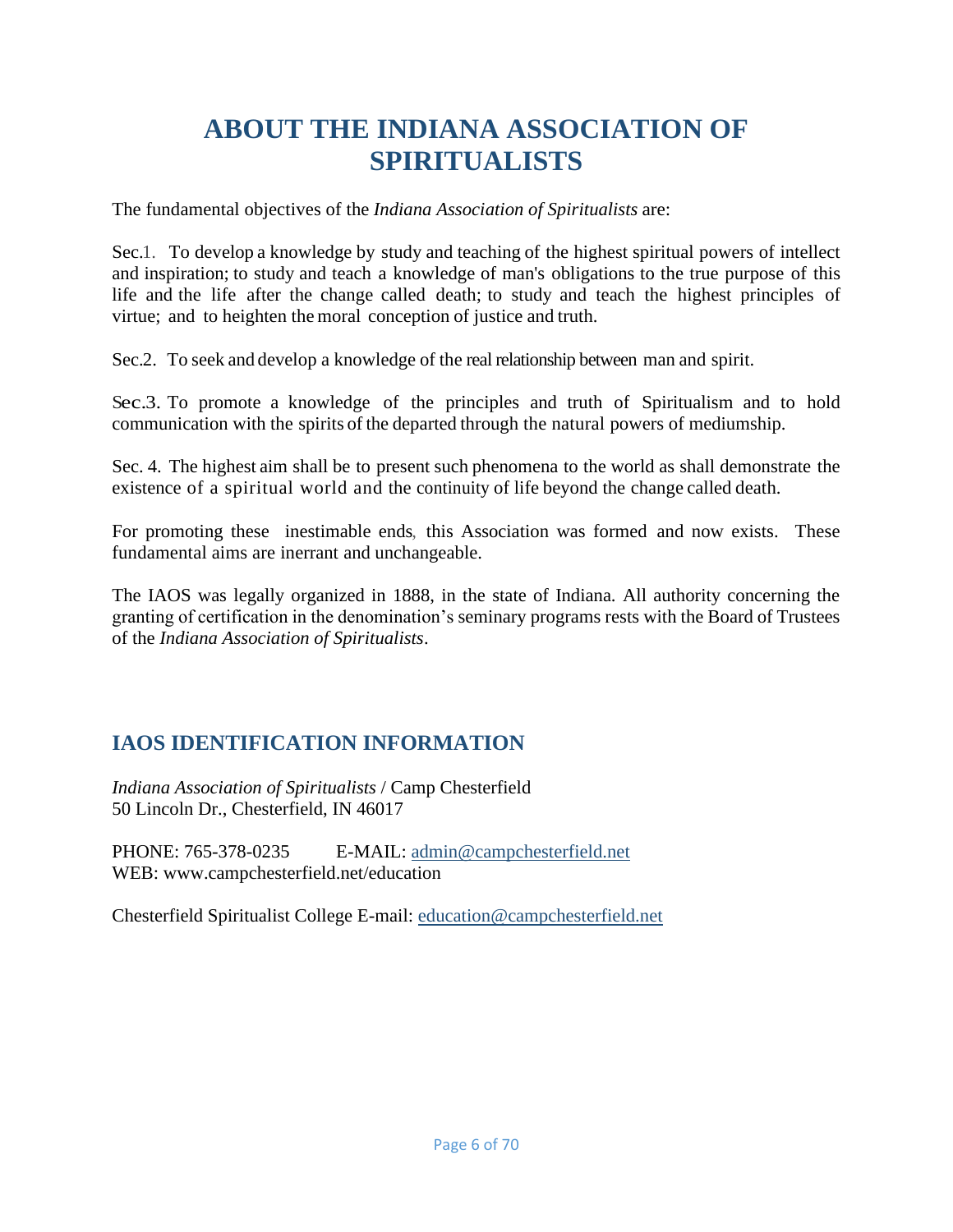### <span id="page-6-0"></span>**IAOS BOARD OF TRUSTEES (EXECUTIVE BOARD) RIGHT OF PROGRAM PARTICIPATION, EXCLUSION AND DENIAL**

The Executive Board shall have the power and authority to test all levels of certification and ordination and issue certificates to those they deem worthy, fix the charges therefore and the length of time such certificates shall be valid, and the conditions under which such examination or test shall be held, and to recall or cancel certificates so issued for just cause.

The Executive Board shall have the power and authority to ordain ministers, with all the privileges and functions lawfully pertaining thereto. None but capable public speakers shall be eligible for Ordination; and they shall first prove to the satisfaction of the Board their forensic ability and knowledge of the philosophy of Spiritualism, and their worthiness of character before they shall be ordained, and when ordained shall be given a certificate under seal of the Association, signed by its President and Secretary setting forth such Ordination. The fee for such Ordination and the annual renewal fee for Ordination shall be fixed by the Executive Board.

## <span id="page-6-1"></span>**CHESTERFIELD SPIRITUALIST COLLEGE VALUE STATEMENT**

The Chesterfield Spiritualist College strives to bring academic excellence and success to its students. We encourage students to demonstrate the following qualities:

- Academic honesty and integrity
- Conscientious pursuit of excellence in one's work
- Respect for the rights, differences and dignity of others
- Demonstrable desire to be of service to others
- Adherence to confidentiality of clients, fellow students and others
- Acceptance of personal responsibility and accountability for one's actions and behavior
- Pursuit and demonstration of a healthy spiritual life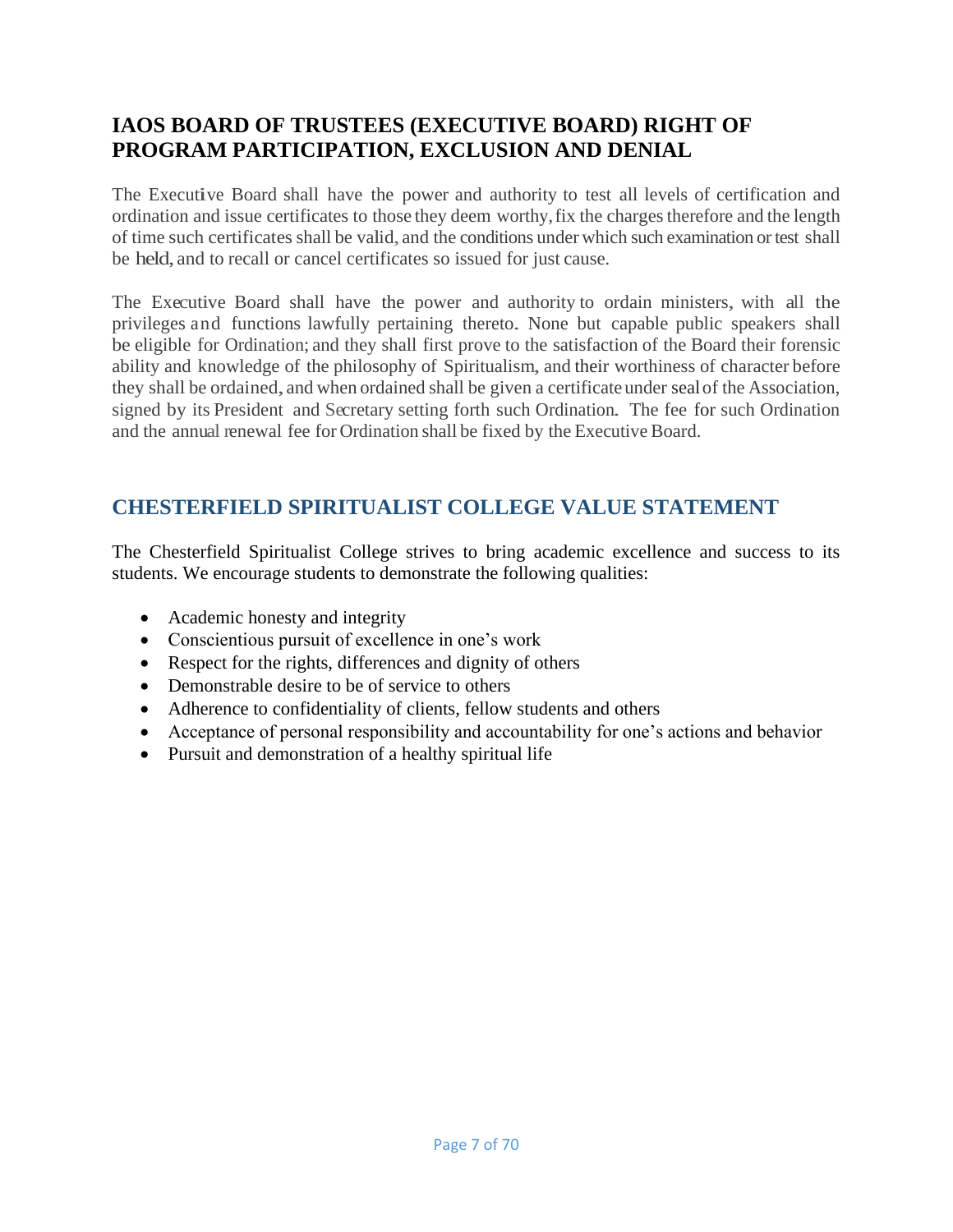# **CERTIFICATION STUDY PROGRAMS REQUIRED CLASSES**

<span id="page-7-0"></span>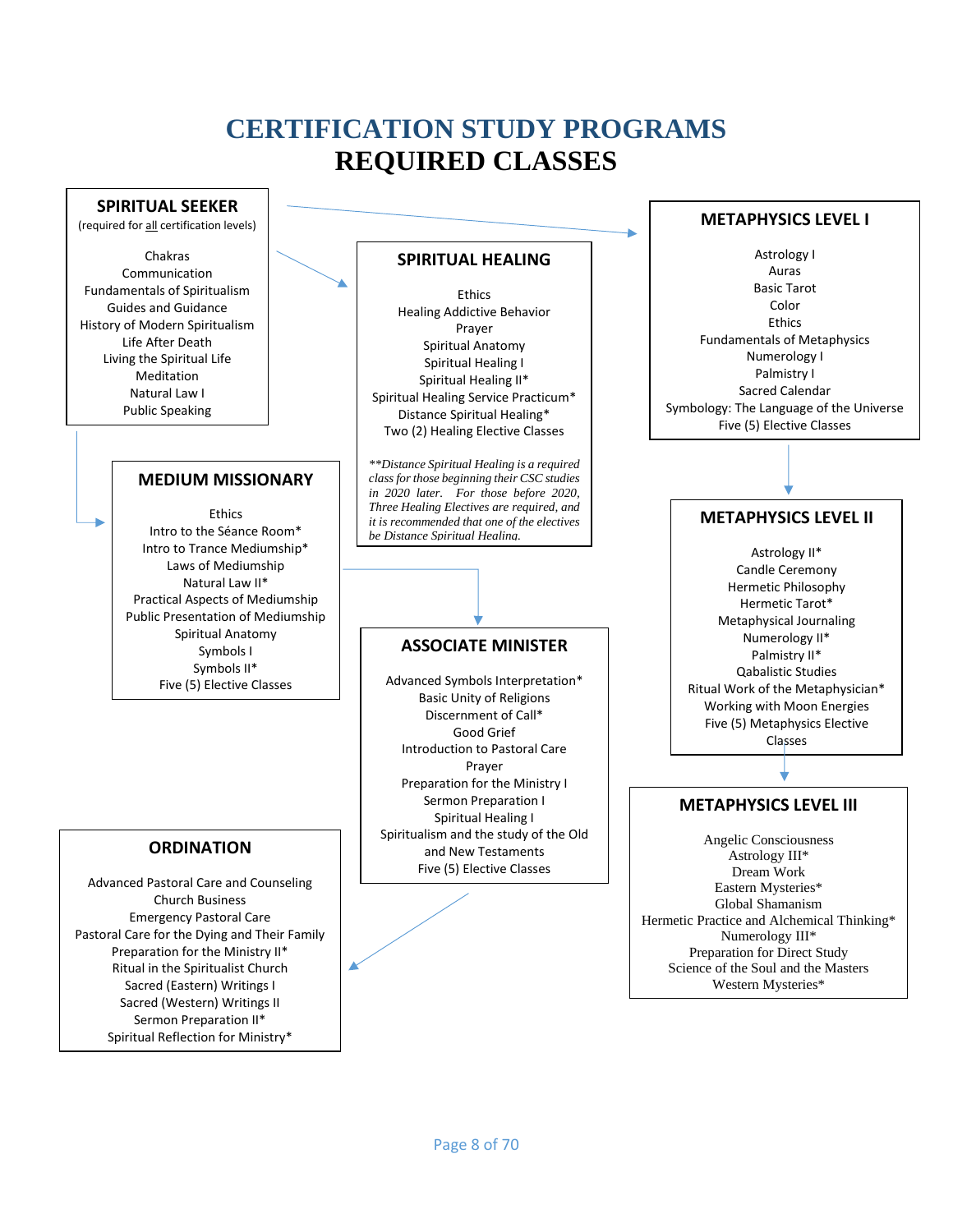# **SEMINARY STUDY OPPORTUNITIES**

### <span id="page-8-1"></span><span id="page-8-0"></span>**WEEK-LONG SEMINARIES**

Three week-long seminaries are offered by Chesterfield Spiritualist College on the grounds of Historic Camp Chesterfield. The week-long seminaries are offered in April, June & October.

### <span id="page-8-2"></span>**WEEKEND SEMINARIES**

Four weekend seminaries are offered by Chesterfield Spiritualist College on the grounds of Historic Camp Chesterfield. The weekend seminaries are held in March, May, August & September.

### <span id="page-8-3"></span>**INTENSIVES**

Chesterfield Spiritualist College on the grounds of Historic Camp Chesterfield offers weekend intensive courses. These courses, when completed successfully, earn the student elective credits towards their certification.

### <span id="page-8-4"></span>**DISTANCE LEARNING**

A virtual classroom where students can participate and earn academic credit from the convenience of their own home. Instruction is facilitated through a web-based, video conferencing program. Quality teacher to student interaction continues as if all were in the same physical location.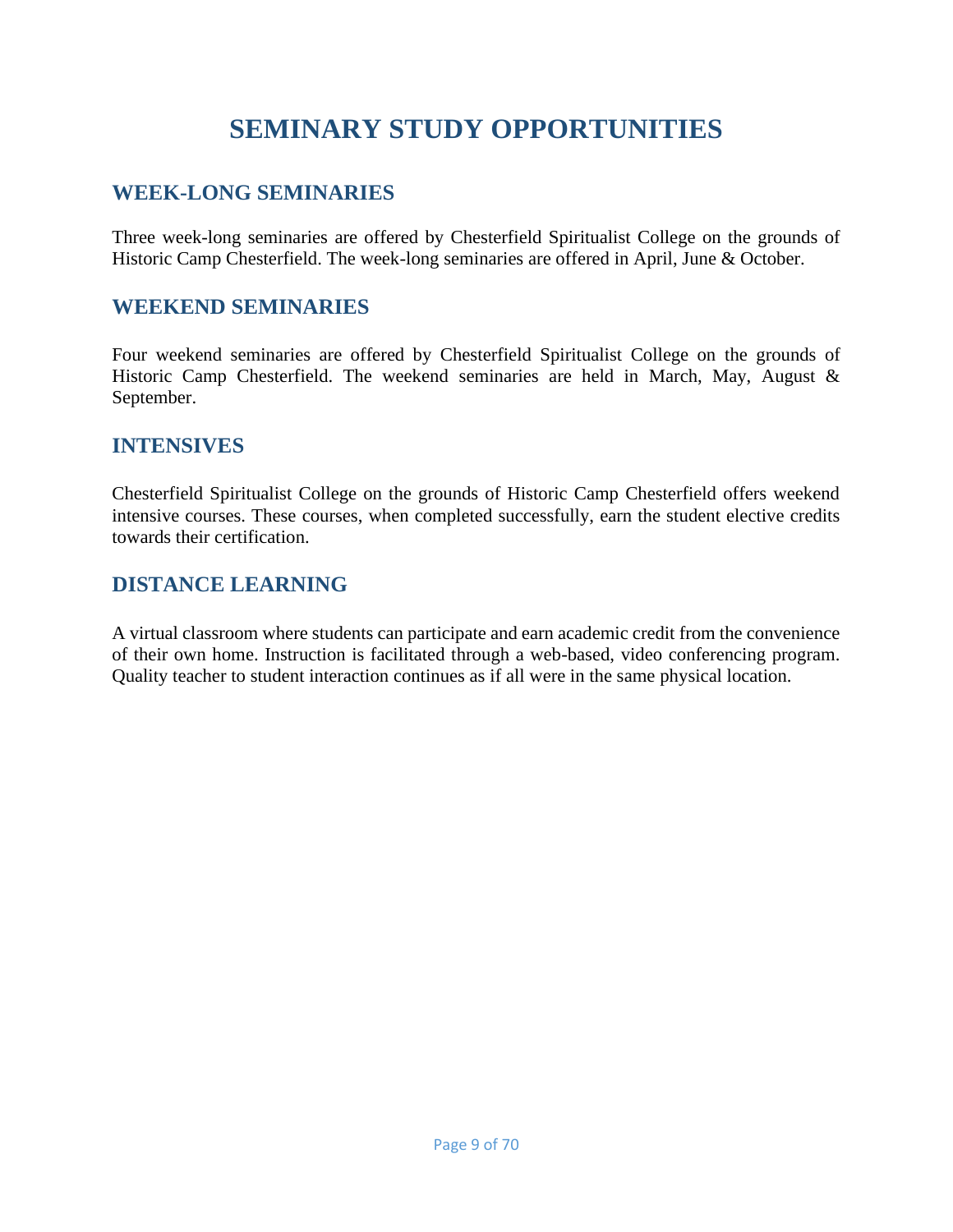# **SEMINARY STUDENT SCHOLARSHIPS**

### <span id="page-9-1"></span><span id="page-9-0"></span>**DORSCH-KUIPER SCHOLARSHIP**

#### **ELIGIBILITY**

This academic [scholarship application](#page-35-0) (pg. [36\)](#page-35-0) is available to any student who:

- 1. Is a member in good standing in the IAOS for at least two years prior to the scholarship application.
- 2. Is actively participating in the ordination program of the Chesterfield Spiritualist College.
- 3. Has attained the certification of Associate Minister or has successfully completed at least five or more classes toward Associate Minister certification through the IAOS.

The scholarship award will be the decision of the Education Committee.

The maximum scholarship award per student is \$550 and must be used within two years of the receipt of the award. This scholarship will be administered as credit for classes; it is not a cash award. The scholarship award will be used only to complete the classes required for ordination. The application process is strictly confidential and will include the completion of the application form, a written essay outlining the student's desire for the scholarship, three personal/professional letters of recommendation, and an interview by representatives of the Education Committee.

The Dorsch-Kuiper Scholarship application is available to any qualified student upon electronic or written request to education@campchesterfield.net.

**All applications and supporting materials must be received no later than November 30th of each year to be considered for this scholarship. Any late or incomplete applications will be automatically disqualified.**

#### **APPLICATION DEADLINE FOR THE DORSCH-KUIPER SCHOLARSHIP NOVEMBER 30TH**

#### **SCHOLARSHIP WILL BE AWARDED BY JANUARY 1ST**

#### <span id="page-9-2"></span>**NEW STUDENT INCENTIVE**

This incentive is established to encourage IAOS members to introduce friends and family to Camp Chesterfield and the Chesterfield Spiritualist College.

- 1. The incentive will be awarded to a new, first-time student who attend on campus classes:
	- a. is a first-time student (who has never previously taken classes at Chesterfield Spiritualist College).
	- b. advance-registers for classes no later than the deadline for each academic event.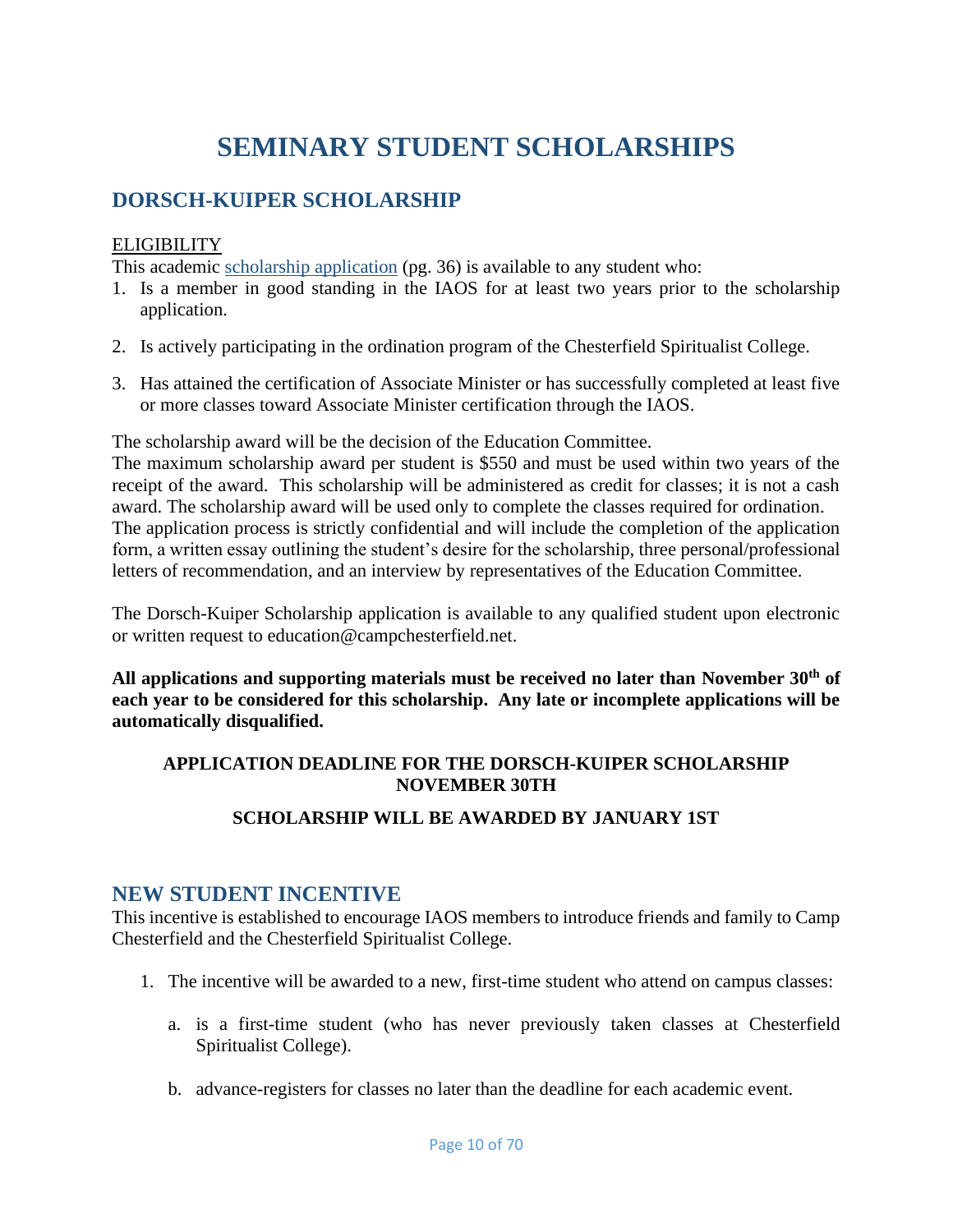- c. is accompanied to the Chesterfield Spiritualist College by a current student who is enrolled in the same academic seminar and who is a member of the IAOS.
- d. is either a member or a non-member of the IAOS at the time of registration.
- 2. The new student and current student must both be enrolled at the same week-long or weekend academic seminar.
- 3. The incentive amount will be either \$65 or \$75 depending on the new student's membership status.
- 4. The current student will be identified on the new student's registration form and will receive an award for one academic class. The award will be used within one year of issuance.
- <span id="page-10-0"></span>5. The incentive must be used within one year of issuance.

# **IMPORTANT PROGRAM INFORMATION**

### <span id="page-10-1"></span>**ACADEMIC RECORDS**

In accordance with the Family Educational Rights and Privacy Act of 1974, students have the right to see their academic records in the Chesterfield Spiritualist College office. These records will not be released to any other individual or organization, except with the student's written request. For additional information regarding this policy, please contact the Chesterfield Spiritualist College at education@campchesterfield.net.

A student's coursework credits will be valid for 10 years from the date they were earned. After 10 years, a course will need to be retaken to qualify for credit towards certification.

### <span id="page-10-2"></span>**CERTIFICATION**

Certification is not automatically conferred after all academic requirements are completed. Firsthand observations of attitude, service, participation, performance and suitability are made by Chesterfield Spiritualist College committee members and the IAOS Board of Trustee members over the term of the student's study in a certification program.

### <span id="page-10-3"></span>**CLASS SIZE REQUIREMENTS**

Class size is important to both students and teachers in order to provide the optimum learning environment. Please be advised that: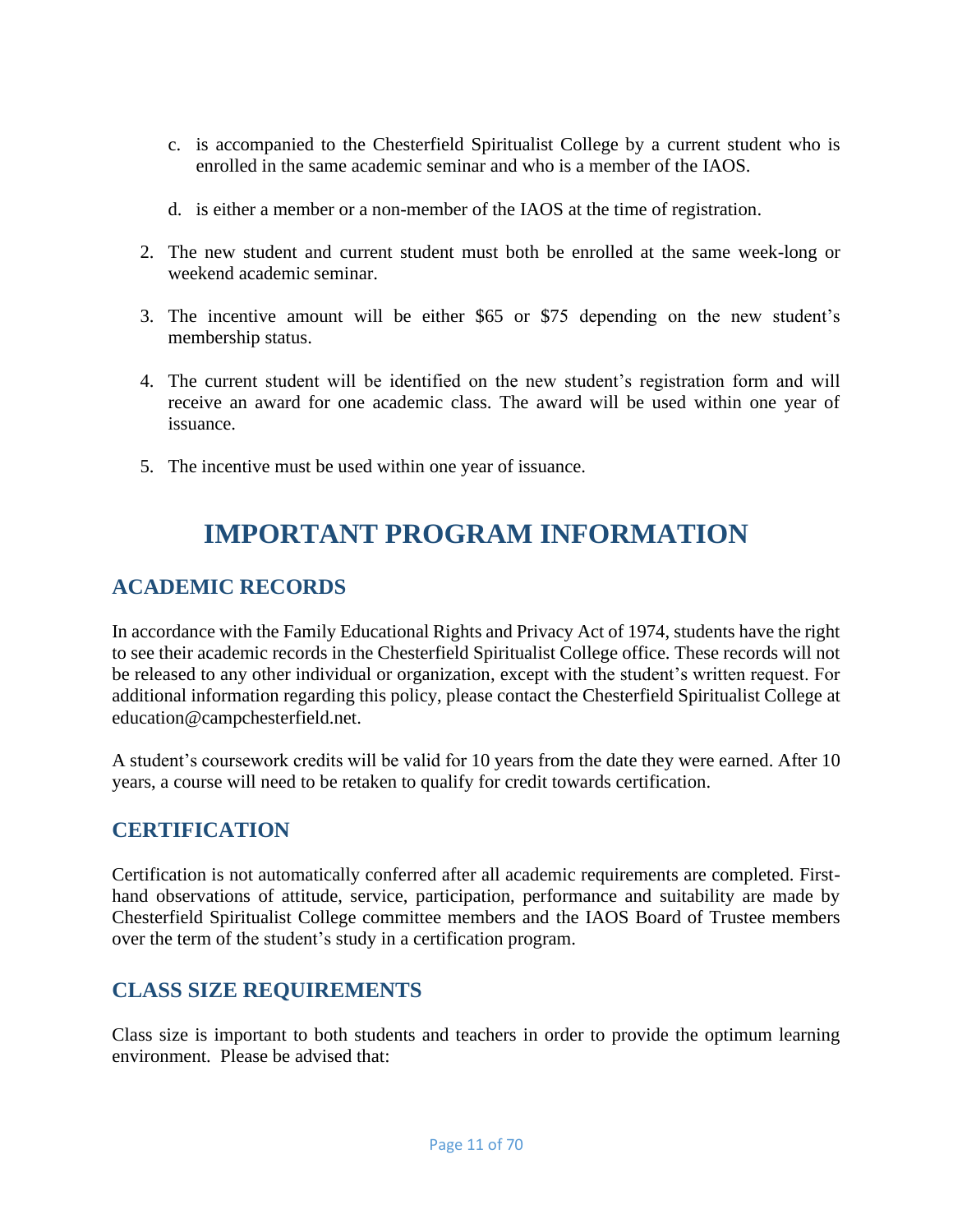- 1. a class required for certification will not be taught unless there are at least two (2) students registered
- 2. an elective class will not be taught unless there are at least two (2) students registered

#### <span id="page-11-0"></span>**ELECTIVE COURSES**

Electives can only be used for one program requirement.

Electives qualifying for Spiritual Healing certification must be Healing Electives. Electives qualifying for Metaphysics Level II must be Metaphysical Electives. Program specific electives are not required for any other program.

### <span id="page-11-1"></span>**DISCLAIMER**

It is incumbent that all IAOS certified healers, medium missionaries, associate ministers, and ordained ministers, be knowledgeable and comply with the laws of the State, County, and Locality in which they reside or practice. They vow such loyalty upon receiving certification. This directive is placed for the legal protection of the individual, as well as the *Indiana Association of Spiritualists*.

Neither the Chesterfield Spiritualist College nor the *Indiana Association of Spiritualists* are responsible for payment of any legal court costs, fines, or financial penalties for which an individual certified through the IAOS might become liable.

### <span id="page-11-2"></span>**TESTING FOR PROGRAM COMPLETION**

Each program level requires the student to show proficiency in the coursework for that program level.

Once all academic and practical requirements have been completed, a student may submit an [Intent](#page-36-0)  [to Test](#page-36-0) (pg. [37\)](#page-36-0) to education@campchesterfield.net.

Intent to Test and all required documentation must be submitted to [education@campchesterfield.net](mailto:education@campchesterfield.net) one month prior to the date the student plans to test.

The testing form and fee must be submitted 24 hours prior to the date in which the student plans to test.

Students must pass a comprehensive written exam covering program coursework with a minimum score of 85%.

Students will also be required to successfully complete an oral demonstration of their program with the testing committee.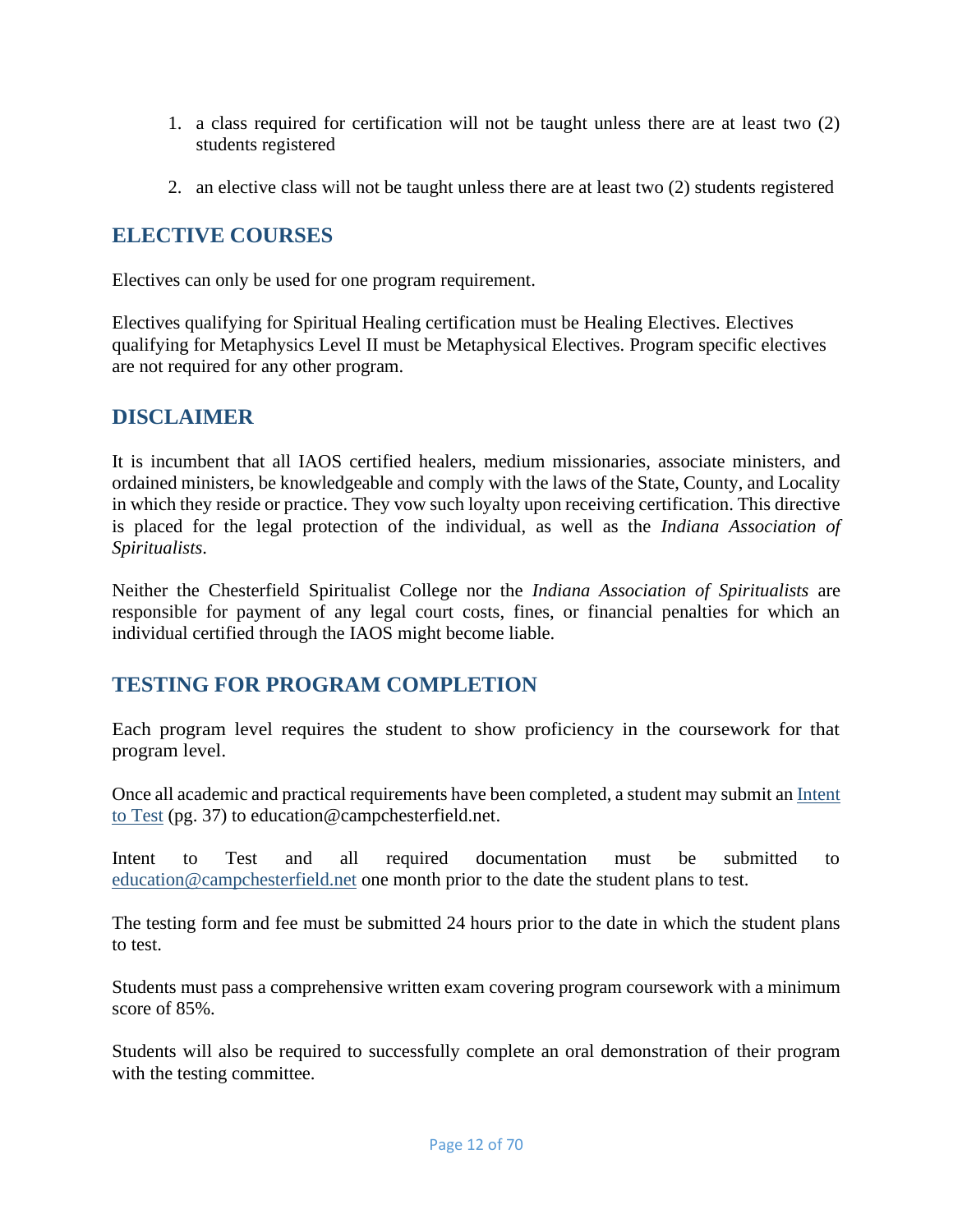### <span id="page-12-0"></span>**ADDITIONAL PROGRAM REQUIREMENTS**

Each student who is wishing to complete the program of spiritual seeker, spiritual healer, medium missionary, associate minister, ordination, metaphysics levels I, II or III from the *Indiana Association of Spiritualists* is required to adhere to all Additional Program Requirements for the programs they participate in. If the student does not have access to a local Spiritualist church, it is his/her responsibility to contact [education@campchesterfield.net](mailto:education@campchesterfield.net) to assist with the Additional Program Requirements.

### <span id="page-12-1"></span>**HEALING CERTIFICATION**

- Six (6) approved student Spiritual Healing Services to include leading two (2) services for the congregation.
- Six (6) affidavits (pg. [38\)](#page-37-0) of spiritual healing ability.

### <span id="page-12-2"></span>**MEDIUM MISSIONARY CERTIFICATION**

- Successfully complete an oral demonstration of mediumship abilities.
- Development classes: Twelve (12) classes with a certified staff mediumship development teacher over a period of three (3) week-long seminaries.
- Development Class Alternative: Regularly attend online or in person development classes with a certified staff mediumship development class teacher. A minimum of 12 classes and signature of the teacher is required.
- Student Services: A minimum of three (3) clairvoyant demonstrations during three (3) different approved student services, prior to submitting your intent to test.

### <span id="page-12-3"></span>**ASSOCIATE MINISTER CERTIFICATION**

- Development Classes: Four (4) classes with one (1) certified staff mediumship development class teacher during a week-long seminary.
- Development Class Alternative: Regularly attend online or in person classes with a certified staff mediumship development class teacher. A minimum of 4 classes and signature of the teacher is required.
- Student Services: A minimum of three (3) sermons during approved student services, prior to submitting your intent to test.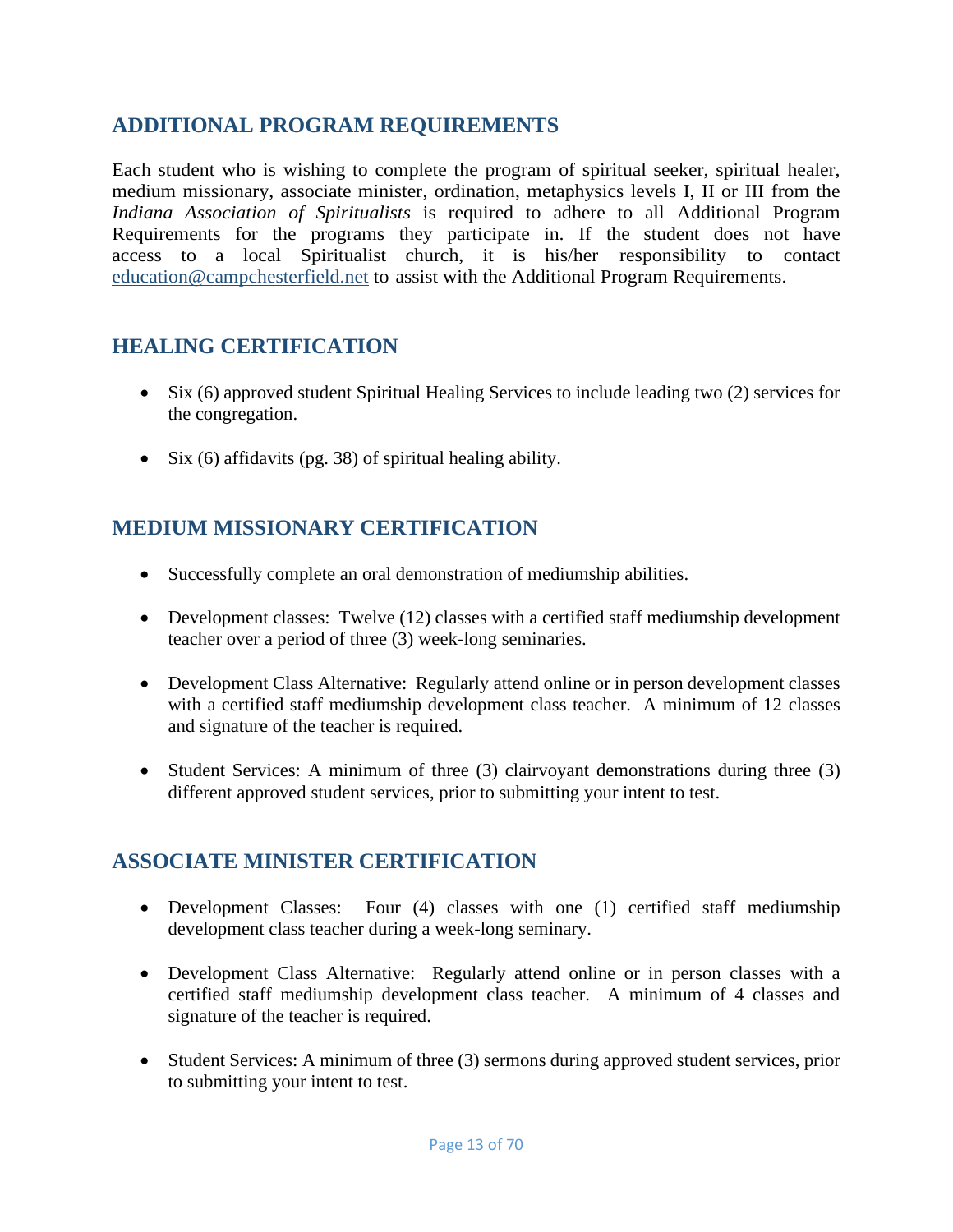- Public Worship Services: Demonstration of sermon and clairvoyance at the same service. Six (6) public worship services at a minimum of three (3) different churches. A [letter](#page-39-0) (pg [40\)](#page-39-0) from each church served stating date, service performed and signed by presiding Spiritualist minister or board member. \*Lectures do not qualify for this requirement.
- Community Service: 30 hours of [community service](#page-37-1) (pg. [38\)](#page-37-1) with a maximum of 10 hours at Camp Chesterfield. Community Service must be approved prior to performing the service. For approval email [education@campchesterfield.net.](mailto:education@campchesterfield.net)

## <span id="page-13-0"></span>**ORDINATION CERTIFICATION**

- Development Classes: Four (4) classes with one (1) certified staff mediumship development class teacher during a week-long seminary.
- Development Class Alternative: Regularly attend online or in person development classes with a certified staff mediumship development class teacher. A minimum of 4 classes and signature of the teacher is required.
- Student Services: A minimum of three (3) chairperson demonstrations during approved student services, prior to submitting your intent to test.
- Public Worship Services: Demonstration of sermon and clairvoyance at the same service. Eight (8) public worship services at a minimum of three (3) different churches. A [letter](#page-39-0) (pg. [40\)](#page-39-0) from each church served stating date, service performed and signed by the presiding Spiritualist minister or board member. \*Lectures do not qualify for this requirement.
- Community Service: 40 hours of <u>community service</u> (pg. [38\)](#page-37-1) with a maximum of 15 hours at Camp Chesterfield. Community Service must be approved prior to performing the service. For approval email [education@campchesterfield.net.](mailto:education@campchesterfield.net)

### <span id="page-13-1"></span>**METAPHYSICS LEVEL I**

- Metaphysical Development classes: Eight (8) classes with a certified staff metaphysical development teacher over a period of 2 week-long seminaries.
- Metaphysical Development Class Alternative: Regularly attend online or in person metaphysical development classes with a certified staff metaphysical development class teacher. A minimum of 8 classes and signature of the teacher is required.
- Student services: Assist staff teacher with one metaphysical ceremony.
- Minimum of two (2) years of ongoing study through Chesterfield Spiritualist College.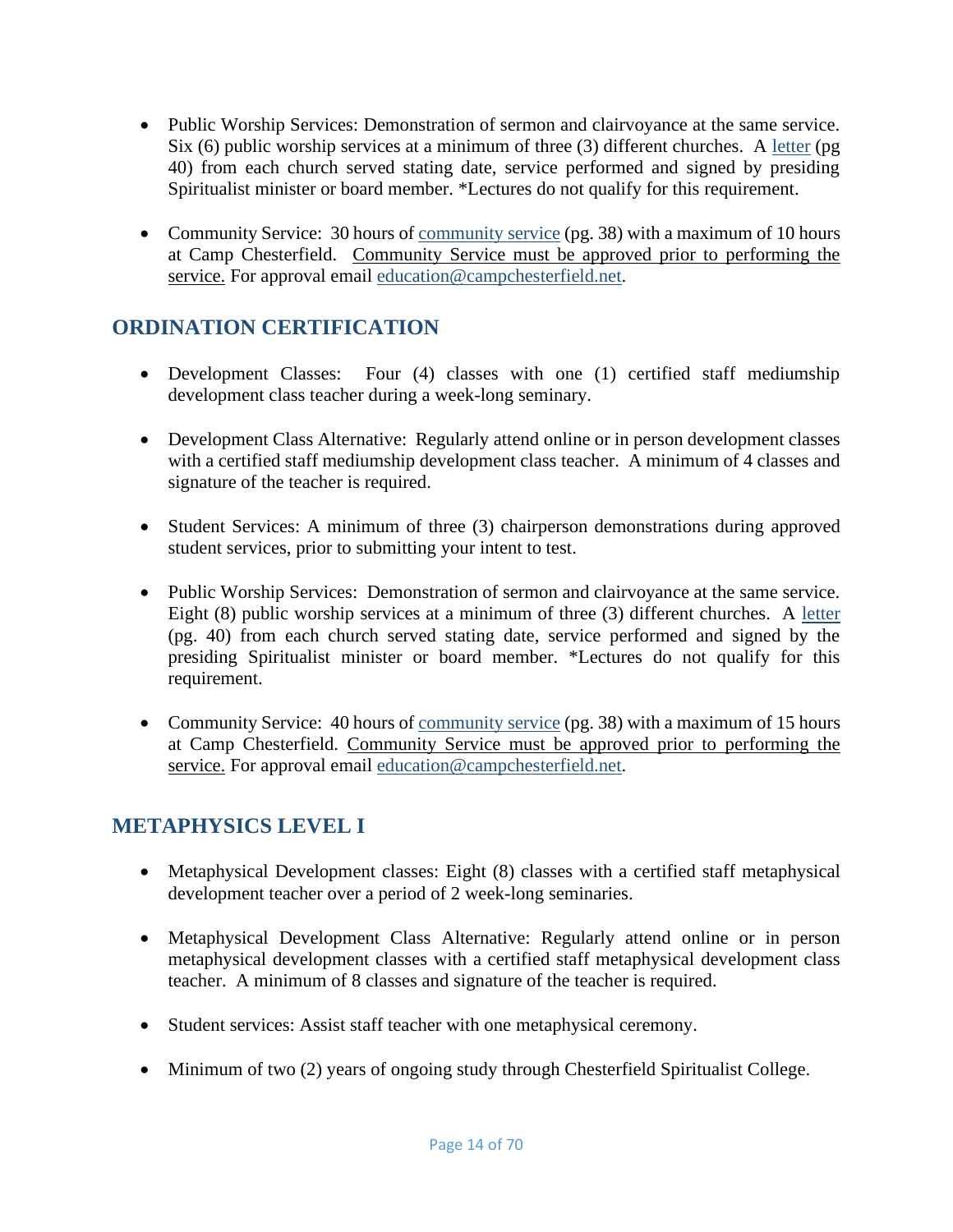• Pass a written comprehensive exam covering coursework with a minimum score of 85%.

## <span id="page-14-0"></span>**METAPHYSICS LEVEL II**

- Metaphysical Development classes: Eight (8) classes with a metaphysical development teacher over a period of 2 week-long seminaries.
- Metaphysical Development Class Alternative: Regularly attend online or in person metaphysical development classes with a certified staff metaphysical development class teacher. A minimum of 8 classes and signature of the teacher is required.
- Assist in two (2) approved metaphysical ceremonies.
- At least one (1) full year of ongoing study through Chesterfield Spiritualist College after completion of Level I
- Pass a written comprehensive exam covering coursework with a minimum score of 85%.

### <span id="page-14-1"></span>**METAPHYSICS LEVEL III**

- Metaphysical Development classes: Eight (8) classes with a metaphysical development teacher over a period of 2 week-long seminaries.
- Metaphysical Development Class Alternative: Regularly attend online or in person metaphysical development classes with a certified staff metaphysical development class teacher. A minimum of 8 classes and signature of the teacher is required.
- Assist in one (1) approved metaphysical ceremony.
- Independently create, design and implement one (1) metaphysical ceremony to be conducted during an approved metaphysical ceremony with approval and oversight of a metaphysical development teacher.
- Directed Study: Under the supervision of your Metaphysical Mentor, write a 5,000-word paper on a metaphysical topic.
- At least one (1) full year of ongoing study through Chesterfield Spiritualist College following completion of Level II.
- Pass a written comprehensive exam covering coursework with a minimum score of 85%.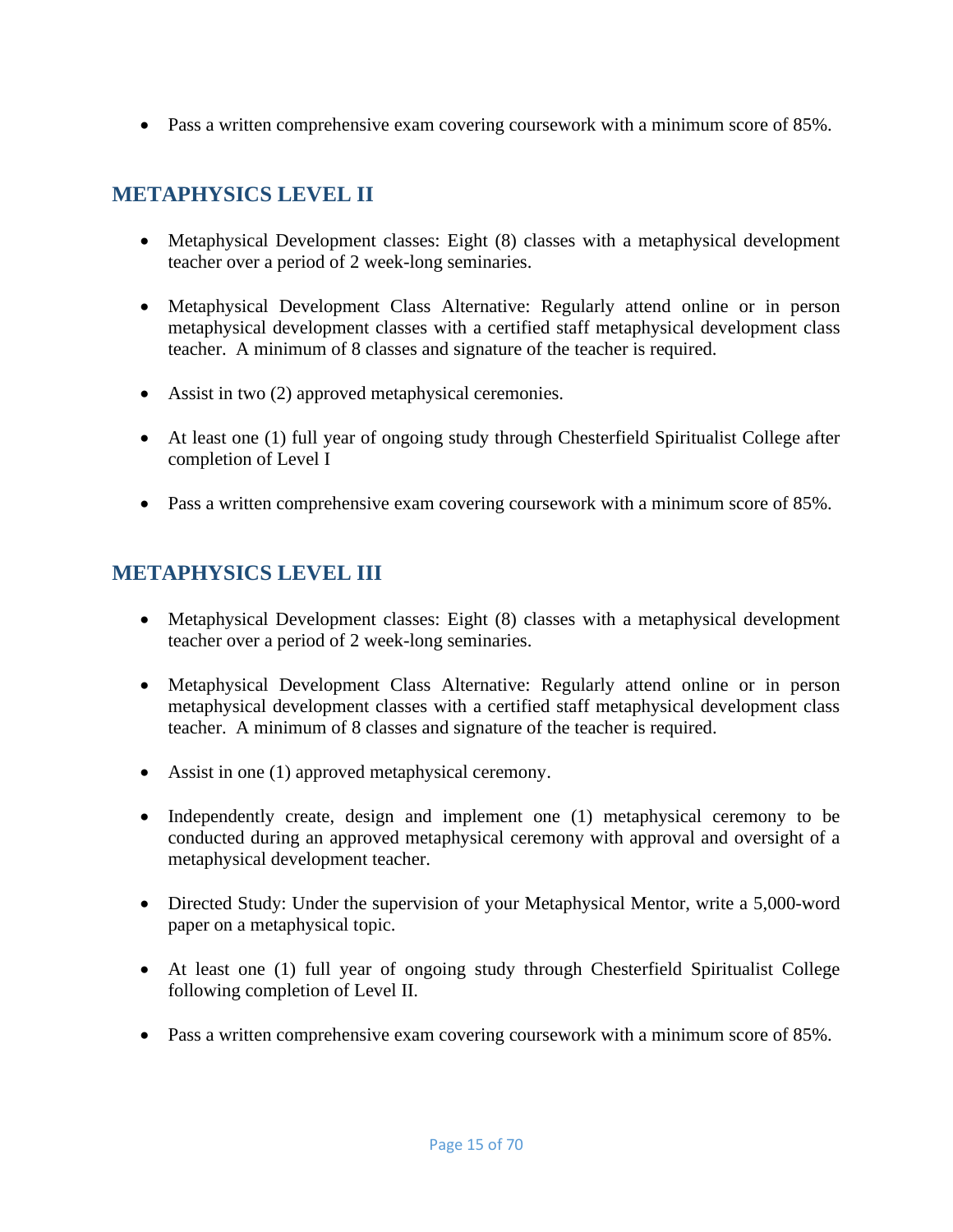### <span id="page-15-0"></span>**ACADEMIC ADVISORS AND SPIRITUAL HEALING MENTORS**

Academic Advisors are the first point of contact for student questions and concerns, and they will assist students through their academic programs. Students should email [education@campchesterfield.net](mailto:education@campchesterfield.net) with their questions/concerns and one of the academic advisors will reply. All questions/concerns will receive an initial reply within 48 hours.

All students are encouraged to ask the academic advisors for advice and guidance or assistance dealing with specific problems or concerns. These advisors can be trusted to conduct all such personal exchanges with honorable discretion and privacy.

As part of Chesterfield Spiritualist College continued development and expansion of the academic curriculum, Spiritual Healing Mentors have been added as an additional resource for our healing students. The Spiritual Healing Mentors assist healing students with the following:

- Answer any questions related to the Spiritual Healer program, specifically, and academic program generally.
- Guidance and suggestions regarding an individual student's healing class schedule
- Assistance with Spiritual Healing Electives
- Facilitate scheduling for Student led congregational healing services
- Guidance developing the content for a congregational healing service

The Director of Healing will facilitate the assignment of students to a Spiritual Healing Mentor. Students should email [education@campchesterfield.net](mailto:education@campchesterfield.net) – Attn: Director of Healing for further information

### <span id="page-15-1"></span>**KEY TO ABBREVIATIONS AND TERMS**

 $S =$  Spiritual Seeker  $M =$ Medium Missionary  $A =$  Associate Minister  $Q = \text{Ordination}$  $H =$  Spiritual Healer HE=Healing Elective  $E =$ Elective  $MP = Metaphysics Level I$ MP2=Metaphysics Level II MP3=Metaphysics Level III ME=Metaphysical Elective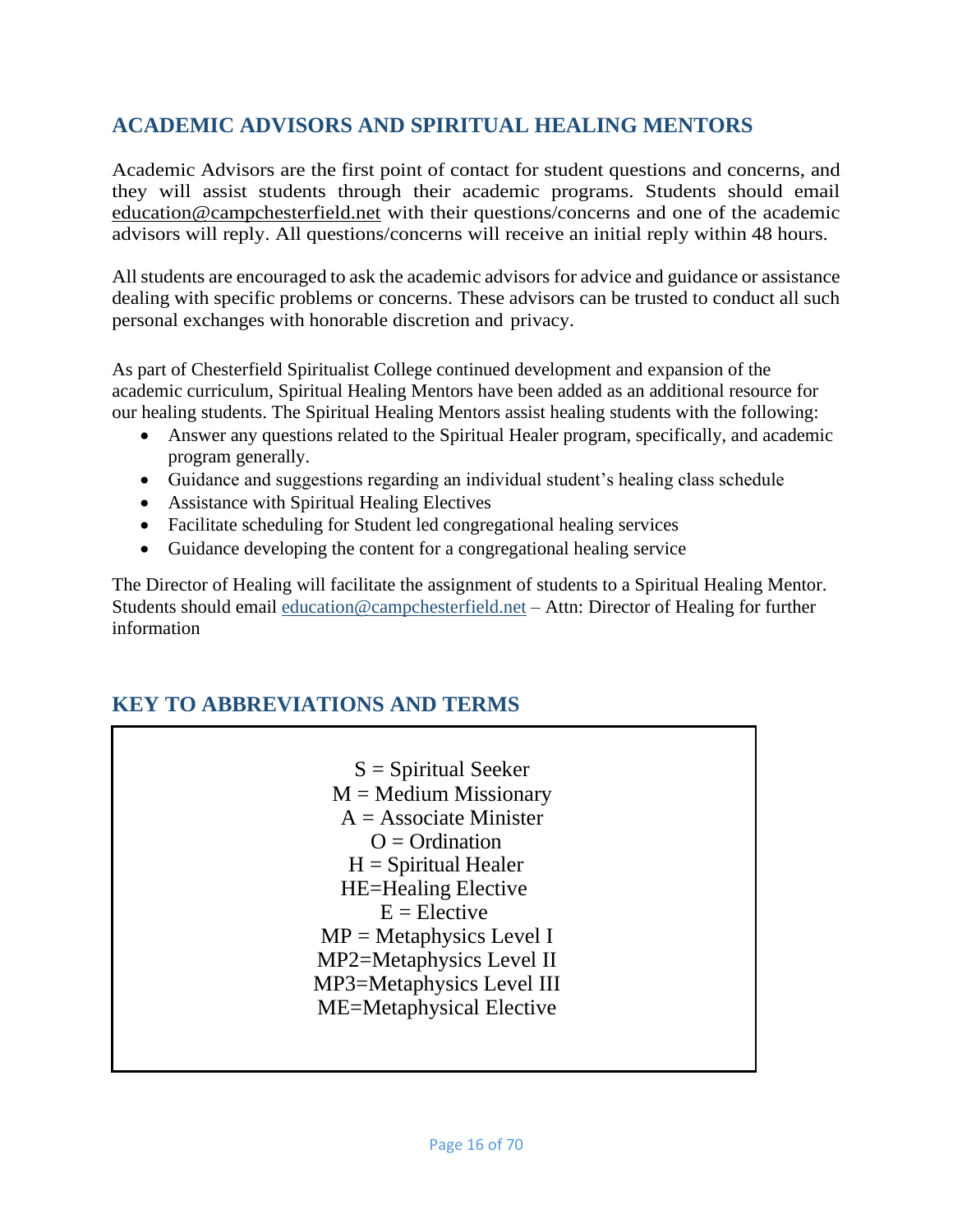### <span id="page-16-0"></span>**ORDINATION**

Ordination is not an honor automatically conferred merely after academic requirements are completed. Ordination as a Minister in the *Indiana Association of Spiritualists* implies a solemn and significant responsibility on the part of the recipient.

### <span id="page-16-1"></span>**ORDINATION BY SANCTION**

Any person ordained to the ministry of any other religious sect, denomination or other religious organization shall not be deemed an ordained minister within the meaning of the provisions of the *Indiana Association of Spiritualists*, unless the person shall receive Ordination by Sanction from the IAOS. Eligibility for IAOS, Ordination by Sanction is handled on a purely individual basis and is at the sole discretion of the IAOS Board of Trustees.

### <span id="page-16-2"></span>**SEMINARY ELIGIBILITY REQUIREMENTS**

Students wishing to participate in Chesterfield Spiritualist College classes must be at least 18 years of age. Membership with the *Indiana Association of Spiritualists* is not required.

### <span id="page-16-3"></span>**SEMINARY REGISTRATION PROCESS**

### <span id="page-16-4"></span>**WEEK-LONG SEMINARIES**

For both week-long and weekend seminaries, students have the option to register online, in-person, or over the phone with the IAOS office.

Students attending in-person week-long seminaries must confirm registration during the seminary check-in on the Sunday prior to the start of the in-person week-long seminary. Students must also attend the Sunday evening Dedication Service.

#### <span id="page-16-5"></span>**WEEKEND SEMINARIES**

For both week-long and weekend seminaries, students have the option to register online, in-person, or over the phone with the IAOS office.

Students attending weekend seminaries will confirm their registration at the beginning of their first class with their instructor.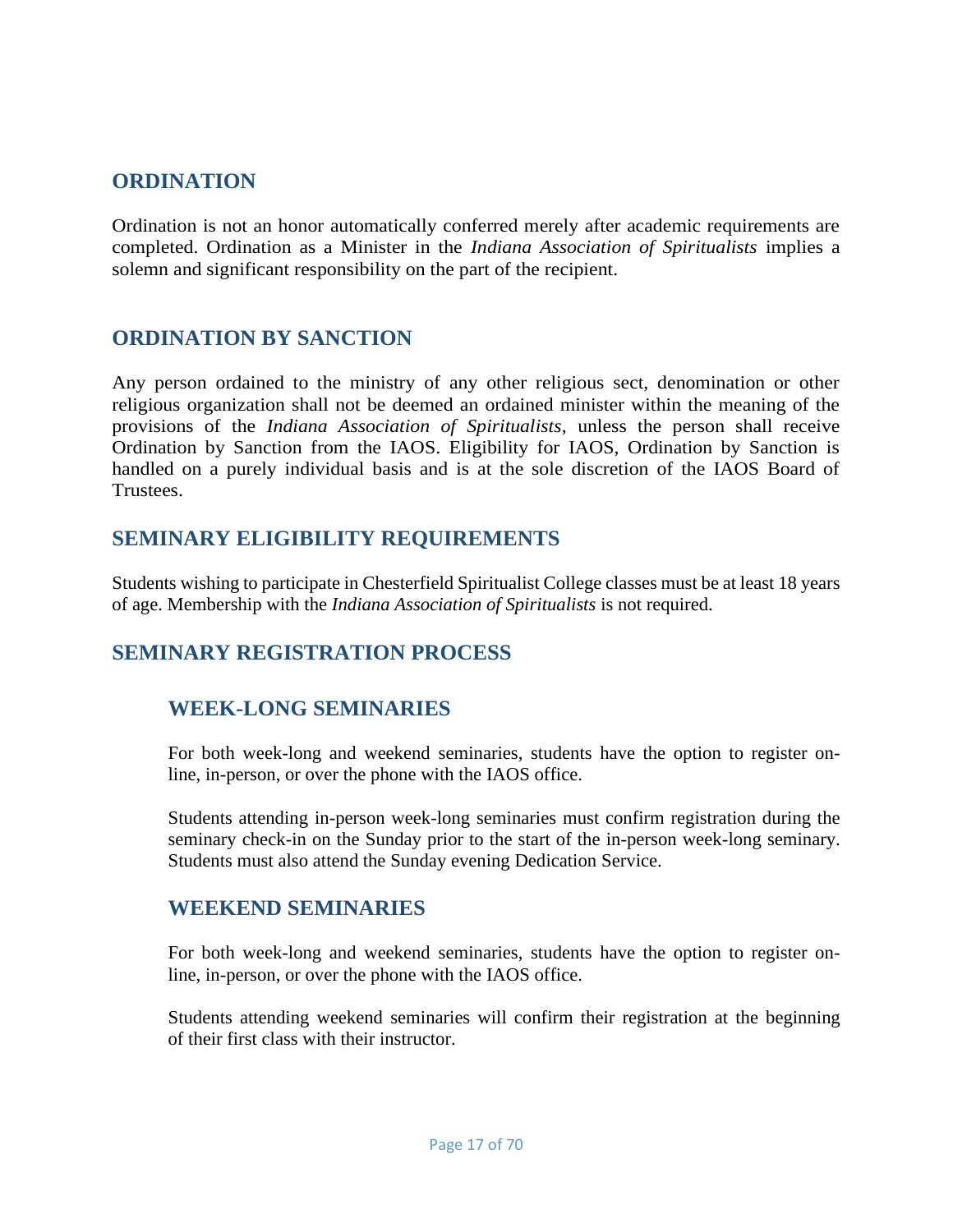### <span id="page-17-0"></span>**DISTANCE LEARNING SEMINARIES**

For distance learning seminaries, students have the option to register online, or over the phone with the IAOS office. Registration closes 24 hours prior to the start of each distance learning class.

### <span id="page-17-1"></span>**STUDENT GRIEVANCES**

Any student with a troubling challenge is encouraged to consult with an academic advisor for guidance first. At that time, together they decide any next steps that need to be taken. One option is that another academic advisor might be taken into confidence in order to resolve the issue, especially if it concerns another student, teacher, or administrator.

After consultation with the academic advisor, if major concerns remain unresolved, a student may put his/her personal situation in writing and present it to [education@campchesterfield.net](mailto:education@campchesterfield.net) and/or to the Secretary of the IAOS Board of Trustees. Each submitted issue will be taken seriously and the student will receive an acknowledgement of the complaint within 2 weeks.

### <span id="page-17-2"></span>**STUDENT SERVICE REQUIREMENTS**

Students working towards their certifications are required to participate in student services. Assignments to serve in student services for the week will take place following the Dedication Service. Should there not be enough students to participate, the academic advisors will have the authority to assign students as needed.

### <span id="page-17-3"></span>**SEMINARY ATTENDANCE REQUIREMENT**

<span id="page-17-4"></span>Students must attend a class in its entirety to earn credit towards certification.

# **FIRST TIME STUDENT INFORMATION**

### <span id="page-17-5"></span>**STUDENT EXPECTATIONS**

Students are expected to attend all student services during seminaries. Students are encouraged to attend a Consecration Service prior to participating in their own Service.

### <span id="page-17-6"></span>**WHAT TO BRING TO CAMPUS**

Students working during a student service are required to follow the IAOS Dress Code for Services. See Appendix G for details.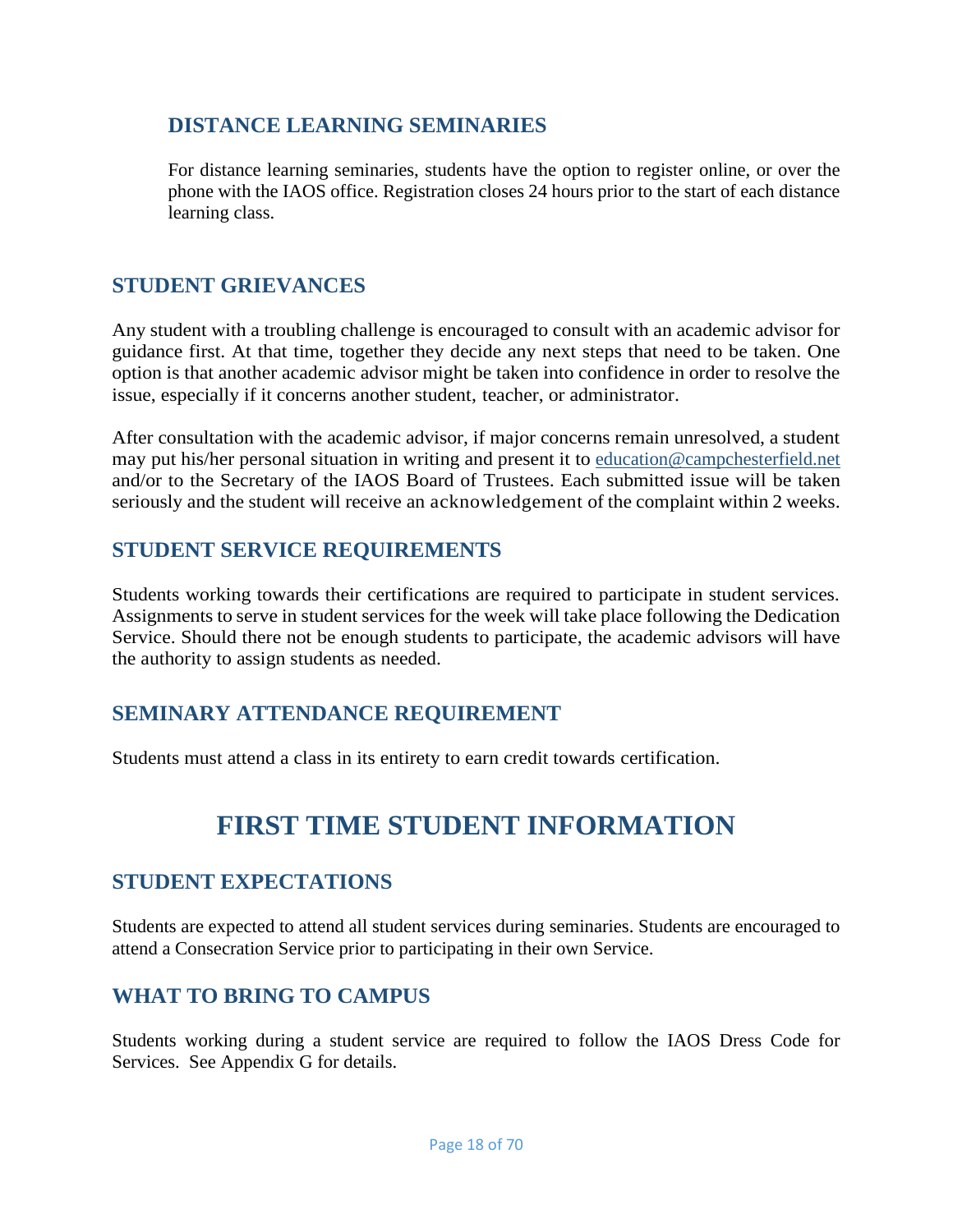Students will have the opportunity to sign up for seances, circles, development classes and readings with Camp Chesterfield residents and staff. Check with the individual Medium to determine what type of payment is accepted for these activities.

Please contact the administration office, admin@campchesterfield.net to discuss specific dietary needs, prior to your arrival.

### <span id="page-18-0"></span>**VOLUNTEER OPPORTUNITIES**

Students are **strongly encouraged** to volunteer in our Maxon Fellowship Center, Administration Office, Tree of Life Books and Gifts Store, and the Western Hotel during Seminaries. Volunteer opportunities will be offered during the Seminary or students can volunteer in advance through the IAOS office.

# **TUITION, FEES, AND REFUNDS**

### <span id="page-18-2"></span><span id="page-18-1"></span>**SEMINARY REGISTRATION AND CLASS FEES**

| Class fee for an IAOS Member:            | $$65.00$ per class |
|------------------------------------------|--------------------|
| Class fee for a Non-IAOS Member:         | $$75.00$ per class |
| Class fee for distance learning courses: | \$80.00 per class  |

Late Registration: \$25 (after close of walk-in registration) There is NO Lat Registration fee for distance learning courses.

Advance Registration\*\* Discount: \$5.00 per class

\*\*Registration form and tuition payment in full must be received in the Administration Office no later than two weeks before walk-in registration begins. Available to members and non-members. There is NO Advance Registration discount for distance learning courses.

#### <span id="page-18-3"></span>**TESTING FEES**

| Spiritual Seeker:          | \$30.00 |
|----------------------------|---------|
| Spiritual Healer:          | \$30.00 |
| <b>Medium Missionary:</b>  | \$30.00 |
| <b>Associate Minister:</b> | \$40.00 |
| Ordination:                | \$55.00 |
| Metaphysics I:             | \$30.00 |
| Metaphysics II:            | \$40.00 |
| Metaphysics III:           | \$55.00 |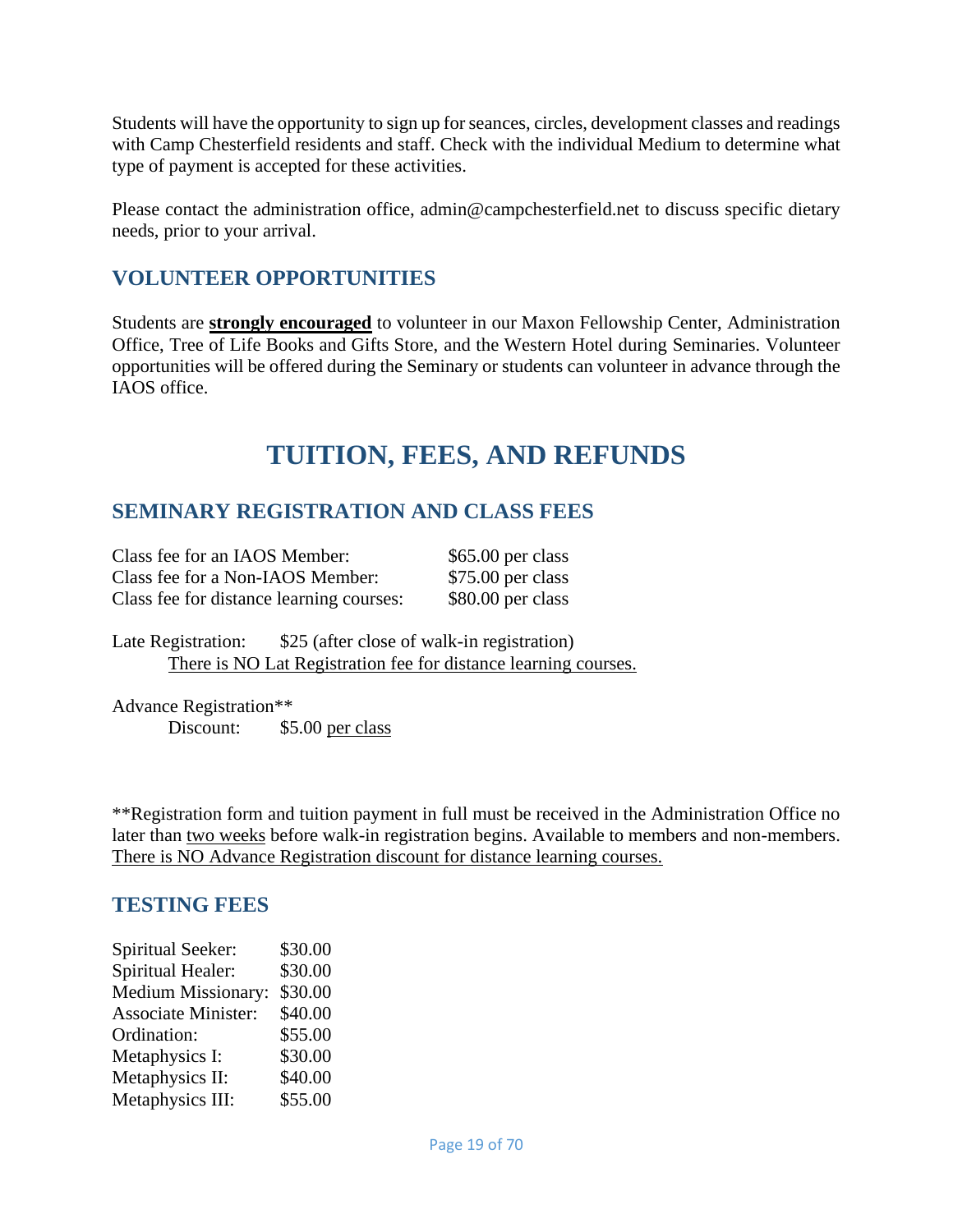### <span id="page-19-0"></span>**WESTERN HOTEL AND MAXON FELLOWSHIP CENTER & CAFETERIA**

#### **Western Hotel**

The Western Hotel has Dorm Rooms, Twin and Full Bedrooms to allow students the opportunity to stay on-site during Seminary events. Current IAOS Members will receive a 13% discount on room prices. Reservations can be made online at [www.campchesterfield.net](http://www.campchesterfield.net/) or by contacting the IAOS Administration Office. Outside food is not allowed in the dorms & private rooms.

#### **Maxon Fellowship Center & Cafeteria**

The Maxon Fellowship Center & Cafeteria will be open daily during seminary events.

### <span id="page-19-1"></span>**IAOS MEMBERSHIP AND CERTIFICATION RENEWAL FEES**

| IAOS yearly Membership:     | $$50.00$ *DUE: December 31 |
|-----------------------------|----------------------------|
| Spiritual Healer renewal:   | \$30.00 *DUE: December 31  |
| Medium Missionary renewal:  | \$30.00 *DUE: December 31  |
| Associate Minister renewal: | $$40.00$ *DUE: December 31 |
| Ordination renewal:         | $$55.00$ *DUE: December 31 |

### <span id="page-19-2"></span>**CLASS DROP/ADD POLICY**

In the event a class is canceled by college administration, for any reason, a full refund will be given to the student. When a student chooses to switch classes there will be no cancellation charge. When a student chooses to cancel a class after classes have started, an administrative cancellation fee of \$25 will be charged.

| Student switching a class:                      | No charge |
|-------------------------------------------------|-----------|
| Class cancellation by administration: No charge |           |
| Class dropped by student:                       | \$25.00   |

Students should contact [education@campchesterfield.net](mailto:education@campchesterfield.net) for resolution of extenuating circumstances.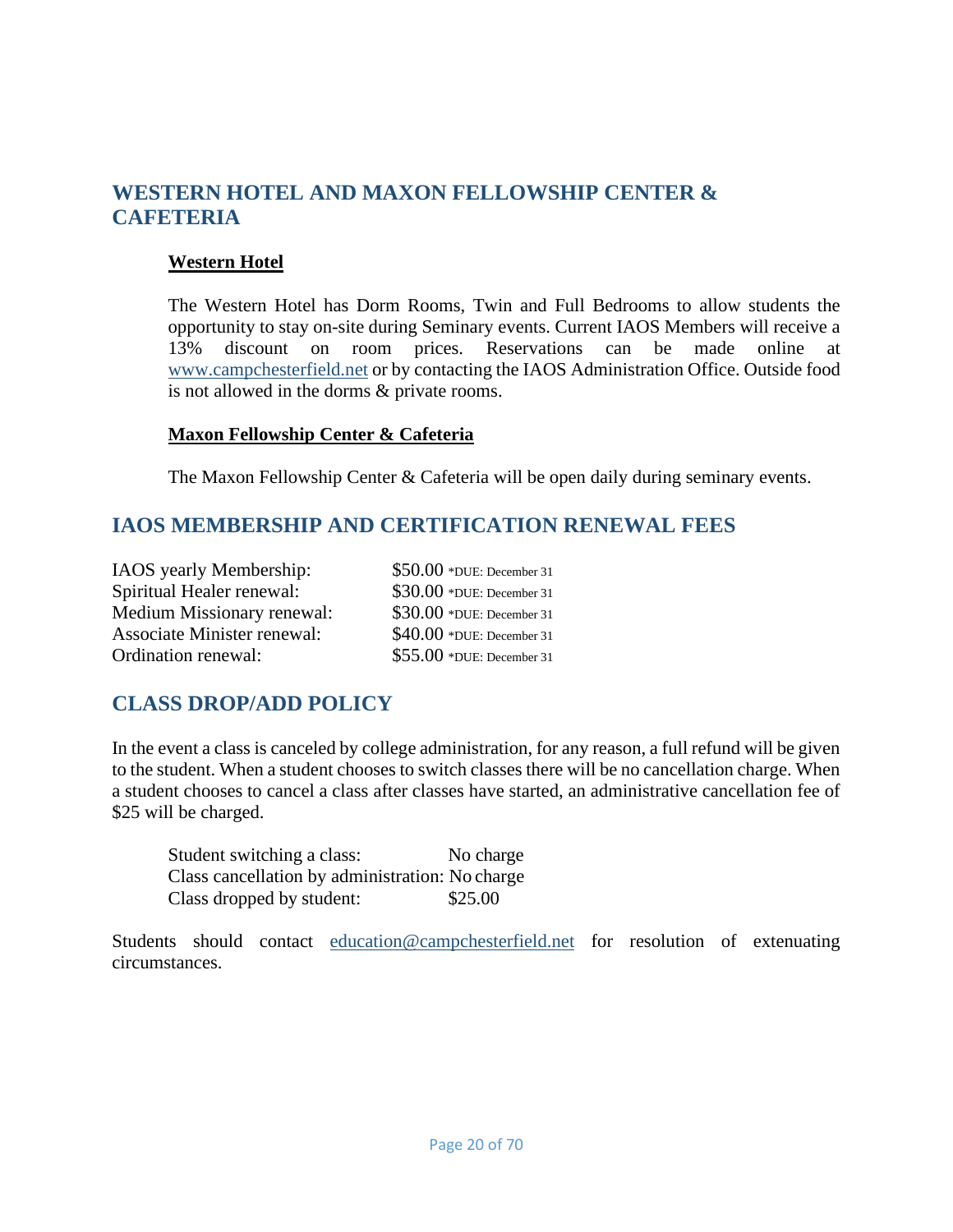# <span id="page-20-0"></span>**CHESTERFIELD SPIRITUALIST COLLEGE ACADEMIC PROGRAMS**

#### <span id="page-20-1"></span>**SPIRITUAL SEEKER**

#### REQUIRED CLASSES:

Chakras Communication Fundamentals of Spiritualism Guides and Guidance History of Modern Spiritualism Life After Death Living the Spiritual Life **Meditation** Natural Law I Public Speaking

#### <span id="page-20-2"></span>**SPIRITUAL SEEKER REQUIREMENTS**

IAOS member in good standing for one (1) year. Minimum of one year ongoing study at Chesterfield Spiritualist College. Completion of all ten (10) current Spiritual Seeker classes.

Pass a written comprehensive exam covering coursework with a minimum score of 85%.

### <span id="page-20-3"></span>**SPIRITUAL HEALER CERTIFICATION**

REQUIRED CLASSES: Ethics Healing Addictive Behavior Prayer Spiritual Anatomy Spiritual Healing I Spiritual Healing II\* (Prerequisite: Spiritual Healing I) Spiritual Healing Service Practicum\* (Prerequisite: Spiritual Healing II) Distance Spiritual Healing\*\* (Prerequisite: Spiritual Healing I) Two (2) Healing Elective Classes

*\*\* Distance Spiritual Healing is a required class for those beginning their CSC studies in 2020 later. For those before 2020, Three Healing Electives are required, and it is recommended that one of the electives be Distance Spiritual Healing.*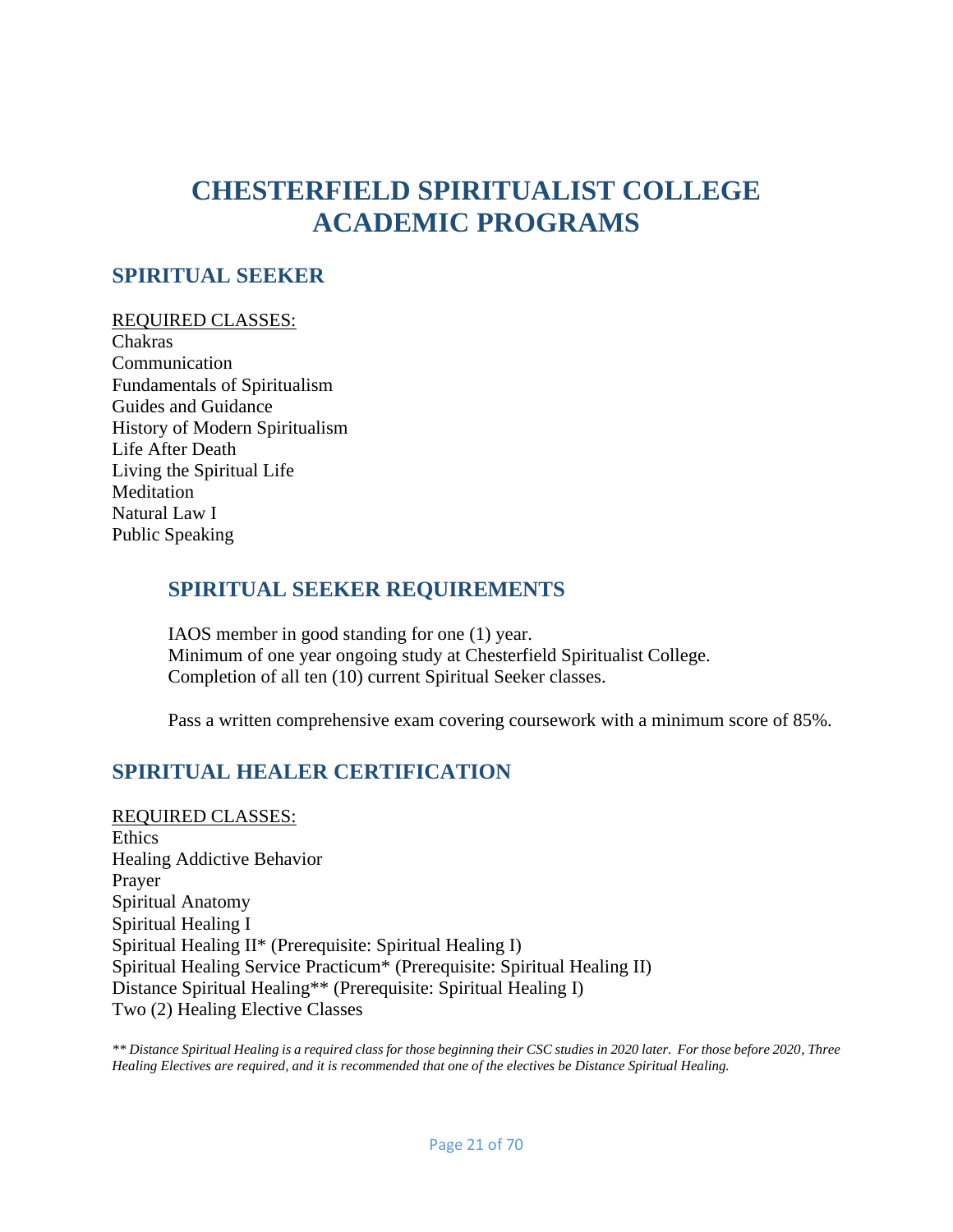### <span id="page-21-0"></span>**SPIRITUAL HEALER CERTIFICATION REQUIREMENTS**

IAOS member in good standing for two (2) years.

Minimum of two (2) years of ongoing study at Chesterfield Spiritualist College. Must have successfully completed the Spiritual Seeker test with a score of 85% or higher.

20 credits (10 Spiritual Seeker, 8 Spiritual Healer, 2 Healing Electives)

Six (6) approved student Spiritual Healing Services at Camp Chesterfield to include leading two (2) services for the congregation.

Six (6) affidavits (pg. [38\)](#page-37-0) of spiritual healing ability.

Pass a written comprehensive exam covering coursework with a minimum score of 85%.

### <span id="page-21-1"></span>**MEDIUM MISSIONARY CERTIFICATION**

REQUIRED CLASSES: **Ethics** Introduction to the Séance Room\* (Prerequisite: Guides and Guidance) Introduction to Trance Mediumship\* (Prerequisite: Guides and Guidance) Laws of Mediumship Natural Law II\* (Prerequisite: Natural Law I) Practical Aspects of Mediumship Public Presentation of Mediumship Spiritual Anatomy Symbols I Symbols II\* (Prerequisite: Symbols I) Five (5) Elective Classes

#### <span id="page-21-2"></span>**MEDIUM MISSIONARY CERTIFICATION REQUIREMENTS**

IAOS member in good standing for two (2) years. Minimum of two years ongoing study at Chesterfield Spiritualist College. Must have successfully completed the Spiritual Seeker test with a score of 85% or higher.

25 Credits (10 Spiritual Seeker, 10 Medium Missionary, 5 Electives).

Successfully complete an oral demonstration of mediumship abilities

Development classes: Twelve (12) classes with a certified staff mediumship development teacher over a period of three (3) week-long seminaries:

Development Class Alternative: Regularly attend online or in person development classes with a certified staff mediumship development class teacher. A minimum of 12 classes and signature of the teacher is required.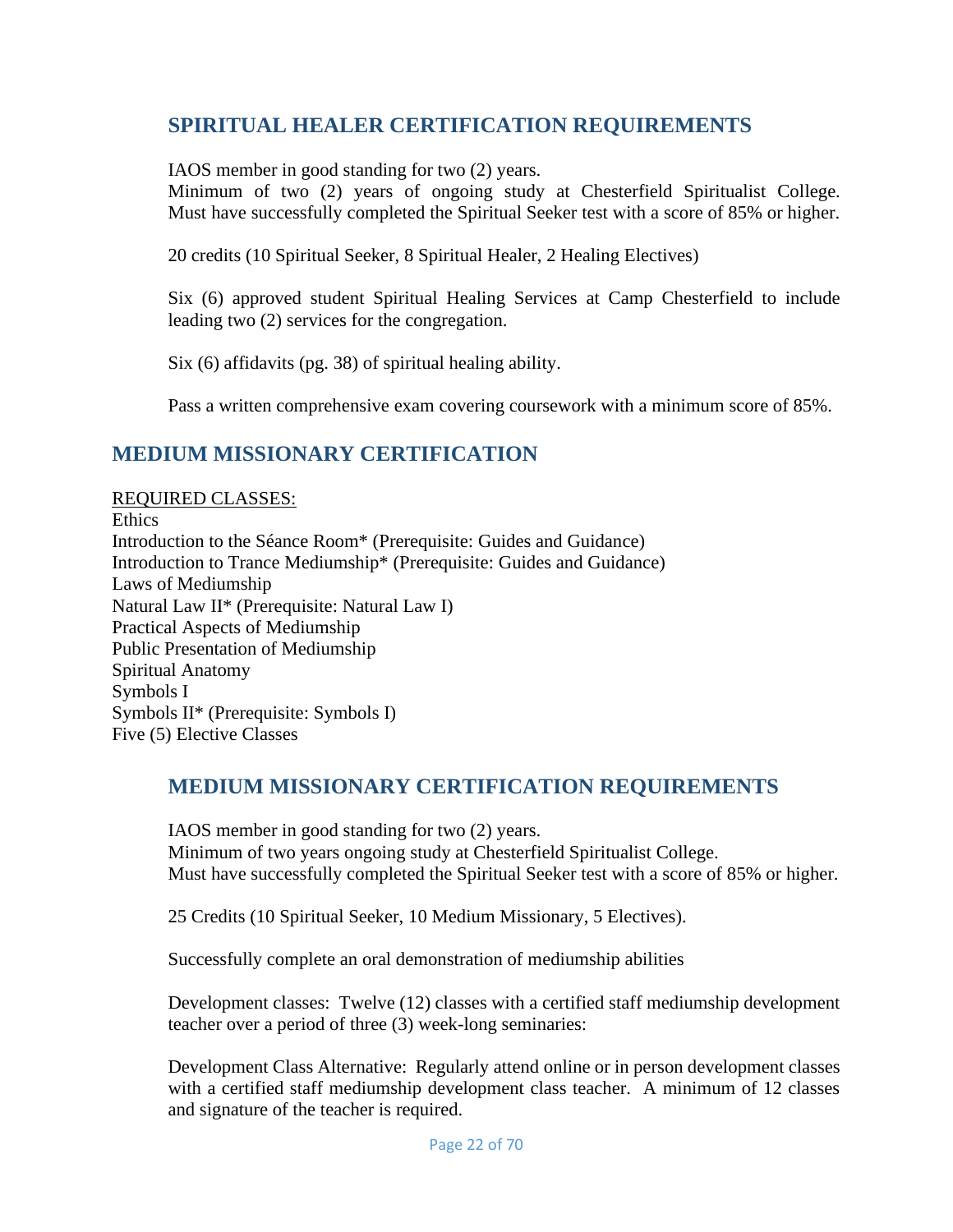Student Services: A minimum of three (3) clairvoyant demonstrations during three different approved student services, prior to submitting your intent to test.

<span id="page-22-0"></span>Pass a written comprehensive exam covering coursework with a minimum score of 85%. **ASSOCIATE MINISTER CERTIFICATION**

REQUIRED CLASSES: Advanced Symbols Interpretation\* (Prerequisite: Symbols II) Basic Unity of Religions Discernment of Call\* (Prerequisite: Medium Missionary Certification) Good Grief Introduction to Pastoral Care and Counseling Prayer Preparation for the Ministry I Sermon Preparation I Spiritual Healing I Spiritualism and the Study of the Old and New Testament Five (5) Elective Classes

### <span id="page-22-1"></span>**ASSOCIATE MINISTER CERTIFICATION REQUIREMENTS**

IAOS member in good standing for three (3) years. Minimum of three (3) years of ongoing study at Chesterfield Spiritualist College. Hold a current IAOS Medium Missionary Certification. At least one (1) full year of study after receiving Medium Missionary certification. 40 academic credits (10 Spiritual Seeker, 15 Medium Missionary, 10 Associate Minister. 5 Electives).

Development Classes: Four (4) classes with one (1) certified staff mediumship development class teacher during a week-long seminary.

Development Class Alternative: Regularly attend classes with a certified staff mediumship development class teacher. A minimum of 4 classes and signature of the teacher is required.

Student Services: A minimum of three (3) sermons during approved student services, prior to submitting your intent to test.

Public Worship Services: Demonstration of sermon and clairvoyance at the same service. (Lectures do not qualify for this requirement.) Six (6) public worship services at a minimum of three (3) different churches. A [letter](#page-39-0) (pg. [40\)](#page-39-0) from each church served stating date, service performed and signed by presiding minister or board member.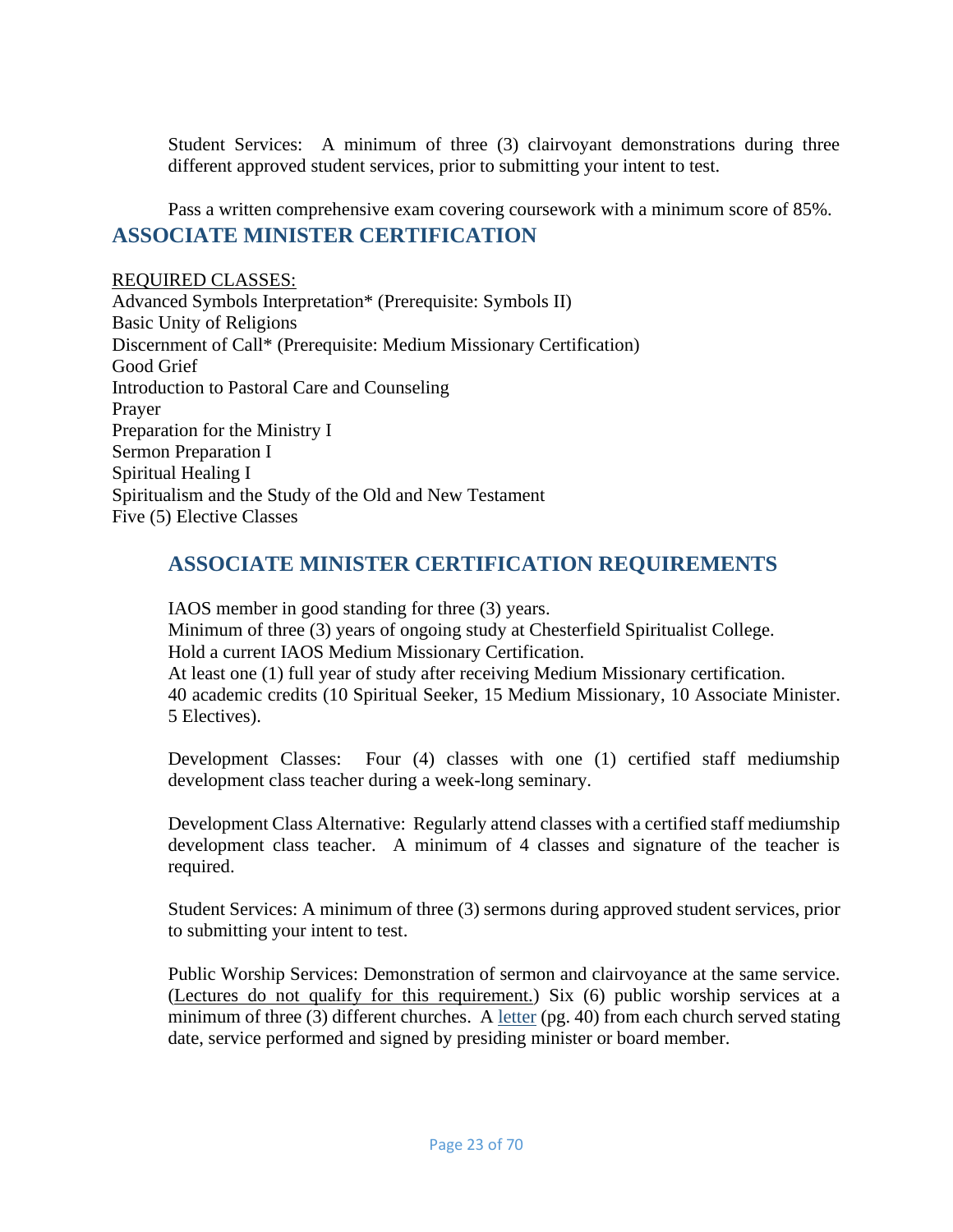Community Service: 30 hours of [community service](#page-37-1) (pg. [38\)](#page-37-1) with a maximum of 10 hours at Camp Chesterfield. Community Service must be approved prior to performing the service. For approval email [education@campchesterfield.net.](mailto:education@campchesterfield.net)

Pass a written comprehensive exam covering coursework with a minimum score of 85%.

### <span id="page-23-0"></span>**ORDINATION CERTIFICATION**

REQUIRED CLASSES: Advanced Pastoral Care and Counseling Church Business Emergency Pastoral Care Pastoral Care for the Dying and Their Family Preparation for the Ministry II\* (Prerequisite: Preparation for the Ministry I) Ritual in the Spiritualist Church Sacred (Eastern) Writings I Sacred (Western) Writings II Sermon Preparation II\* (Prerequisite: Sermon Preparation I) Spiritual Reflection for Ministry

### <span id="page-23-1"></span>**ORDINATION CERTIFICATION REQUIREMENTS**

IAOS member in good standing for four (4) years. Minimum of four (4) years of ongoing study at Chesterfield Spiritualist College. Hold a current IAOS Associate Minister certification. At least one (1) full year of study after receiving Associate Minister certification. 50 academic credits (10 Spiritual Seeker, 15 Medium Missionary, 15 Associate Minister, 10 Ordination).

Development Classes: Four (4) classes with one (1) certified staff mediumship development class teacher during a week-long seminary.

Development Class Alternative: Regularly attend online or in person development classes with a certified staff mediumship development class teacher. A minimum of 4 classes and signature of the teacher is required.

Student Services: A minimum of three (3) chairperson demonstrations during approved student services, prior to submitting your intent to test.

Public Worship Services: Demonstration of sermon and clairvoyance at the same service. (Lectures do not qualify for this requirement). Eight (8) public worship services at a minimum of three (3) different churches. A [letter](#page-39-0) (pg. [40\)](#page-39-0) from each church served stating date, service performed and signed by the presiding minister or board member.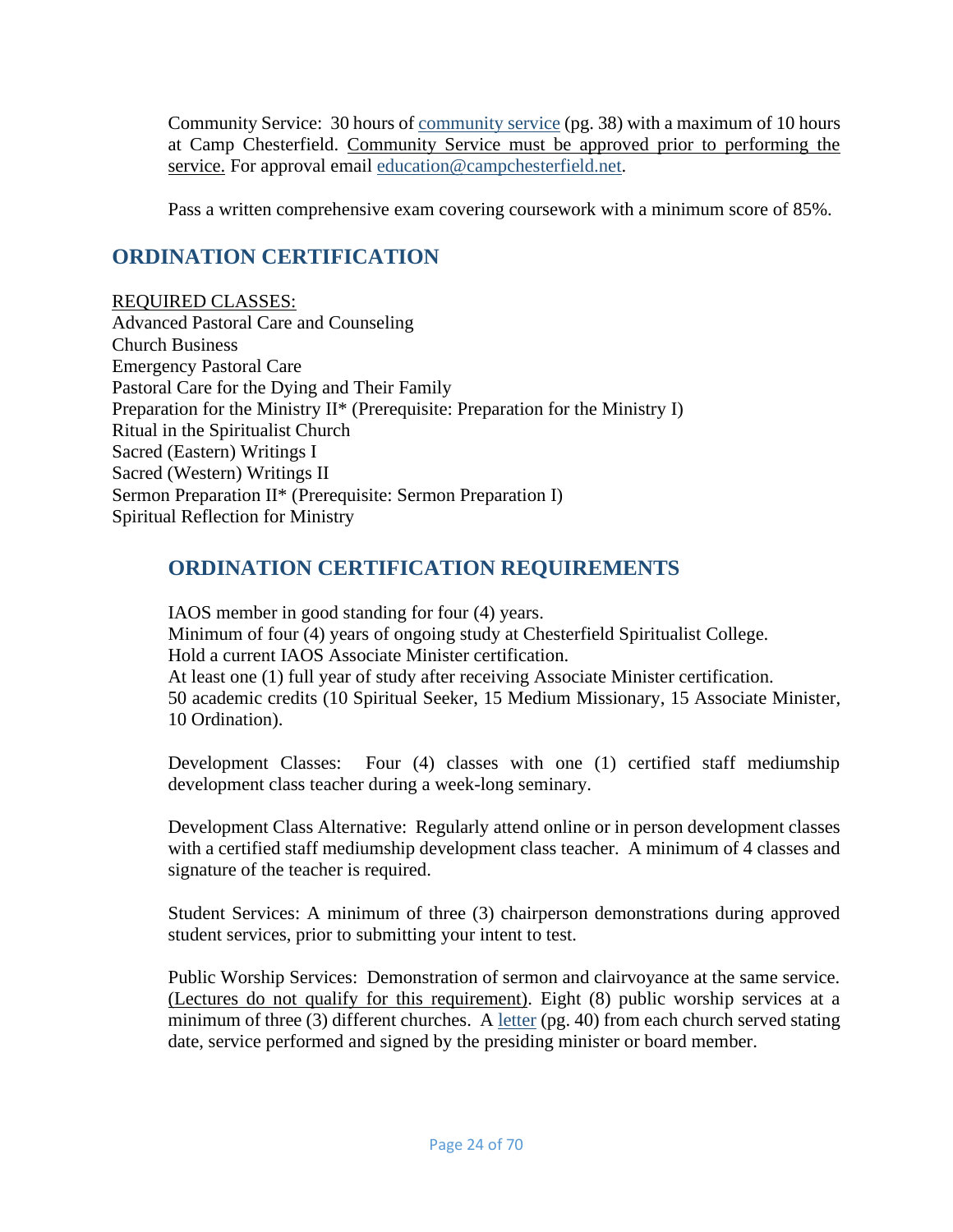Community Service: 40 hours of [community service](#page-37-1) (pg. [38\)](#page-37-1) with a maximum of 15 hours at Camp Chesterfield. Community Service must be approved prior to performing the service. For approval email [education@campchesterfield.net.](mailto:education@campchesterfield.net)

Pass a written comprehensive exam covering coursework with a minimum score of 85%.

### <span id="page-24-0"></span>**METAPHYSICS LEVEL I**

REQUIRED CLASSES: Astrology I Auras Basic Tarot Color Ethics Fundamentals of Metaphysics Numerology I Palmistry I Sacred Calendar Symbology: The Language of the Universe Five (5) Elective Classes

### <span id="page-24-1"></span>**METAPHYSICS LEVEL I REQUIREMENTS**

IAOS member in good standing for two (2) years. 25 Credits (10 Spiritual Seeker, 10 Level I, 5 Electives).

Metaphysical Development classes: 8 classes with a certified staff development teacher over a period of 2 week-long seminaries.

Metaphysical Development Class Alternative: Regularly attend online or in person metaphysical development classes with a certified staff metaphysical development class teacher. A minimum of 8 classes and signature of the teacher is required.

Student services: Assist staff teacher with one metaphysical ceremony.

Minimum of two (2) years of ongoing study through Chesterfield Spiritualist College.

Pass a written comprehensive exam covering coursework with a minimum score of 85%.

### <span id="page-24-2"></span>**METAPHYSICS LEVEL II**

REQUIRED CLASSES: Astrology II\* (Prerequisite: Astrology I) Candle Ceremony Hermetic Philosophy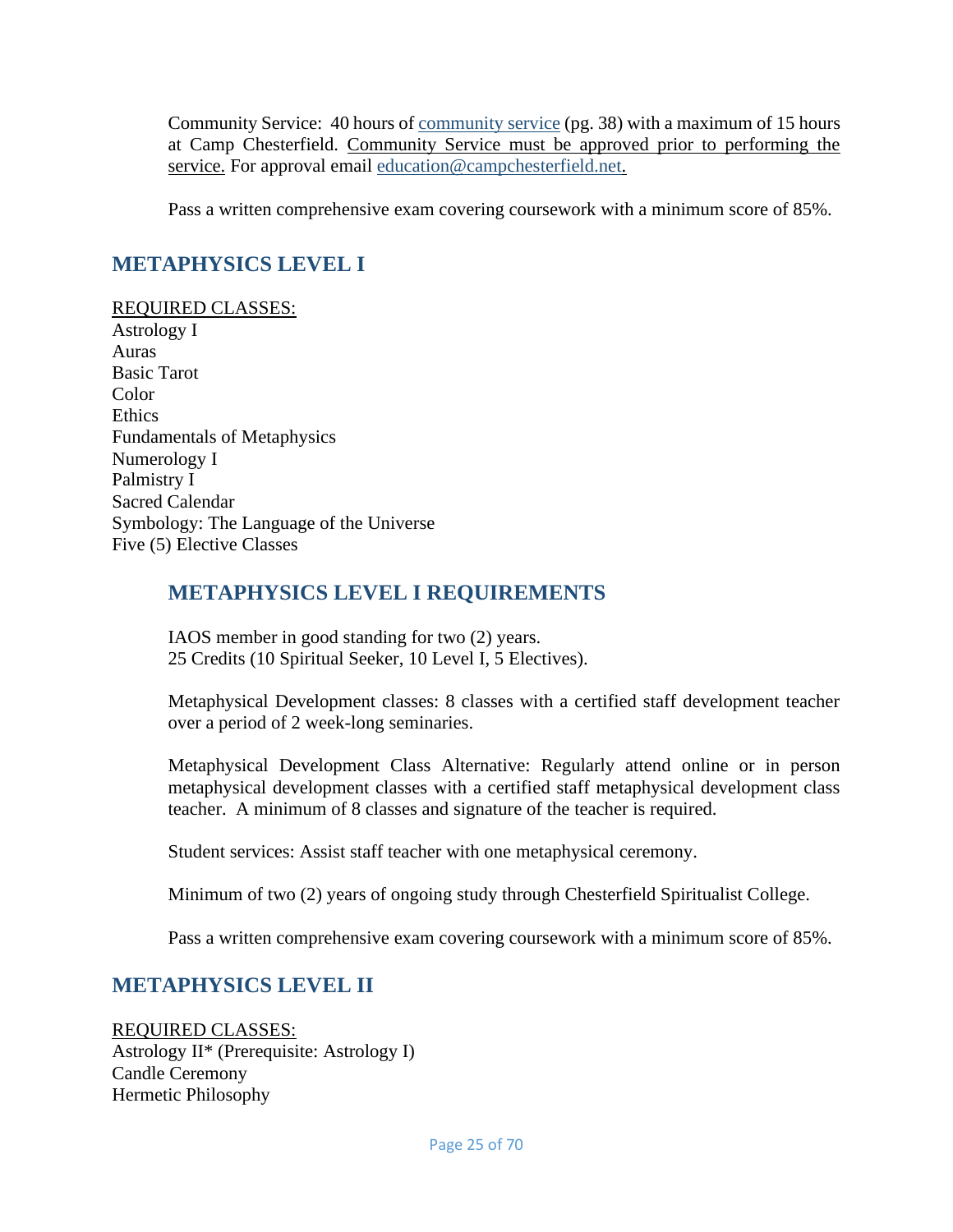Hermetic Tarot\* (Prerequisite: Basic Tarot & Hermetic Philosophy) Metaphysical Journaling Numerology II\* (Prerequisite: Numerology I) Palmistry II\* (Prerequisite: Palmistry I) Quabalistic Studies Ritual Work of the Metaphysician\* (Prerequisite: Candle Ceremony and Fundamentals of Metaphysics) Working with Moon Energies Five (5) Metaphysical Elective Classes

### <span id="page-25-0"></span>**METAPHYSICS LEVEL II REQUIREMENTS**

IAOS member in good standing for three (3) years. 40 credits (10 Spiritual Seeker, 15 Level I, 10 Level II, 5 Metaphysical Electives).

Metaphysical Development classes: 8 classes with a metaphysical development teacher over a period of 2 week-long seminaries.

Metaphysical Development Class Alternative: Regularly attend online or in person metaphysical development classes with a certified staff metaphysical development class teacher. A minimum of 8 classes and signature of the teacher is required.

Assist in two (2) approved metaphysical ceremonies.

At least one (1) full year of ongoing study through Chesterfield Spiritualist College after completion of Level I.

Pass a written comprehensive exam covering coursework with a minimum score of 85%.

### <span id="page-25-1"></span>**METAPHYSICS LEVEL III**

REQUIRED CLASSES: Angelic Consciousness Astrology III\* (Prerequisite: Astrology I and Astrology II) Dream Work Eastern Mysteries\* (Prerequisite: completion of Metaphysics Level II) Global Shamanism Hermetic Practice and Alchemical Thinking\* (Prerequisite: Hermetic Philosophy and Qabalistic Studies) Numerology III\* (Prerequisite: Numerology I and Numerology III) Preparation for Directed Study Science of the Soul and the Masters Western Mysteries\* (Prerequisite: completion of Metaphysics Level II)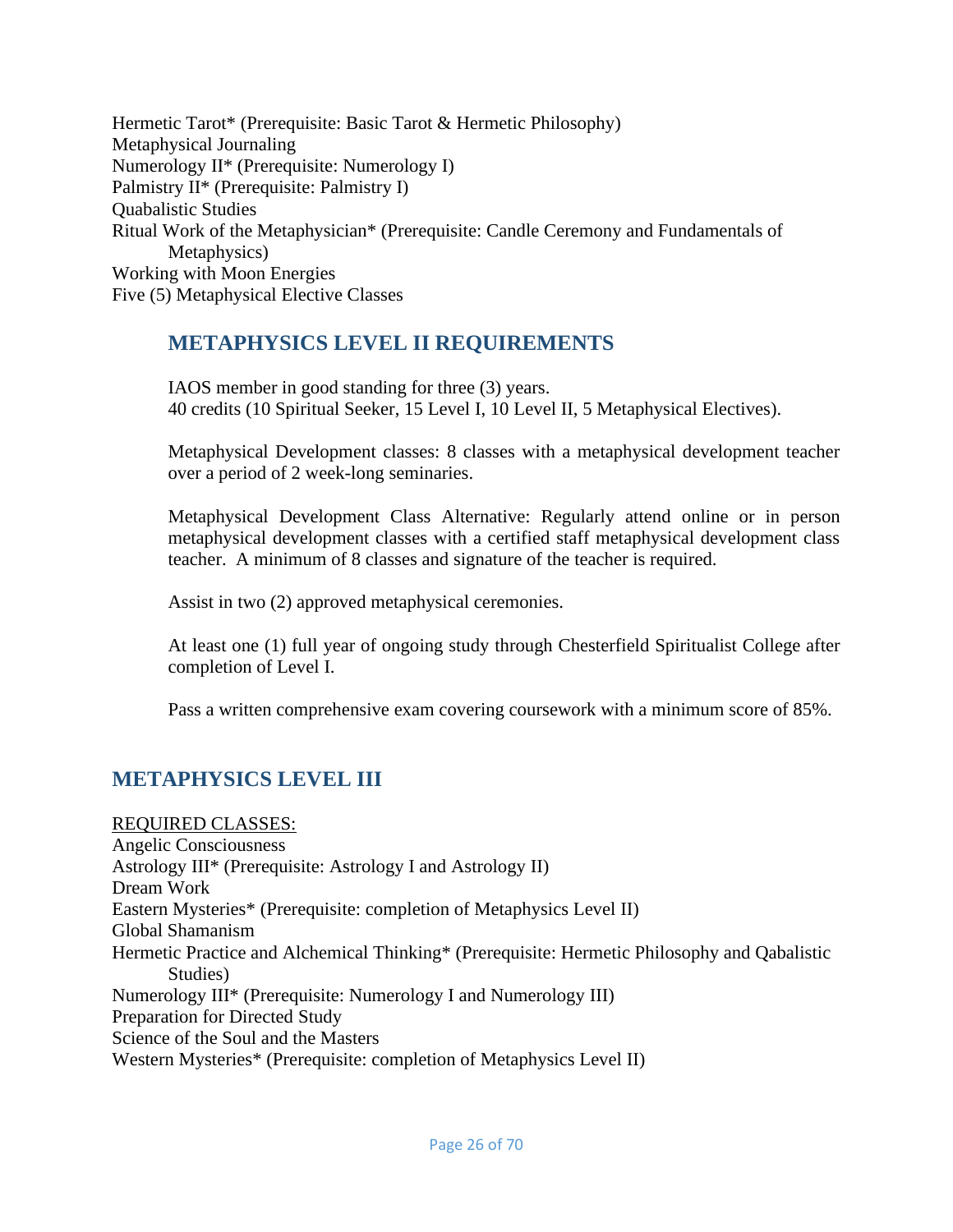### <span id="page-26-0"></span>**METAPHYSICS LEVEL III REQUIREMENTS**

IAOS member in good standing for four (4) years. 50 credits (10 Spiritual Seeker, 15 Level I, 15 Level II, 10 Level III).

Metaphysical Development classes: Eight (8) classes with a metaphysical development teacher over a period of 2 week-long seminaries.

Metaphysical Development Class Alternative: Regularly attend online or in person metaphysical development classes with a certified staff metaphysical development class teacher. A minimum of Eight (8) classes and signature of the teacher is required.

Assist in one (1) approved metaphysical ceremony.

Independently create, design and implement one (1) metaphysical ceremony to be conducted during an approved metaphysical ceremony with approval and oversight of a metaphysical development teacher.

Directed Study: Under the supervision of your Metaphysical Mentor, write a 5,000-word paper on a metaphysical topic.

At least one (1) full year of ongoing study through Chesterfield Spiritualist College following completion of Level II.

Pass a written comprehensive exam covering coursework with a minimum score of 85%.

### <span id="page-26-1"></span>**CONTINUING EDUCATION PROGRAM**

It is the desire that students who have achieved Ordination, as well as our Guest and Staff teachers continue to study beyond their achieved certifications. To that end, the Chesterfield Spiritualist College will regularly offer intensives  $\&$  learning opportunities in which continuing education courses will be offered.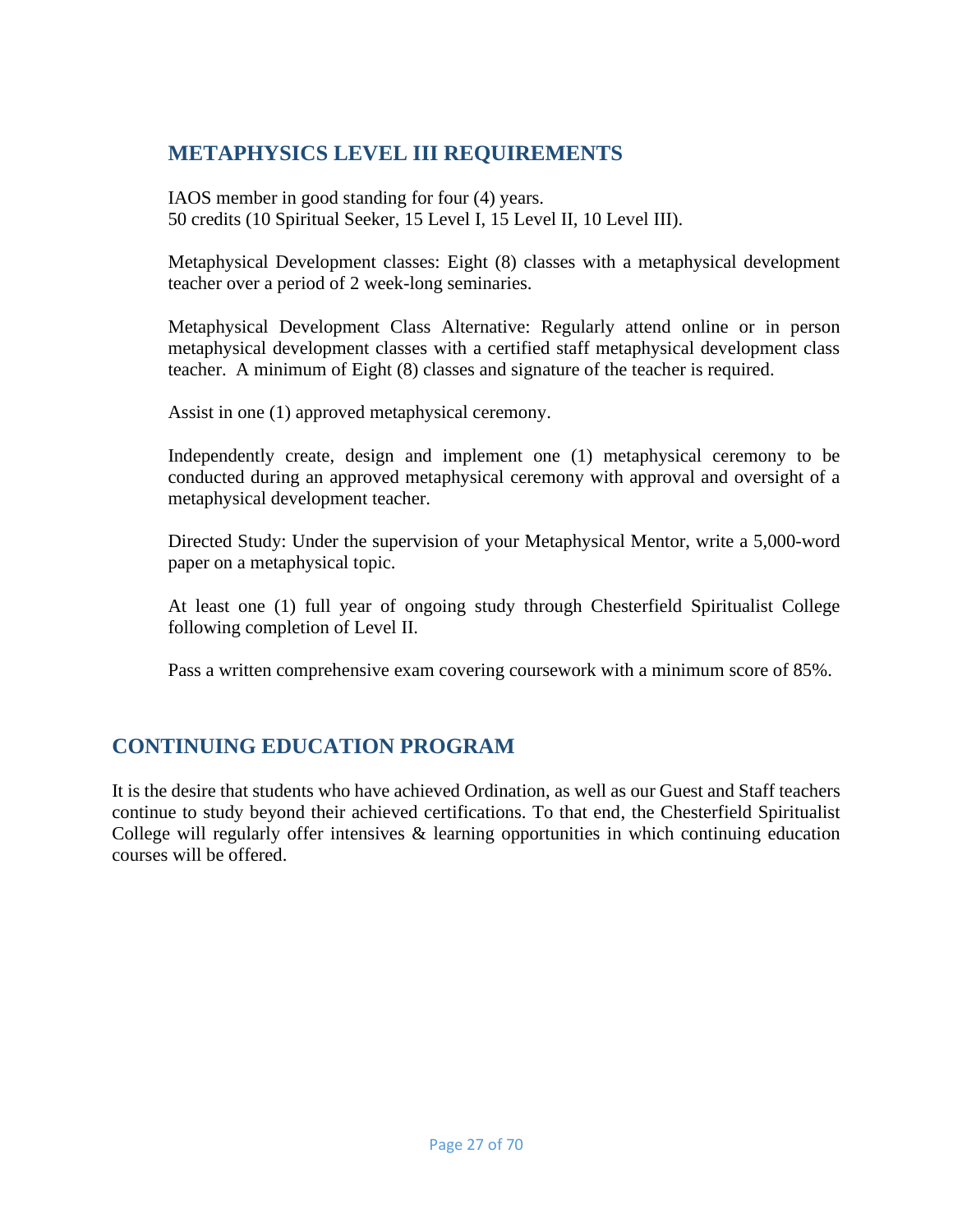# **CORE CURRICULUM COURSE DESCRIPTIONS**

<span id="page-27-0"></span>**Advanced Pastoral Care and Counseling\*:** This class is a continuation of the skills needed for pastoral care and counseling. Multiple techniques will be explored including Brief Pastoral Counseling, ABCD Method of Crisis counseling, Spiritual Direction techniques and use of religious resources as examples. \**Prerequisite: Intro to Pastoral Care and Counseling*

**Advanced Symbol Interpretation\*:** This class offers the medium a more in-depth comprehension of the communication avenues used by the spirit world. We are forever changed by the symbols conveyed to others though our mediumship. As mediums, we are spokespersons, translators and interpreters for spirit. \**Prerequisite: Symbols I and Symbols II*

**Angelic Consciousness:** Following the hierarchy of angels and demons, of the companions for the journey and the fallen ones, we explore the spiritual terrain of spirit beings by comparing religious traditions and literature. In the Western tradition we look at the Christian, Kabbalist, and Islamist views of angels, while in the Eastern tradition we look at the spirit beings of the Hindu, Bon, and Buddhist traditions. The connective tissue appears along the Silk Road, including Zoroastrian and Yezidi peoples. We also touch upon theories from modern mystics and quantum physicists on the nature of consciousness.

**Astrology I:** Learn the basic meaning of the planets, signs and houses of astrology and how these energies define personality and opportunities in our life.

**Astrology II\*:** This class is a continuation of the metaphysical study of astrology including aspects, planetary orbs and the birth chart as a whole. This class will also investigate transits and progressed charts. *\*Prerequisite: Astrology I*

**Astrology III\*:** This class involves looking at the astrological chart as a whole including planetary patterns, focal points, eclipses and fixed starts. The class is a more in-depth study of astrology and the spiritual influence and potential indicated by your chart. *\*Prerequisite Astrology I and Astrology II*

**Auras:** This class will help the student develop the ability to see and feel the aura, understand colors seen in the aura and work with aura color in healing and message work.

**Basic Tarot:** This class will provide basic instructions for beginning tarot. Symbolism and meaning of the Major and Minor Arcana cards and different tarot spreads will be discussed so that students may give a variety of different tarot readings. This class will utilize the Rider Waite Tarot deck and students should bring this deck to class.

**Basic Unity of Religions**: An introduction to religion and spirituality (e.g. elementary vs. higher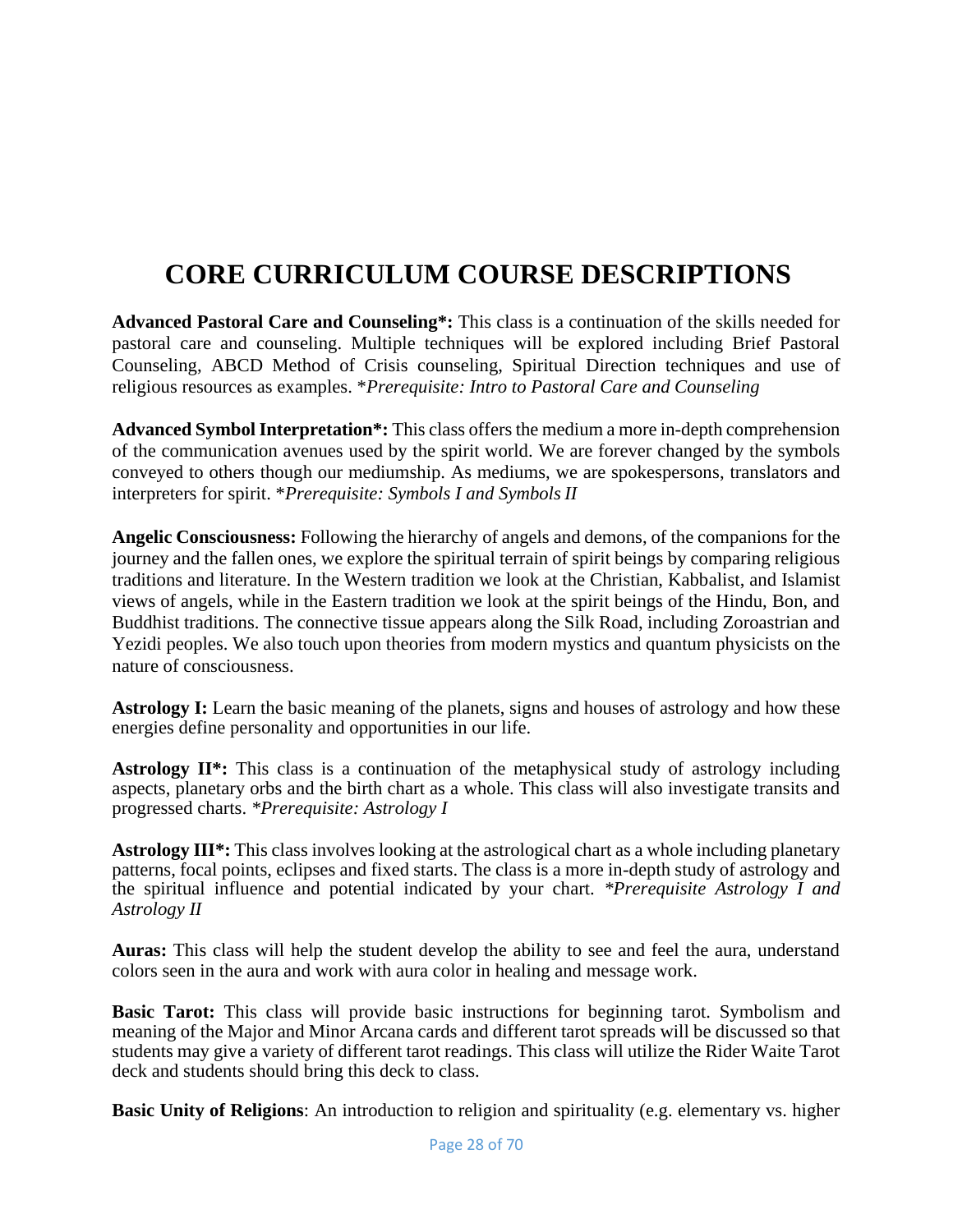religions; revealed vs. non-revealed religions; ultimate realities of the major religions and sacred texts), this class compares the similarities and differences between the world's great religions, focusing on the basic tenets for each of the following religions: Hinduism, Buddhism, Judaism, Christianity, Islam, with brief introductions to Shintoism, Sikhism, and Jainism.

**Candle Ceremony:** The student will learn the proper use of candles in public and private work to achieve the desired spiritual energies. Preparation and color selection for affirmations, prayers and other spiritual work will be discussed.

**Chakras:** This course will provide students with an understanding of the origination of chakras, their purpose and benefit, their location, function and qualities and how one should work with chakras in their life

**Church Business:** This class offers instruction on procedures and duties of church management. How to start, organize, and promote the Spiritualist Church. Basic responsibilities and functions of the church will bediscussed.

**Color:** The metaphysical meaning of colors and their rate of vibration will be discussed. The student will learn to work with color as a tool in everyday life and for spiritual growth.

**Communication:** Students will be introduced to basic communication skills including tools for stating information clearly, listening skills and factors that could interfere with clear communication. This new class replaces the former Semantics class.

**Discernment of Call\*:** Ministry is a vocation. How do you know it is *your* vocation? This class will assist the student in determining their forward movement into ministry by using the four basic steps of discernment, and reflective questions to explore a call to Spiritualists ministry. \**Prerequisite: Medium Missionary Certificate*

**Distance Spiritual Healing\*:** This course prepares the student to confidently serve as a compassionate, and inspired 'Distant Spiritual Healer', to improve the general 'Well–being', (physical, mental, emotional) of a Healing recipient by Virtual or Absentee Healing. *\*Prerequisite: Spiritual Healing I*.

**Dream Work:** Learn the basics of maneuvering your dream body through your dreams. Topics include: common dream themes, invoking dreams, recurring dreams, lucid dreaming, the connection between dreams and our physical health, precognition in dreams, and meeting dream guides and loved ones. Experiential work includes dream recall, dream re-entry techniques and keeping a dream journal.

**Eastern Mysteries\*:** A look into the mystery traditions of Tibet, Afghanistan, Iran, India and Asia as descending from Egypt. Eastern mystics explore consciousness through meditation, number, symbol, movement and mudra. The course includes a view of the mystical branches of traditional religions, such as Sufi, Bon, Hindu practices and Sikh as well as touch on the Russian mystic Blavatsky (Theosophy) and Guerdjeff (enneagram). *\*Prerequisite: completion of Metaphysic Level II*

**Emergency Pastoral Care\*:** What does a minister do in the face of the extreme emergency or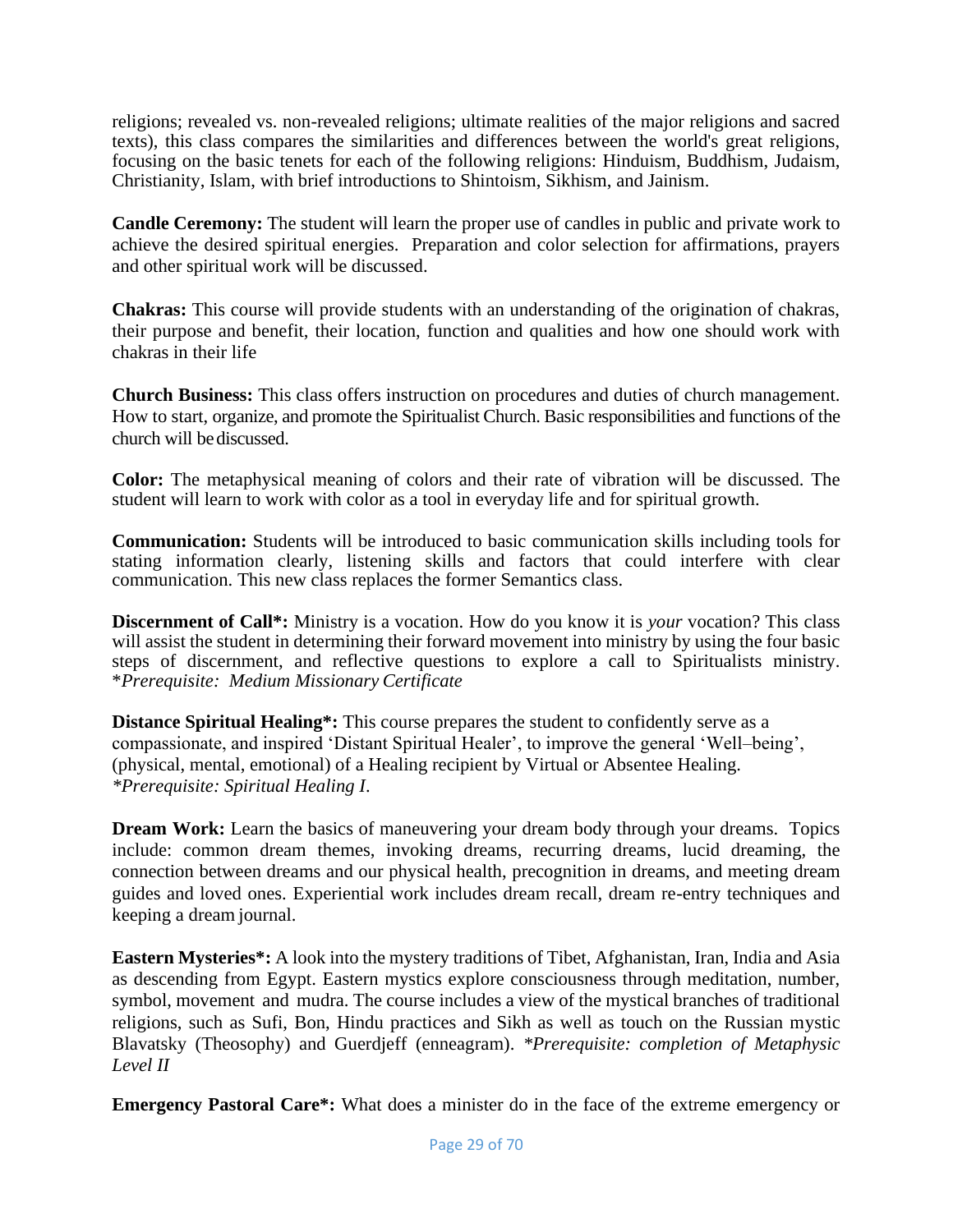when a crisis intervention is needed? Learn what to do in a variety of situations including suicidal threats, actual suicide, auto accidents, family violence, unexpected traumatic death, physical or sexual abuse. Appropriate follow-up techniques will be discussed including assisting the family during the first days of traumatic loss. \**Prerequisite: Associate Minister Certification*

**Ethics:** This class introduces the student to the study of ethics and defines the many meanings of ethics and their importance. The class will consider and explore how ethics pertain to mediumship, to ministry, to spiritual healing, and the practice of metaphysics.

**Fundamentals of Metaphysics:** Metaphysics is a divine co-creative energy appropriate for use in daily life. This introduction to the principles of metaphysics demonstrates how ritual and intention and working in accordance with natural law can improve all areas of life.

**Fundamentals of Spiritualism:** What is Spiritualism? This course will look at the principles, definitions, precepts, life after death, planes of existence, and spirit guides.

**Global Shamanism:** Shamans glean their power from direct spiritual relations to nature, the elements and Spirit. Via altered states, the shaman moves beyond the physical world, into and out of worlds above and below for the benefit of individuals and community. In visionary states reached by drumming, dancing, breathing and plant medicines, practitioners (healers, clairvoyants and wisdom keepers) accessed information directly from the gods, the plants, and ancestors. This class looks that the rituals, purposes and techniques of shamans across the globe. It also offers a powerful shamanic experience.

Guides & Guidance: Learn how to identify each of your spirit guides and discover how they each help with your clairvoyance and how they become associated with us.

**Good Grief:** In life, we encounter a wide variety of grief experiences in our personal lives as well as in the lives of others when we try to assist them. This class will help the student better understand the small griefs in life as well as the larger grief experiences which can overwhelm us. Learn how to move beyond grief to good grief.

**Healing Addictive Behavior:** This class discusses and defines the many different kinds of addiction and how to detach from dependent relationships. We will discuss healing thought systems based on love and release of fear.

**Hermetic Philosophy:** Hermetic philosophy, also known as Hermeticism, is a Trismegistus. These writings have greatly influenced the western esoteric tradition and is the bedrock for all meta- physical thought. This class will explore various aspects of the philosophy including the *prisca theologia*, a doctrine that affirms the existence of a single, true theology that is present in all religions and that was given by God to man in antiquity as well as the more recent *The Kybalion*  where the Seven Hermetic Principles are written.

**Hermetic Practice and Alchemical Thinking\*:** The Hermetic tradition arose in the Middle East growing to prominence in the Renaissance. Alchemy became similarly prominent but traces its roots to ancient Egypt. Both hermeticism and alchemy help the aspirant explore spiritual transformation through psychological and alchemical transmutation. We look at how the philosophies of hermeticism and alchemy interpenetrate. Their similar goals are intentions to attain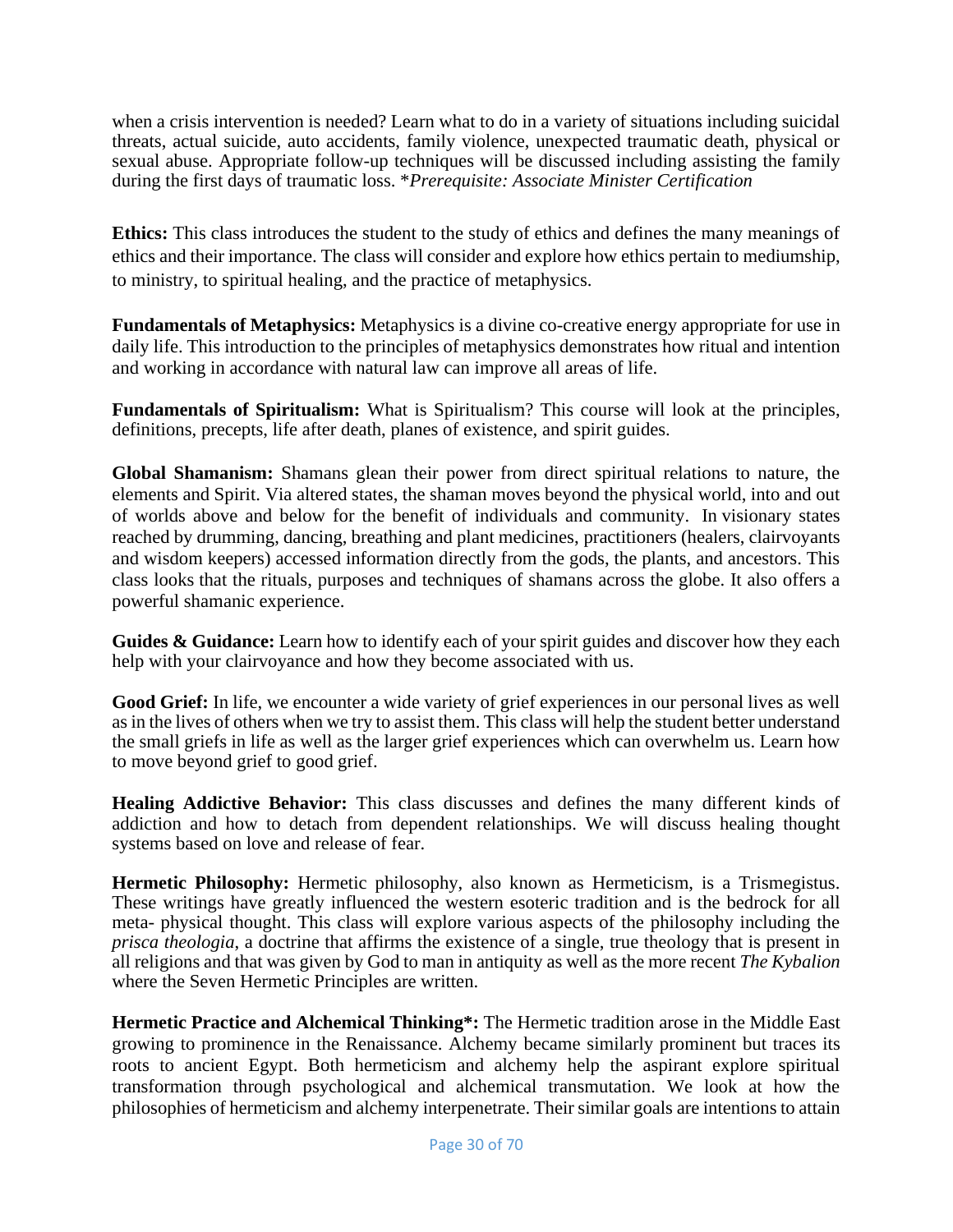the Philosopher's Stone and the Elixir of Life. (Prerequisite: Hermetic Philosophy and Quabalistic Studies)

**Hermetic Tarot\*:** Learn teachings from the schools of ancient wisdom using Tarot for personal and spiritual growth along with Tarot symbols, basic metaphysical teachings and spiritual laws within the 22 Major Arcana. *\*Prerequisite: Basic Tarot and Introduction to Hermetic Philosophy*

**History of Modern Spiritualism:** A study of the beginnings of Modern Spiritualism and of the men and women who founded the movement.

**Introduction to the Séance Room\*:** Students will learn the specifics of a séance such as rules and etiquette, what to expect, how natural law applies, healing and spirit manifestations. Students will experience an actual séance. \**Prerequisite: Guides and Guidance*

**Introduction to Pastoral Care:** The heart of pastoral care and counseling is to facilitate spiritual wholeness. This class covers basic types of pastoral care and counseling situations (meaning of life, crisis, bereavement, relationship, etc), and explores a variety of essential helping skills that every pastor should cultivate and use in their care for others.

**Introduction to Trance Mediumship\*:** Learn how the physical body is used by an outside intelligence or a spirit form (doctor, guide or loved one) presenting ideas, truth, knowledge and blessings. The student will learn trance theory and practice. \**Prerequisite: Guides and Guidance*

Laws of Mediumship: This class is a study of the laws governing mental and physical mediumship. Subjects covered will be clairvoyance, trance, direct voice, apports, spirit card writing, and healing.

Life After Death: Learn about life in the spirit world. We will also discuss people, places, and experiences encountered in the spirit world.

**Living the Spiritual Life:** Living on purpose. Understand the keys to harmony and spiritual wellbeing: love, compassion, patience, forgiveness and an essential sense of responsibility.

**Meditation:** This class explains how to use meditation techniques for personal growth.

**Metaphysical Journaling:** Keeping a record of insights, experiences and ceremonies and results is an important part of the work of the metaphysician. This class explores ways of keeping your metaphysical journal.

**Natural Law I:** Learn about the laws ruling the physical, mental, and spiritual planes of life. Laws determining consequences resulting from choices are also discussed.

**Natural Law II<sup>\*</sup>:** This class is a continued study of natural laws of the universe and how to use them to balance our lives. \**Prerequisite: Natural Law I*

**Numerology I:** This class involves the branch of knowledge that deals with the occult significance of numbers and the vibration of letters. This helps determine an individual's personality, talents, strengths, inner needs, obstacles and ways of dealing with others at all levels including physical, emotional, mental and spiritual.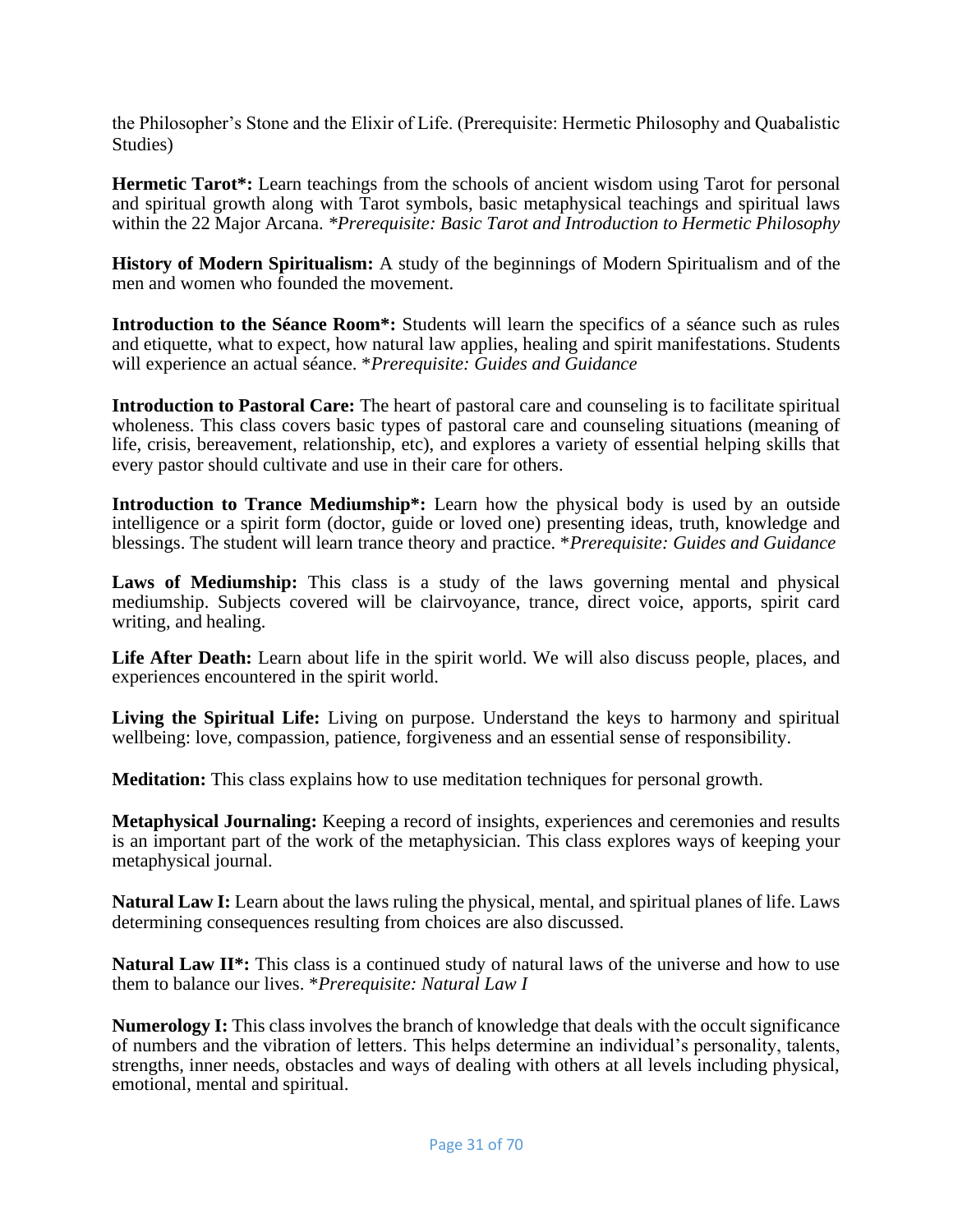**Numerology II\*:** A continuation of the study of numbers that reveals the challenges, tests, karmic lessons and the nuances that indicate your way of thinking. Learn how you are compatible with others in business and personal relationships. *\*Prerequisite: Numerology I*

**Numerology III\*:** This class offers a deeper study of numbers and number symbolism as understood by the ancient metaphysicians to more perfectly perceive ourselves and how to live in harmony with spirit. The student will look inward towards your own perfection and our individual interaction with the God Spark as indicated by your numbers. *\*Prerequisite: Numerology I and Numerology II*

**Palmistry I:** This class is an introduction to the age-old practice of hand reading as an expression of physical, mental and spiritual traits. Students will be able to provide insights and formulate a basic reading by the end of this course.

**Palmistry II\*:** Palmistry is a study of the ever-changing lines of light on the hand as individuals learn to express the joy of personal illumination and power of the True Self. This class focuses on in-depth understanding of the palm as a map of consciousness and personal growth. Focusing on interpretations and using palm reading as a tool for spiritual counseling and ministry is the goal. *\*Prerequisite: Palmistry I*

**Pastoral Care for the Dying and Their Families:** Spiritualists are often focused on the afterlife, but a Spiritualist minister may be called to the side of the terminally ill or actively dying patient. This class focuses on the dying process and helping people walk that final journey. It will also explore pastoral duties to the family before, during, and after the passing of their loved one.

**Practical Aspects of Mediumship:** This is a very thorough class on the considerations, planning, preparation and challenges of doing private readings, clairvoyant circles, psychic fairs, etc. Attention to detail in preparing the environment, responsibility to clients will be explored.

**Prayer:** Prayer is a very powerful and essential tool for everyone, particularly those in the ministry. This class will help students understand the four basic types of prayer that a healer may be called to make during their public ministry. The student will also learn about different ways of praying, and how to create powerful, meaningful prayers.

**Preparation for Directed Study:** The student will work one on one with the director of metaphysics or a metaphysical teacher appointed by the director to compile a self-ordained, wellresearched metaphysical study topic that will result in a paper of 5,000 words. The student will use the APA or MLA style for citations. The paper is designed to support innovation thinking on metaphysical topics.

**Preparation for the Ministry I:** Responsibilities of the minister as speaker, counselor, leader, and friend are explained.

**Preparation for the Ministry II\*:** This class offers extended insights into ministerial expectations and duties. \**Prerequisite: Preparation for the Ministry I*

**Public Presentation of Mediumship:** The student will learn the acceptable methods of public and private clairvoyance and platform decorum. This class also incorporates the practical aspects and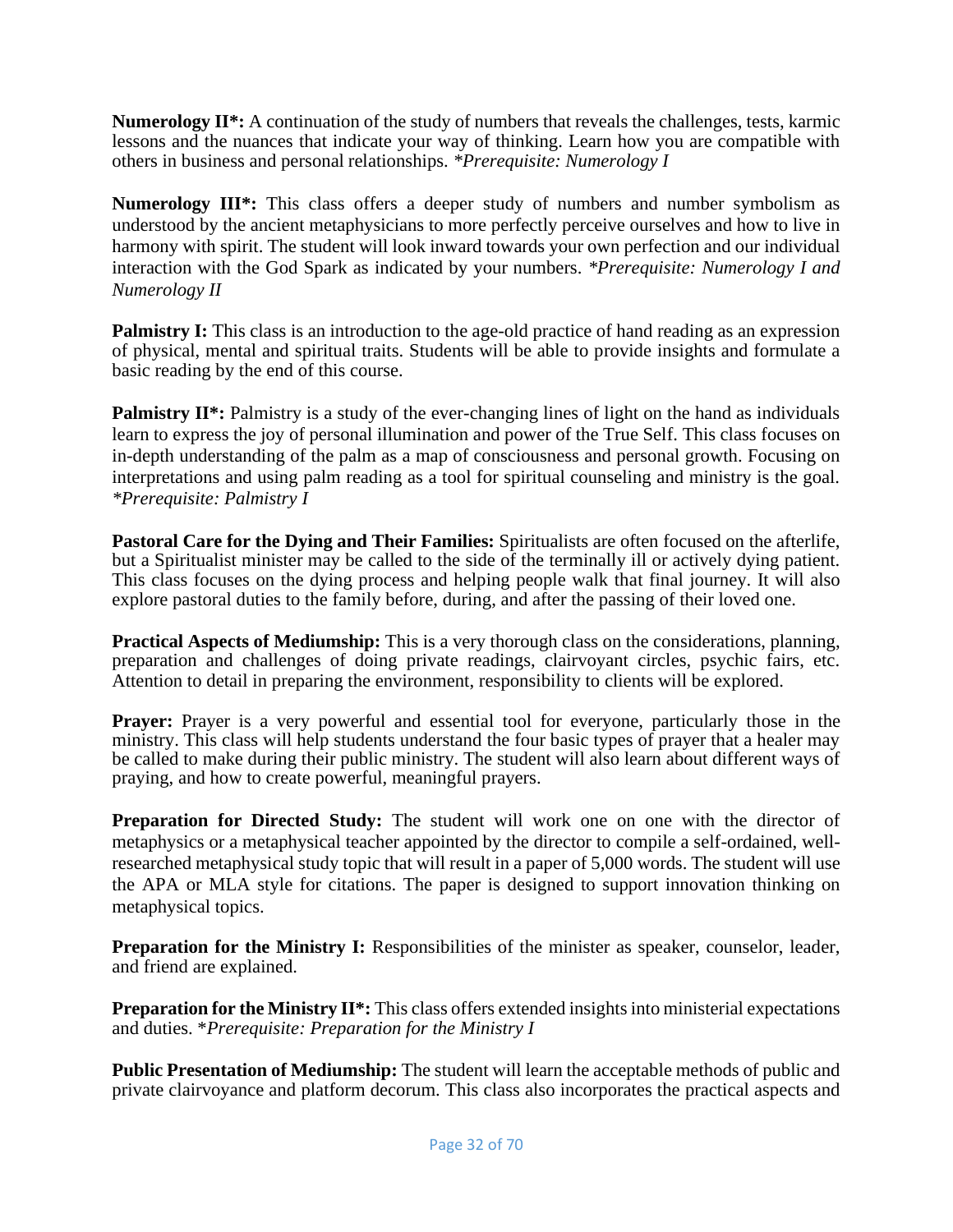duties involved in the Spiritualist worship service, including proper platform decorum of the chairperson position, lecture/sermon presentation, message work, and proper etiquette in ushering.

**Public Speaking:** This course teaches practical theory with content, delivery, and appearance application for speaking before the public.

**Qabalistic Studies:** The esoteric or hidden mysteries of the Qabalah and the Tree of Life will be explored to gain a better understanding of man and his place in God's creation. The goal of this class is to gain a deeper understanding of the spiritual path we each travel as it relates to the Tree of Life. Students will learn to apply an understanding of the Qabalah into their daily lives for practical and spiritual living.

**Ritual in the Spiritualist Church:** The student will learn how to implement ritual in the Spiritualist church as a means to reaffirm meaning, to bond community, and to encounter mystery. Demonstrations and examples of sacramental and alternative rites will be offered.

**Ritual Work of the Metaphysician\*:** Students will learn the proper use of ritual and angelic energies in the work of the metaphysician. Proper use of natural law to work as co-creator with God, awaken the God spark within and increase personal responsibility in metaphysical ritual will be offered. A variety of traditional and interfaith rituals will be discussed, and students will plan and perform a ritual for a specific purpose. *\*Prerequisite: Candle Ceremony, and Fundamentals of Metaphysics*

**Sacred Calendar:** This class defines the sacred calendar including the solstice and equinox points, Easter, Wesak, Christ Festival and other high energy times of the year and their spiritual purpose.

**Sacred (Eastern) Writings I:** This class offers a study of the sacred writings from various religions and religious leaders throughout the centuries.

**Sacred (Western) Writings II:** This class is a continuation and in-depth study of the writings from various religions and religious leaders.

**Science of the Soul and the Masters:** The Soul is the divine principle of God within each of us, the True Self. This class explores the Solar Angel, initiations as expansions of consciousness, inner alchemy and how the Ascended Masters become our bridge to the freedom found in expanded states of consciousness.

**Sermon Preparation I:** The student will learn the structuring of a lecture or sermon and the difference between the two, in addition to topic selection and techniques of delivery.

**Sermon Preparation II\*:** Extended development of the content and delivery of a sermon. *\*Prerequisite: Sermon Preparation I*

**Spiritual Anatomy:** Learn how to associate the etheric and spiritual centers with the physical anatomy.

**Spiritual Healing I:** This class teaches methods, techniques, and philosophy of spiritual healing.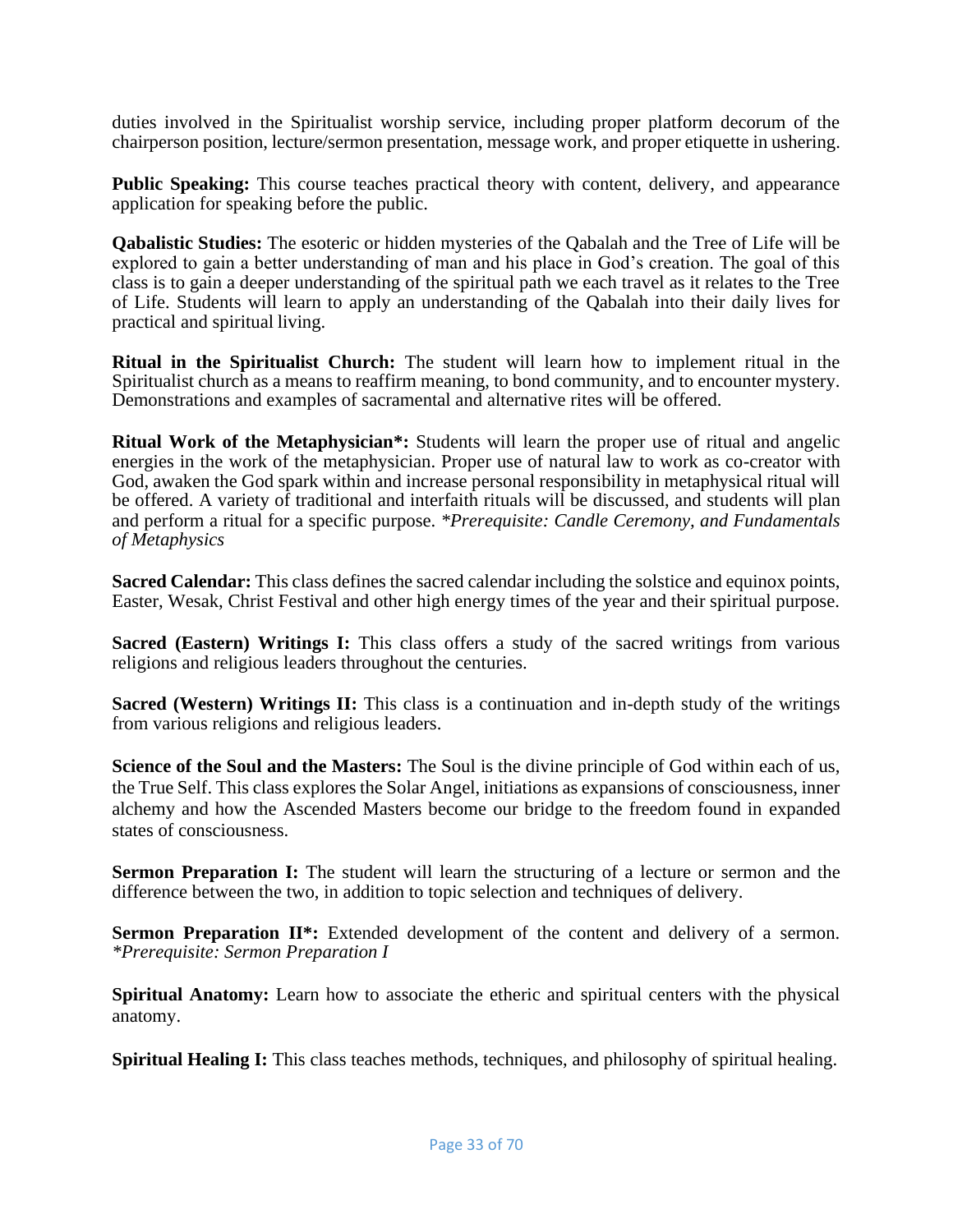**Spiritual Healing II\*:** The psychology of spiritual healing and practical procedures for public and private practice with prayer, meditation and laying on of hands are taught. The student will learn how to utilize the power of love, intention and intuition. *\*Prerequisite: Spiritual Healing I*

**Spiritual Healing Service Practicum – With guidance and direction from the instructor, this** practicum prepares the student to personally and confidently present a spiritual healing service to a church or a private group. Students should come prepared to present a spiritual healing service invocation, benediction, a short healing meditation and a sermonette. *\*Prerequisite: Spiritual Healing II*

**Spiritual Reflection for Ministry\*:** This class is experiential in nature and designed to help the student explore their inner leadings toward ministry up to this point in their education. Techniques include questions to reflect on the student's spiritual journey, spiritual gifts, spiritual disciplines and how these experiences might help others. \**Prerequisite: Associate Minister Certification*

**Spiritualism and the Study of the Old and New Testaments:** Focusing on specific passages which refer to "Spiritualism" (i.e. Physical phenomena and Mediumship), this course gives the students the tools to independently study the Old and New Testament while offering an overview of the Torah, prophets, Gospels, Jesus, the writings of Paul, and other related material such as the history, structure, translations and versions found in the Old and New Testament of the Bible.

**Symbology: The Language of the Universe:** Five common esoteric symbols link the world's religious traditions. This course explores all of the variations of basic patterns of symbol worldwide and the inter-connections between symbol, thought and culture. These mystical images link the world's religious traditions, including Pagan pantheons, Egyptian hieroglyphs, Qabalah, Astrology, Tarot, I Ching, alchemical sigils, runes and the common emblems of the Freemasons, Rosicrucians, etc.

**Symbols I:** A basic foundation in symbology will be presented, including the interpretation of universal, conventional and personal symbols and their guidance in our lives.

**Symbols II<sup>\*</sup>:** This class is a continued in-depth study of the use of symbols. \**Prerequisite: Symbols I*

**Western Mysteries\*:** An essential guide looking at the experiences and discoveries of the mystery tradition and occult from their appearance in the Egyptian and Greco-Roman mystery schools, through the traditions of other schools of metaphysics in the  $20<sup>th</sup>$  century. The class explores the connections of many spiritual disciplines, beyond the Judeo-Christian religions to the mystery schools of the last century. *\*Prerequisite: completion of Metaphysics Level II*

**Working with Moon Energies:** This class is a study of the spiritual energies available during the moon cycles, their use for spiritual growth and how to use these energies in public as well as private meditation work. Students will learn how to prepare for incoming energies, how to craft a ceremony and utilize the energies of both full and new moons.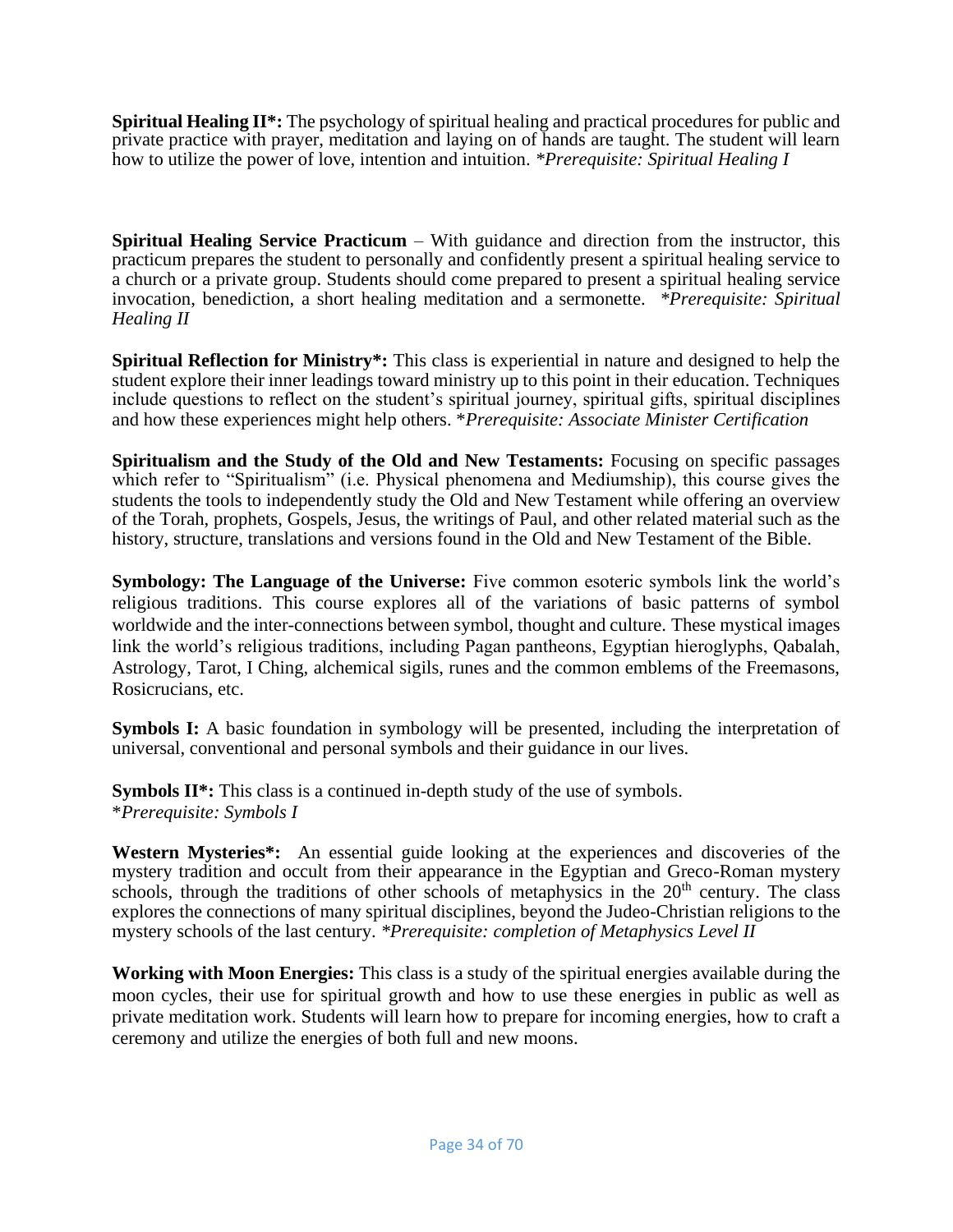# **SUPPORTING DOCUMENTS**

- <span id="page-34-0"></span>• **APPENDIX A: DORSCH-KUIPER APPLICATION**
- **APPENDIX B: INTENT TO TEST FORM**
- **APPENDIX C: HEALING AFFIDAVIT**
- **APPENDIX D: COMMUNITY SERVICE FORM**
- **APPENDIX E: PUBLIC WORSHIP SERVICE FORM**
- **APPENDIX F: STUDENT CHECKLIST FOR INDIVIDUAL PROGRAMS**
	- o **SPIRITUAL SEEKER REQUIREMENT CHECKLIST**
		- o **SPIRITUAL HEALER REQUIREMENT CHECKLIST**
		- o **MEDIUM MISSIONARY REQUIREMENT CHECKLIST**
		- o **ASSOCIATE MINISTER REQUIREMENT CHECKLIST**
		- o **ORDINATION REQUIREMENT CHECKLIST**
		- o **METAPHYSICS LEVEL I REQUIRMENT CHECKLIST**
		- o **METAPHYSICS LEVEL II REQUIRMENT CHECKLIST**
	- o **METAPHYSICS LEVEL III REQUIRMENT CHECKLIST**
- **APPENDIX G: IAOS DRESS CODE FOR SERVICES**
- **APPENDIX H: LIST OF SPIRITUALIST CHURCHES**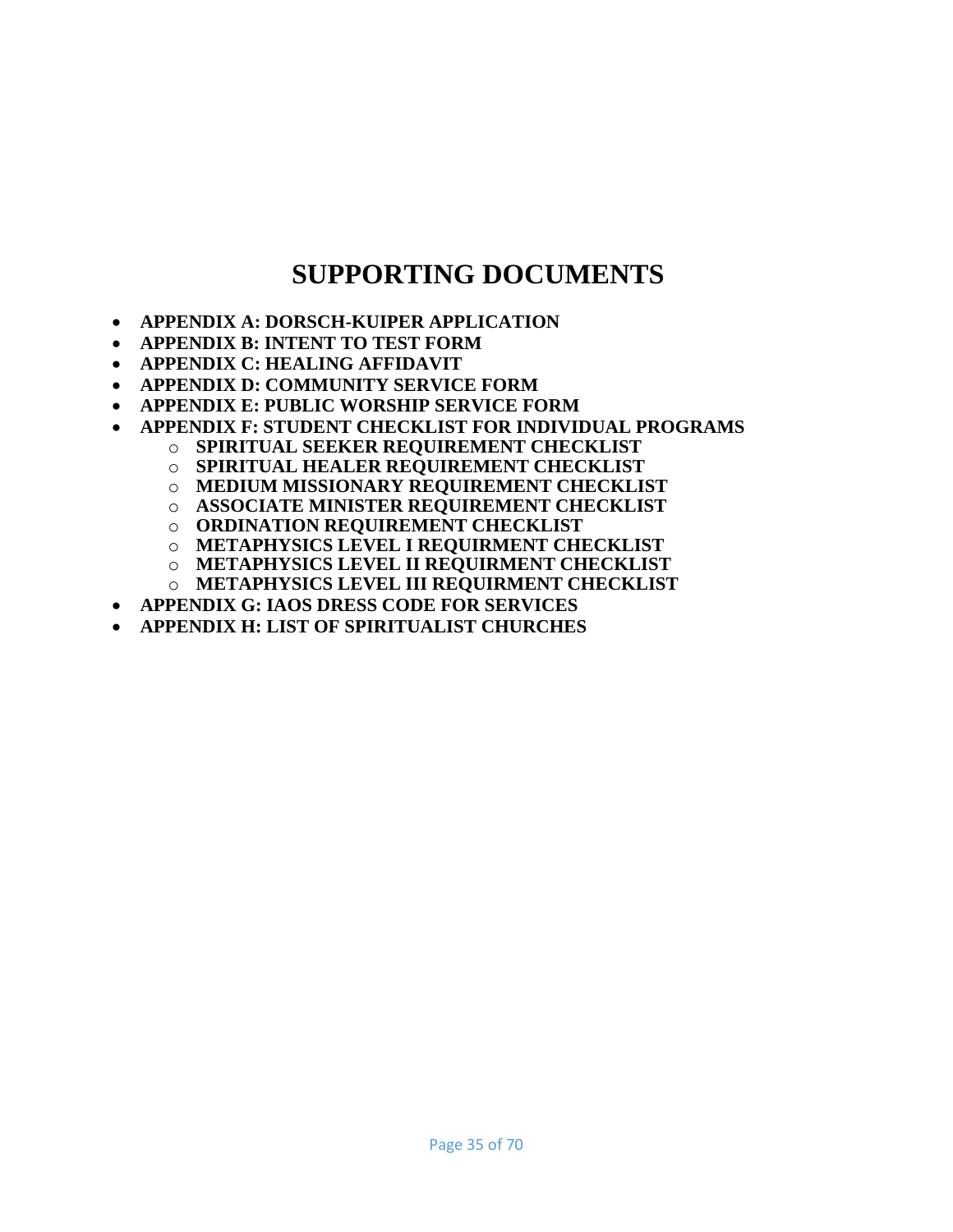# <span id="page-35-0"></span>**DORSCH-KUIPER SCHOLARSHIP APPLICATION**

### *INDIANA ASSOCATION OF SPIRITUALISTS* CHESTERFIELD SPIRITUALIST COLLEGE

|                                                                    | Phone: Email: Email:                                                                |
|--------------------------------------------------------------------|-------------------------------------------------------------------------------------|
|                                                                    | Years of study at Chesterfield Spiritualist Seminary _______, beginning in ________ |
|                                                                    |                                                                                     |
| Associate Minister Certification received/anticipated in _________ |                                                                                     |
|                                                                    |                                                                                     |

Your answers to the following three questions are required to complete the application. Please use a separate sheet for each question. Attach your 3 personal/professional letters of recommendation at the end of this application.

1. Describe in detail how you think you will benefit from the receipt of this scholarship.

2. List three life experiences and explain how you see each affecting, both positively and negatively, the kind of ministry you envision offering.

3. What are your plans for your ministry?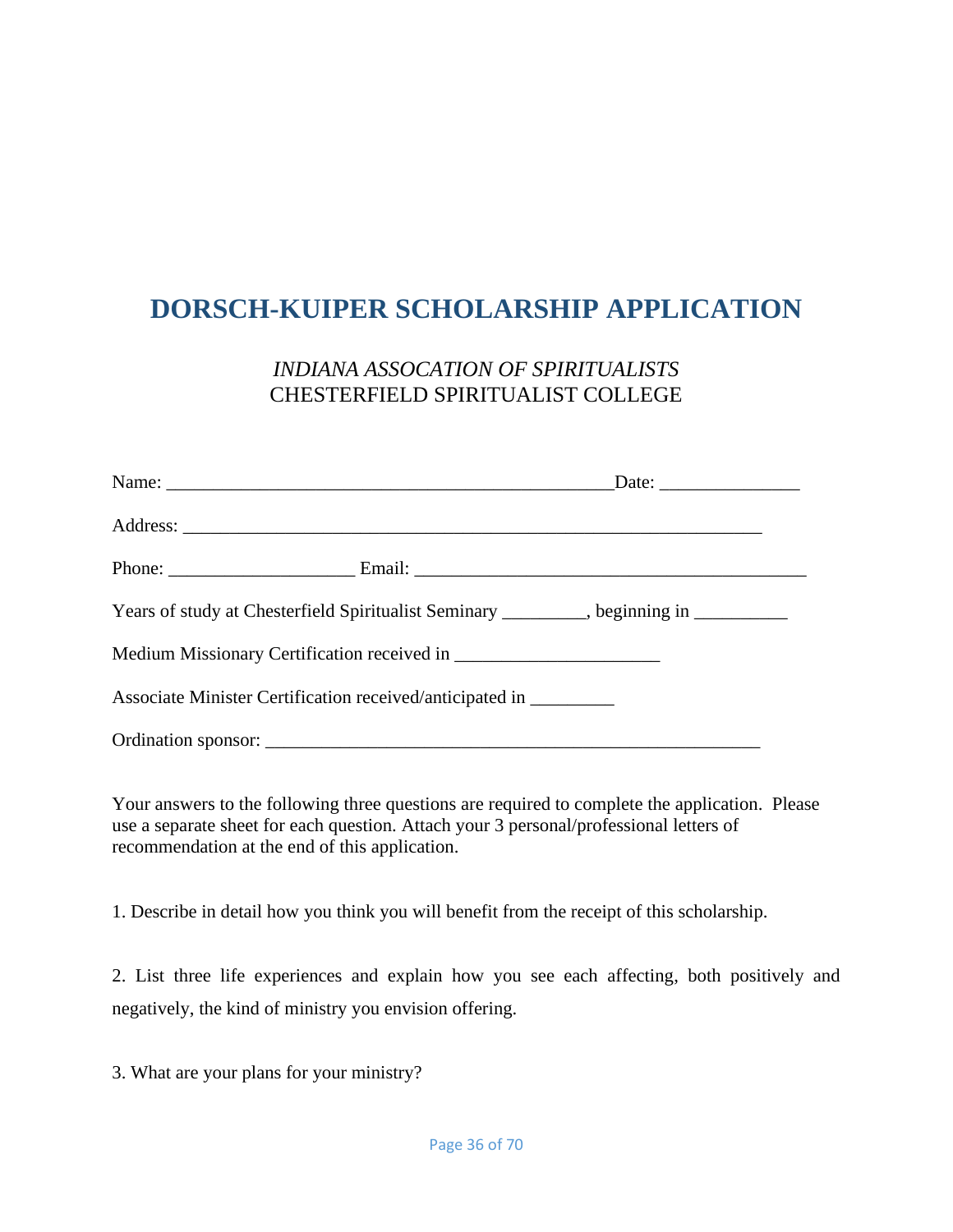# **INTENT TO TEST FORM**

### <span id="page-36-0"></span>*INDIANA ASSOCIATION OF SPIRITUALISTS* CHESTERFIELD SPIRITUALIST COLLEGE 50 Lincoln Drive, Chesterfield, IN 46017

| the month of                                                             |                                                |      |
|--------------------------------------------------------------------------|------------------------------------------------|------|
|                                                                          | $\frac{1}{20}$ , 20 $\frac{1}{20}$ , or during |      |
| submitting my intent to test during the weekend/week-long seminary of    |                                                |      |
| program level of                                                         |                                                | 1 am |
| Having completed all of the academic and additional requirements for the |                                                |      |

I understand that I must complete the testing application and pay the testing fee at walk-in registration for the above-mentioned weekend/week-long seminary or prior to the administration of my test.

| Name:        | Date: |
|--------------|-------|
|              |       |
|              |       |
| Approved by: | Date: |
|              |       |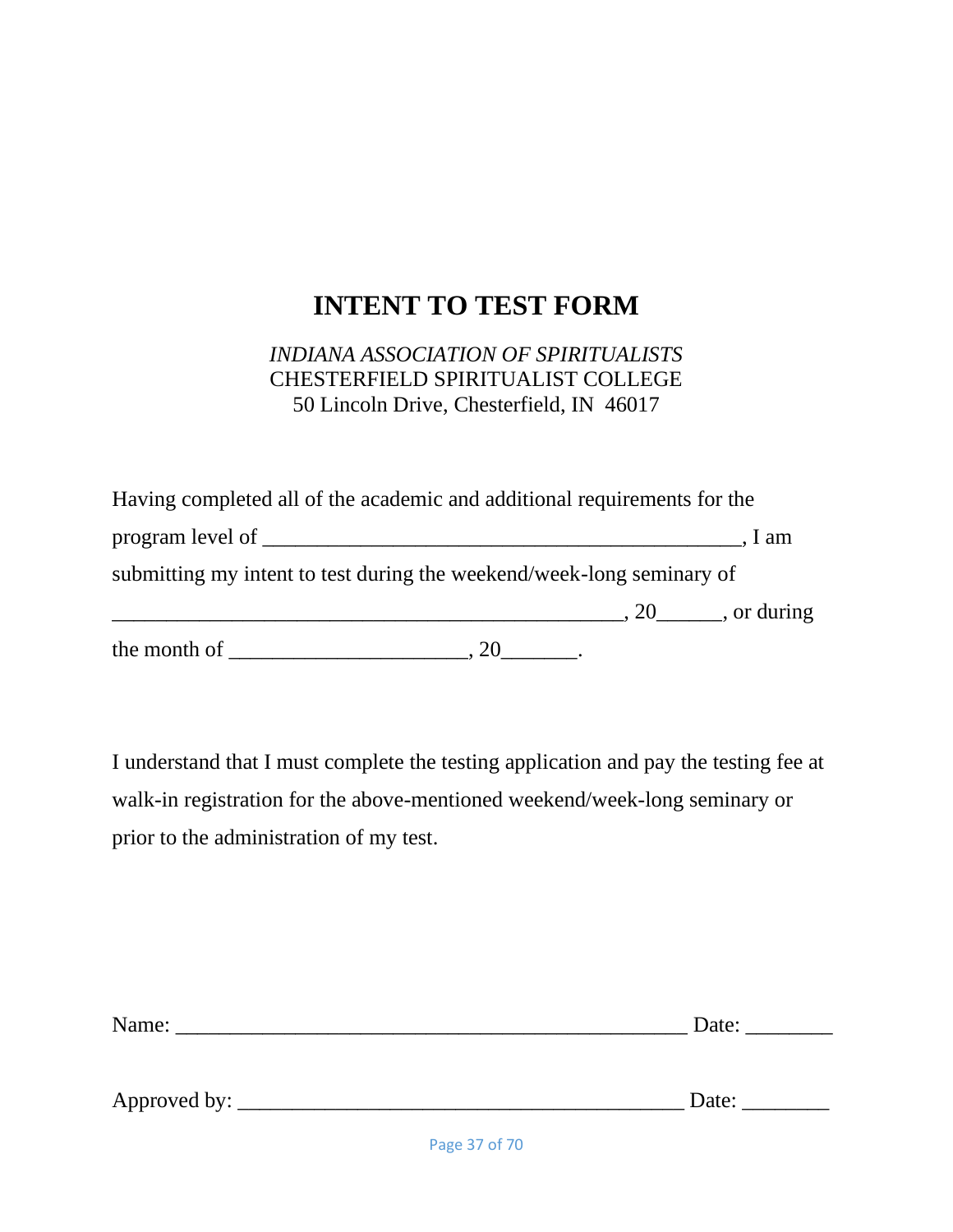# <span id="page-37-0"></span>**SPIRITUAL HEALING AFFIDAVIT**

*INDIANA ASSOCIATION OF SPIRITUALISTS* CHESTERFIELD SPIRITUALIST COLLEGE 50 Lincoln Drive, Chesterfield, IN 46017

<span id="page-37-1"></span>

| <i>channel for healing.</i> | Date of healing: $\frac{1}{2}$ matrices and the same of healing:                                                                                                   |      |
|-----------------------------|--------------------------------------------------------------------------------------------------------------------------------------------------------------------|------|
|                             | A brief statement describing your healing experience:                                                                                                              |      |
|                             |                                                                                                                                                                    |      |
|                             |                                                                                                                                                                    |      |
|                             |                                                                                                                                                                    | Date |
|                             |                                                                                                                                                                    |      |
|                             |                                                                                                                                                                    |      |
| Dear Patron,<br>conditions. | A Spiritualist Healer is one who, either through their own inherent power or<br>through their mediumship, is able to impart vital, curative force to pathologic    |      |
|                             | Your Healing student is working toward Spiritual Healing Certification. As part of<br>their requirements, they must provide verification of their healing ability. |      |

*A Spiritual Healing is defined as a physical, mental or emotional condition removed or relieved.*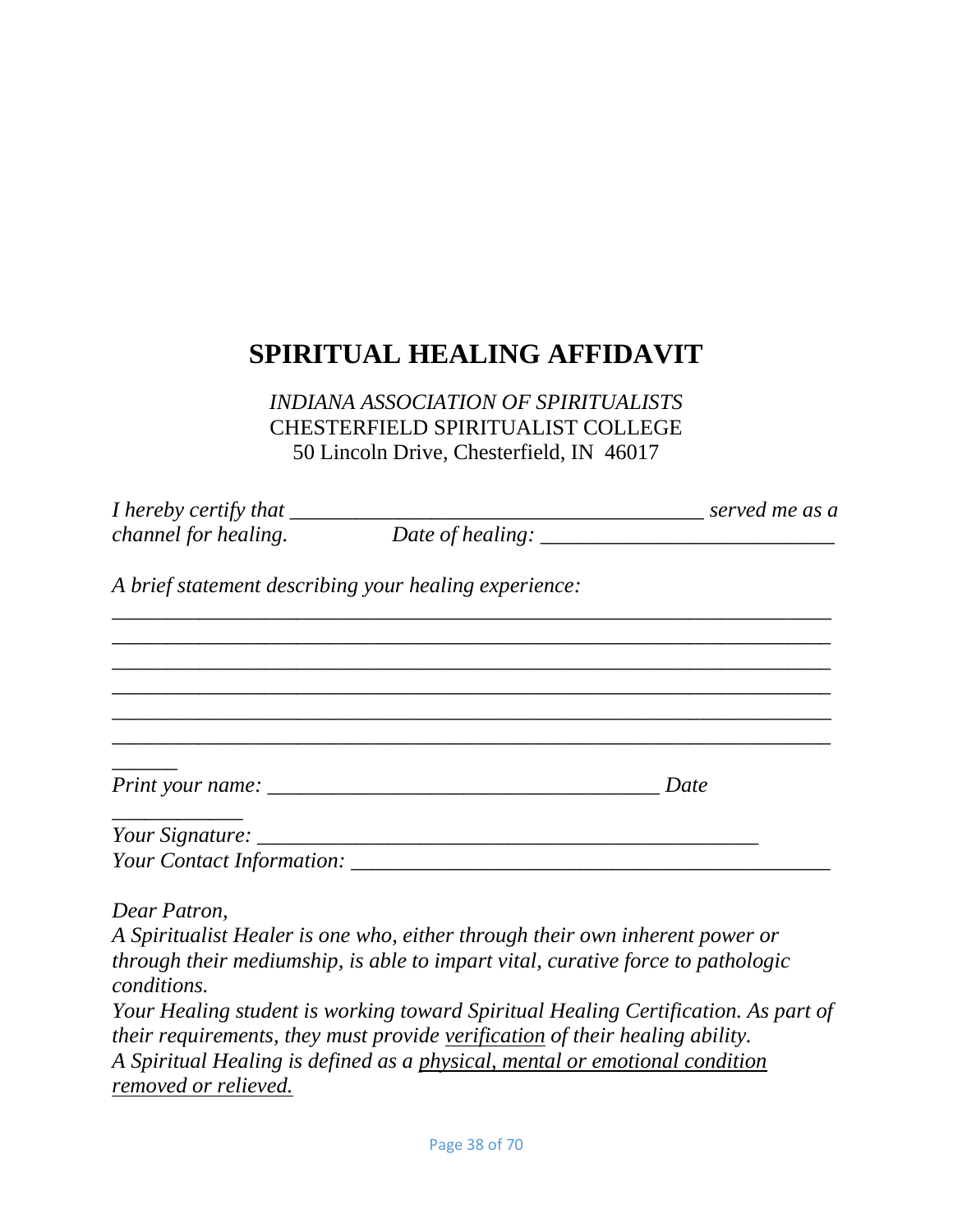*On completion of this affidavit, you are affirming this student's healing ability, God Bless and Thank You for Your assistance. (You may return this Affidavit to your healing student or mail to Camp Chesterfield's address above with "Attention to Director of Healing").*

<span id="page-38-0"></span>*\*Student Healer's Signature: \_\_\_\_\_\_\_\_\_\_\_\_\_\_\_\_\_\_\_\_\_\_\_\_\_\_\_\_\_\_\_\_\_\_\_\_\_\_\_\_\_\_* \*REVISED AFFIDAVIT, OCTOBER 2020

# **RECORD OF COMMUNITY SERVICE**

*INDIANA ASSOCIATION OF SPIRITUALISTS* CHESTERFIELD SPIRITUALIST COLLEGE 50 Lincoln Drive, Chesterfield, IN 46017

| Phone Number:                                                           |
|-------------------------------------------------------------------------|
|                                                                         |
| Fulfilling Requirements for: Associate Minister ______ Ordination _____ |
|                                                                         |
|                                                                         |
|                                                                         |
|                                                                         |
|                                                                         |
|                                                                         |
|                                                                         |
|                                                                         |
|                                                                         |
|                                                                         |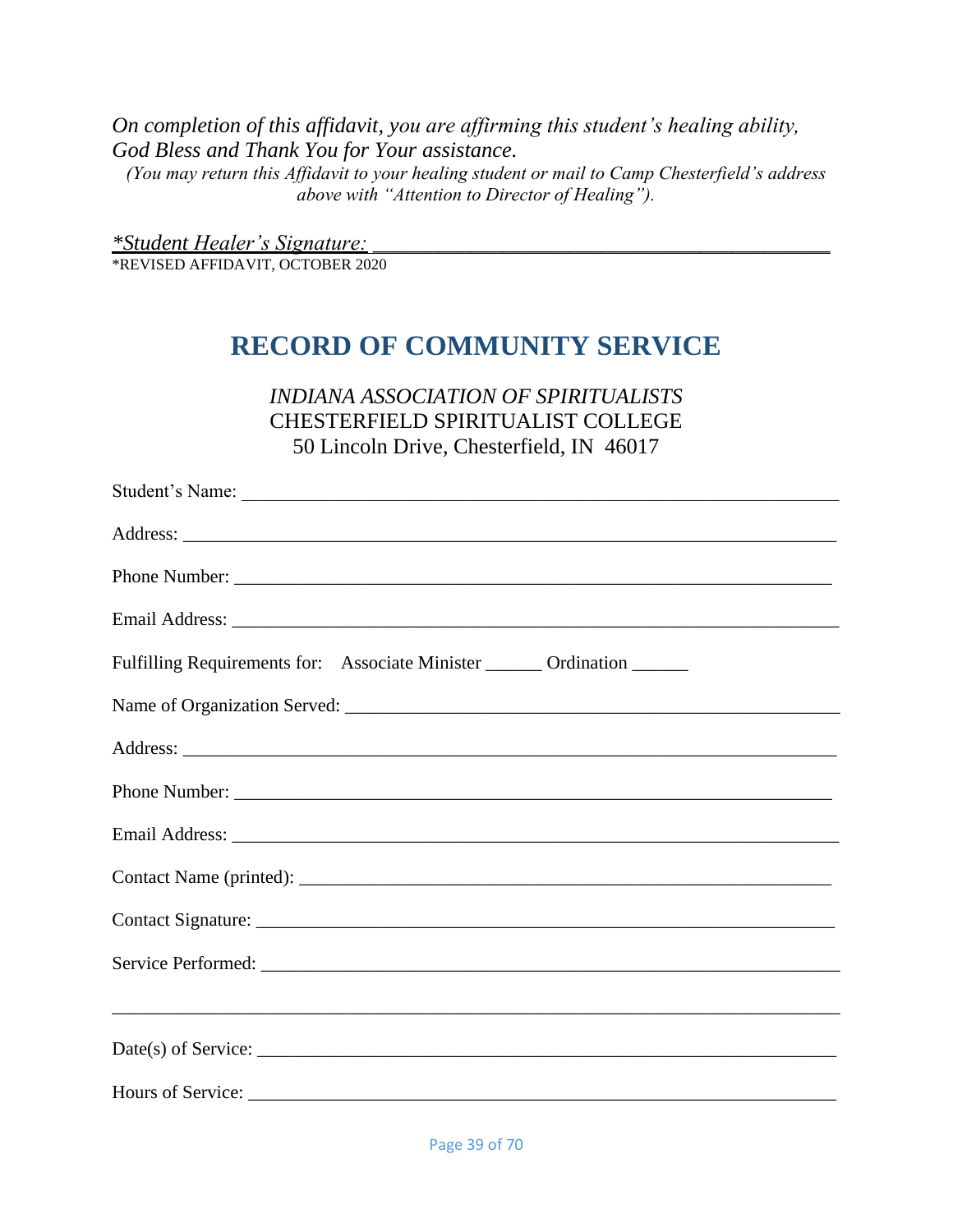| <b>For Academic Office Use:</b>                                                                                                                                                                                                |               |  |
|--------------------------------------------------------------------------------------------------------------------------------------------------------------------------------------------------------------------------------|---------------|--|
|                                                                                                                                                                                                                                | Date          |  |
|                                                                                                                                                                                                                                | <b>Denied</b> |  |
| Comments/Reccommendations expansion of the contract of the contract of the contract of the contract of the contract of the contract of the contract of the contract of the contract of the contract of the contract of the con |               |  |
| <b>Signature of Dean</b>                                                                                                                                                                                                       | Date          |  |

# <span id="page-39-0"></span>PUBLIC WORSHIP SERVICE AFFIDAVIT

**INDIANA ASSOCIATION OF SPIRITUALISTS CHESTERFIELD SPIRITUALIST COLLEGE** 50 Lincoln Drive, Chesterfield, IN 46017

Sermon & Messages Affidavit

**Example 2018** Church

served our church with a sermon and gave messages.

Name

Date

**COMMENTS:**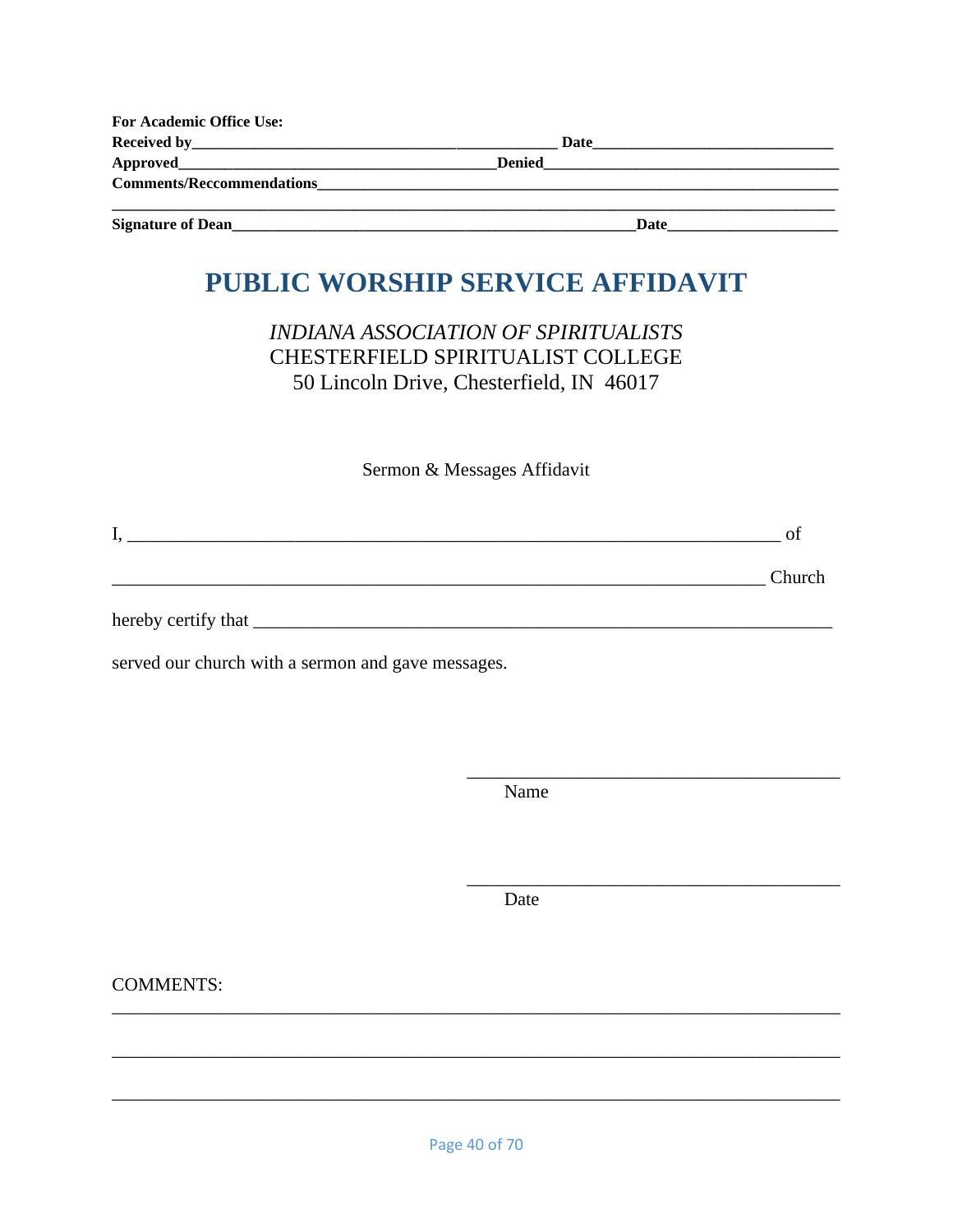# <span id="page-40-0"></span>**PROGRAM COMPLETION SELF CHECKLIST FORMS FOR STUDENTS**

\_\_\_\_\_\_\_\_\_\_\_\_\_\_\_\_\_\_\_\_\_\_\_\_\_\_\_\_\_\_\_\_\_\_\_\_\_\_\_\_\_\_\_\_\_\_\_\_\_\_\_\_\_\_\_\_\_\_\_\_\_\_\_\_\_\_\_\_\_\_\_\_\_\_\_\_\_\_

## **SPIRITUAL SEEKER**

#### SUMMARY OF CLASS WORK AND CHECKLIST FOR COMPLETION

#### <span id="page-40-1"></span>STUDENT NAME:

#### IAOS MEMBERSHIP DATE:

| <b>CLASS</b>              | <b>INSTRUCTOR</b> | <b>DATE</b><br><b>TAKEN</b> | <b>COMMENTS</b> |
|---------------------------|-------------------|-----------------------------|-----------------|
| Chakras                   |                   |                             |                 |
|                           |                   |                             |                 |
| Communication             |                   |                             |                 |
| Fundamentals of           |                   |                             |                 |
| Spiritualism              |                   |                             |                 |
| Guides and Guidance       |                   |                             |                 |
| <b>History of Modern</b>  |                   |                             |                 |
| Spiritualism              |                   |                             |                 |
|                           |                   |                             |                 |
| Life After Death          |                   |                             |                 |
| Living the Spiritual Life |                   |                             |                 |
| Meditation                |                   |                             |                 |
| Natural Law I             |                   |                             |                 |
| <b>Public Speaking</b>    |                   |                             |                 |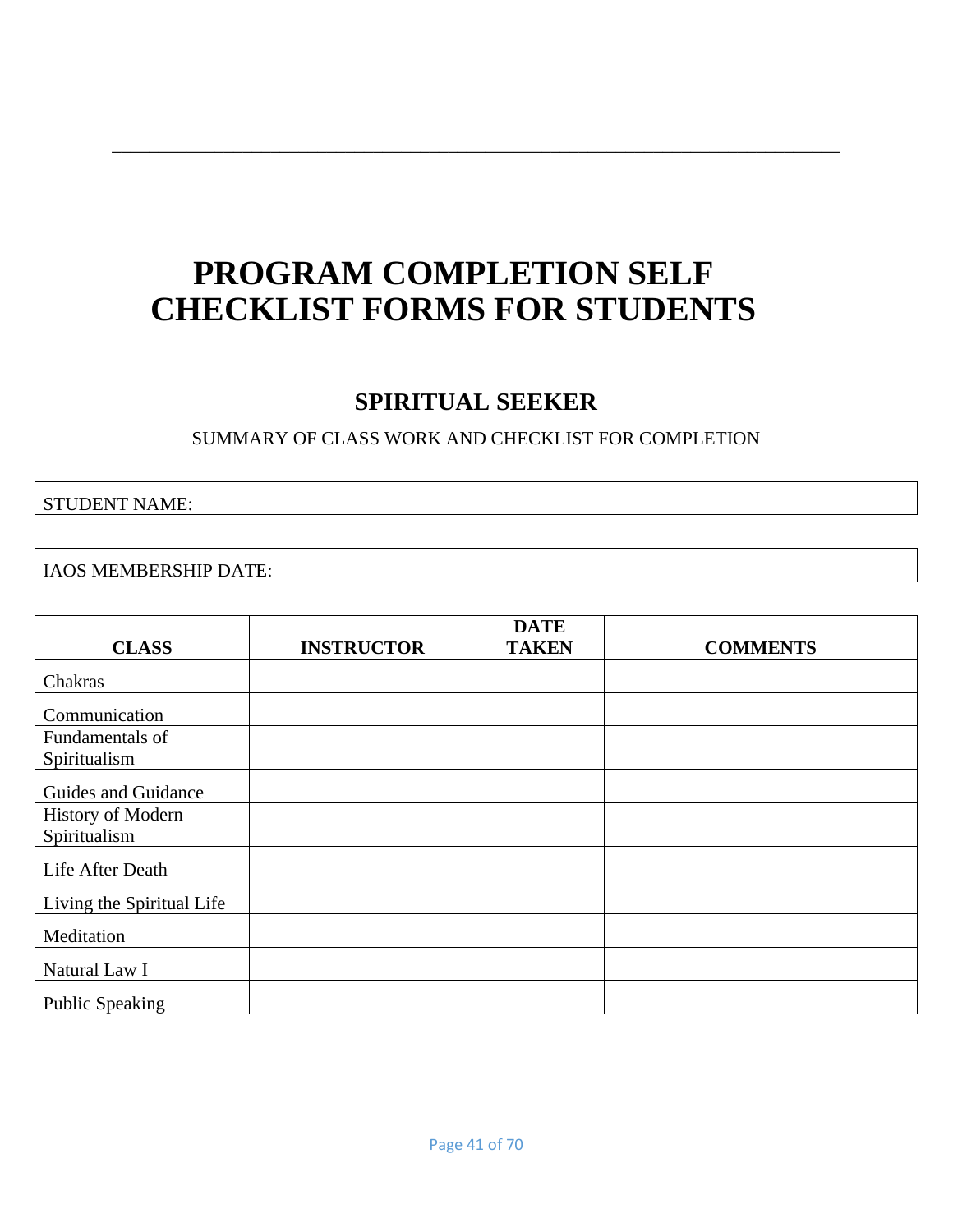# **SPIRITUAL HEALER**

#### SUMMARY OF CLASS WORK AND CHECKLIST FOR CERTIFICATION

### <span id="page-41-0"></span>STUDENT NAME:

#### HEALING MENTOR:

#### SPIRITUAL SEEKER TEST DATE:

|                                   |                   | <b>DATE</b>  |                 |
|-----------------------------------|-------------------|--------------|-----------------|
| <b>CLASS</b>                      | <b>INSTRUCTOR</b> | <b>TAKEN</b> | <b>COMMENTS</b> |
| Ethics                            |                   |              |                 |
| Healing Addictive Behavior        |                   |              |                 |
| Prayer                            |                   |              |                 |
| Spiritual Anatomy                 |                   |              |                 |
| Spiritual Healing I               |                   |              |                 |
| Spiritual Healing II*             |                   |              |                 |
| <b>Spiritual Healing Service</b>  |                   |              |                 |
| Practicum                         |                   |              |                 |
| <b>Distance Spiritual Healing</b> |                   |              |                 |
| Two (2) Healing Elective Classes  |                   |              |                 |
| Two (2) Healing Elective Classes  |                   |              |                 |

Six (6) approved student Spiritual Healing Services to include leading two (2) services for the congregation.

| <b>HEALING SERVICE</b><br><b>DEMONSTRATION</b> | <b>ONLINE / IN</b><br><b>PERSON</b> | <b>DATE</b> | <b>COMMENTS</b> |
|------------------------------------------------|-------------------------------------|-------------|-----------------|
|                                                |                                     |             |                 |
|                                                |                                     |             |                 |
|                                                |                                     |             |                 |
|                                                |                                     |             |                 |
|                                                |                                     |             |                 |
|                                                |                                     |             |                 |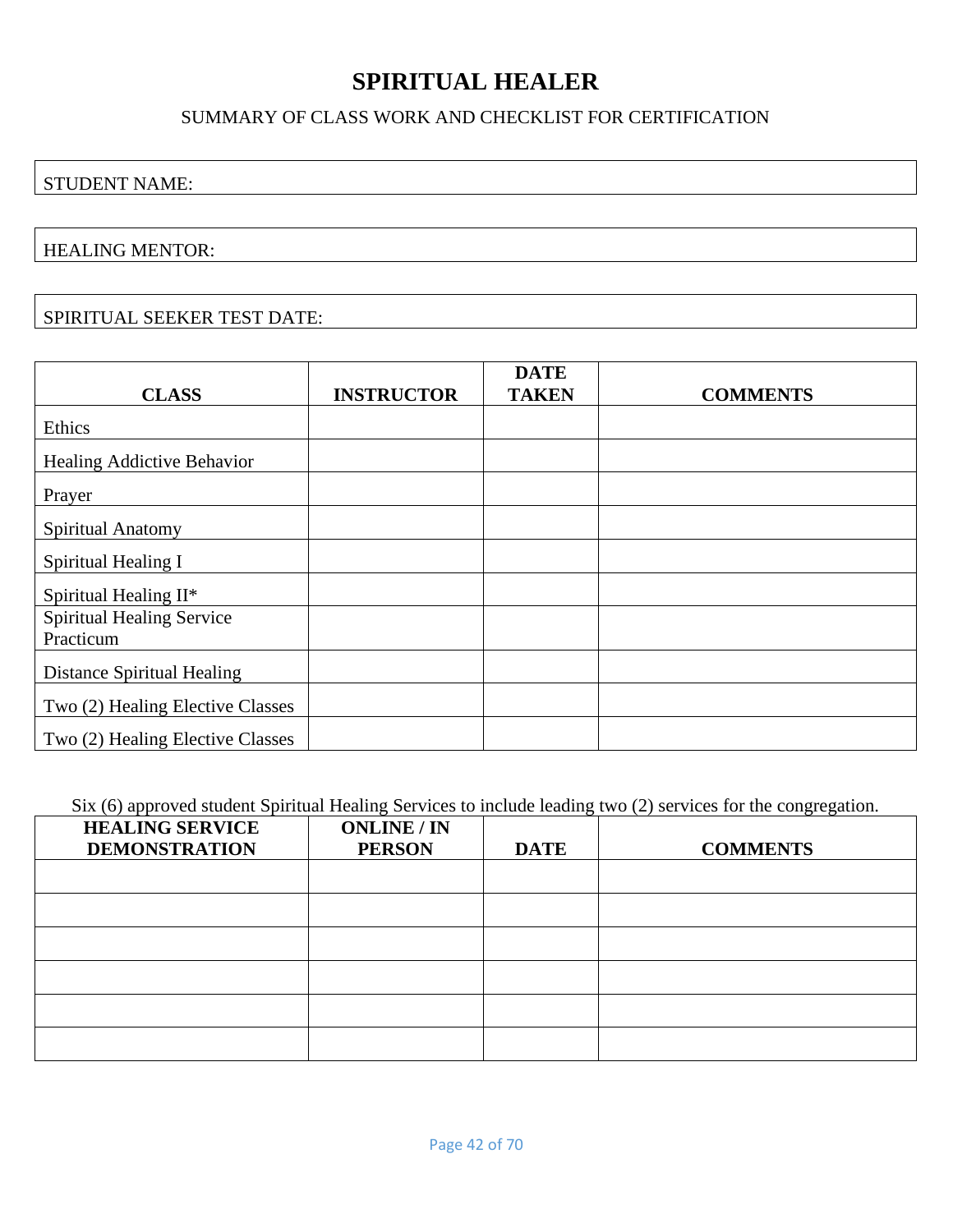|                          |             | <b>DATE</b>     |                 |
|--------------------------|-------------|-----------------|-----------------|
| <b>HEALING AFFIDAVIT</b> | <b>FROM</b> | <b>RECEIVED</b> | <b>COMMENTS</b> |
|                          |             |                 |                 |
|                          |             |                 |                 |
|                          |             |                 |                 |
|                          |             |                 |                 |
|                          |             |                 |                 |
|                          |             |                 |                 |

#### Six (6) affidavits of spiritual healing ability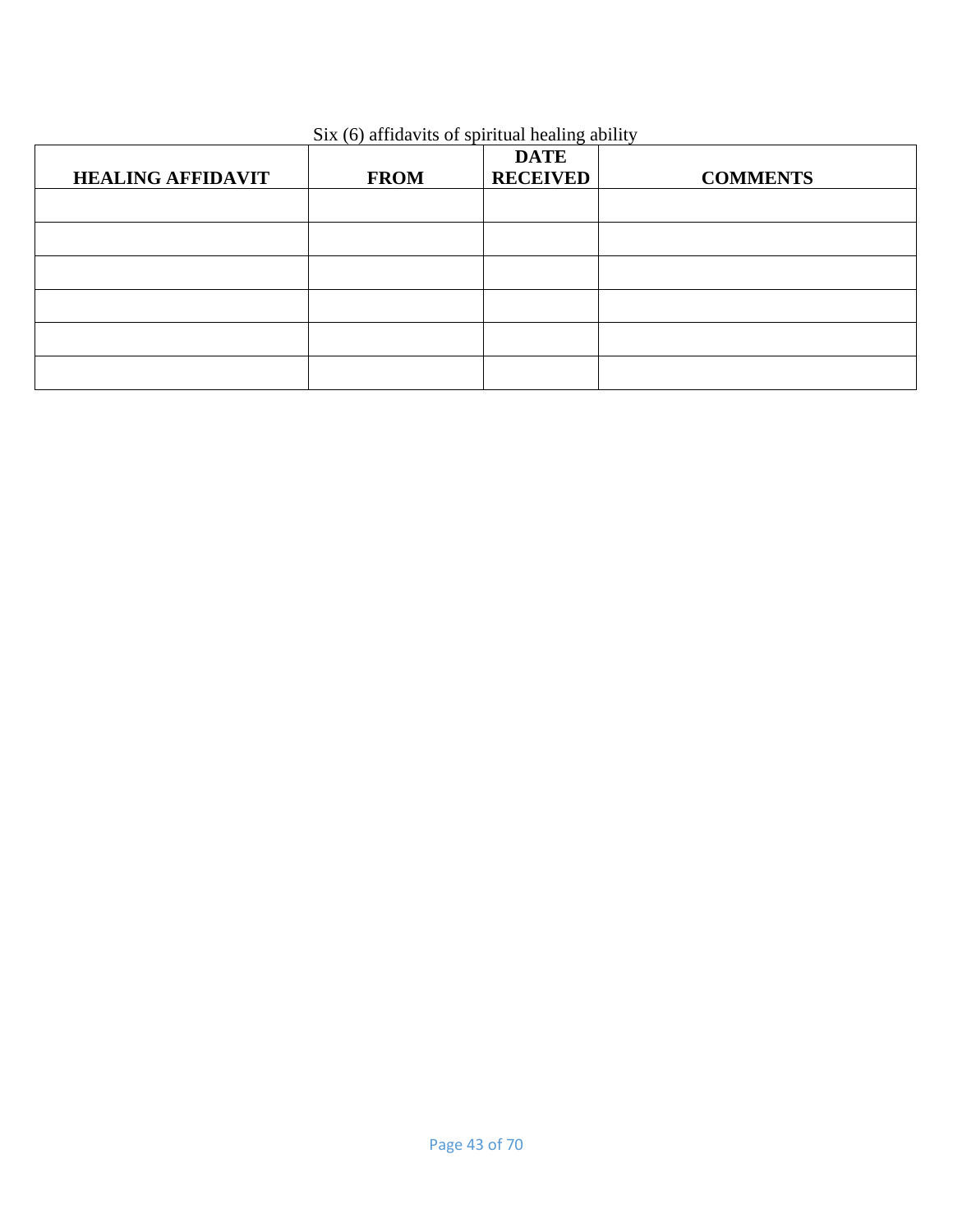# **MEDIUM MISSIONARY**

#### SUMMARY OF CLASS WORK AND CHECKLIST FOR CERTIFICATION

#### <span id="page-43-0"></span>STUDENT NAME:

#### SPIRITUAL SEEKER TEST DATE:

|                                   |                   | <b>DATE</b>  |                 |
|-----------------------------------|-------------------|--------------|-----------------|
| <b>CLASS</b>                      | <b>INSTRUCTOR</b> | <b>TAKEN</b> | <b>COMMENTS</b> |
| Ethics                            |                   |              |                 |
| Intro to the Séance Room*         |                   |              |                 |
| Intro to Trance Mediumship*       |                   |              |                 |
| Laws of Mediumship                |                   |              |                 |
| Natural Law II*                   |                   |              |                 |
| Practical Aspects of Mediumship   |                   |              |                 |
| Public Presentation of Mediumship |                   |              |                 |
| Spiritual Anatomy                 |                   |              |                 |
| Symbols I                         |                   |              |                 |
| Symbols II*                       |                   |              |                 |
| Five (5) Elective Classes         |                   |              |                 |
| Five (5) Elective Classes         |                   |              |                 |
| Five (5) Elective Classes         |                   |              |                 |
| Five (5) Elective Classes         |                   |              |                 |
| Five (5) Elective Classes         |                   |              |                 |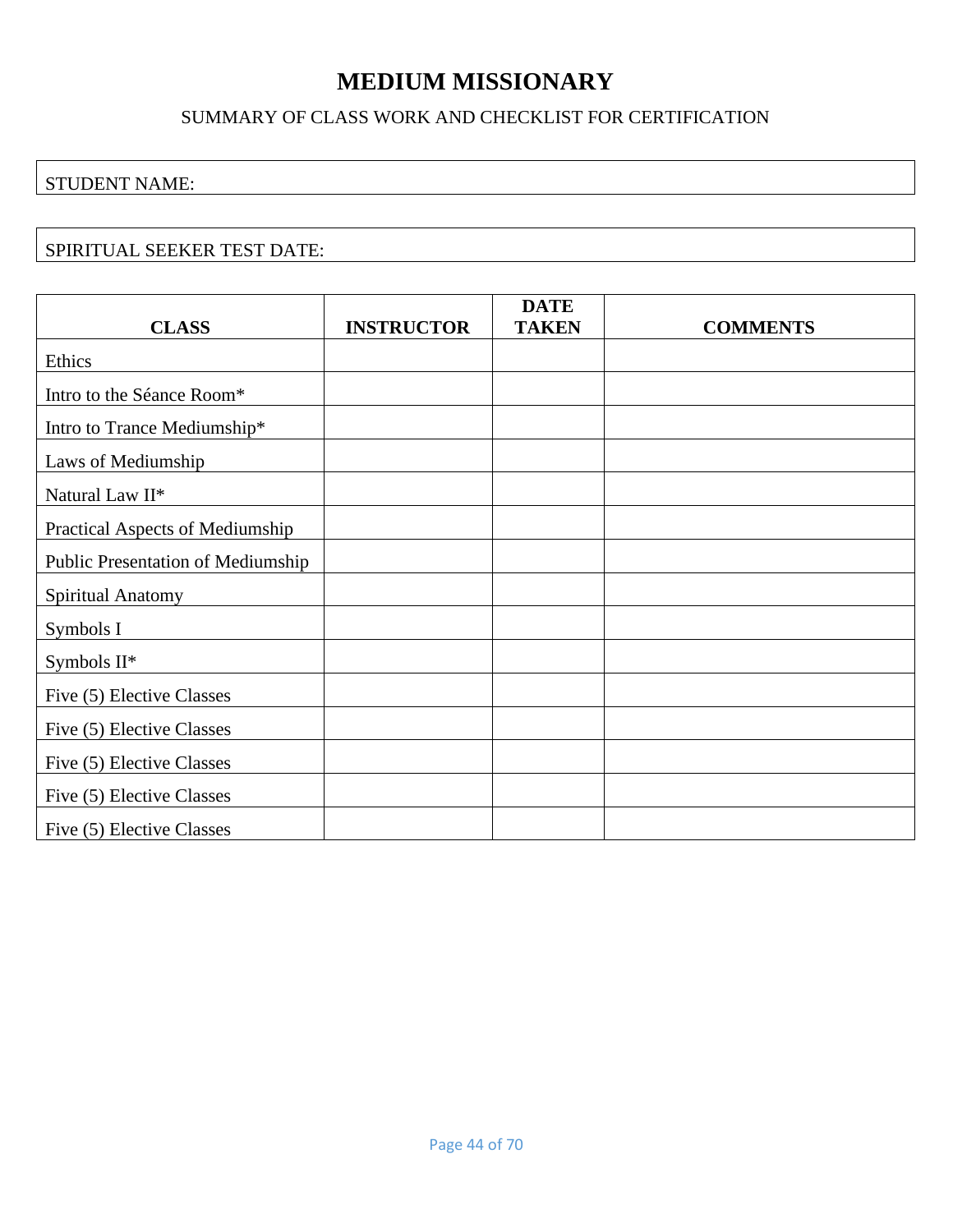Twelve (12) classes with a certified staff mediumship development teacher over a period of three (3) week-long seminaries.

| <b>SEMINARY DEVELOPMENT</b><br><b>CLASS</b> | <b>INSTRUCTOR</b> | <b>DATE</b><br><b>TAKEN</b> | <b>COMMENTS</b> |
|---------------------------------------------|-------------------|-----------------------------|-----------------|
|                                             |                   |                             |                 |
|                                             |                   |                             |                 |
|                                             |                   |                             |                 |

Development Class Alternative: Regularly attend online or in person development classes with a certified staff mediumship development class teacher. A minimum of 12 classes and signature of the teacher is required.

| <b>ON-GOING DEVELOPMENT</b><br><b>CLASS</b> | <b>INSTRUCTOR</b> | <b>DATE</b><br><b>TAKEN</b> | <b>COMMENTS</b> |  |
|---------------------------------------------|-------------------|-----------------------------|-----------------|--|
|                                             |                   |                             |                 |  |

A minimum of three (3) clairvoyant demonstrations during three (3) different approved student services, prior to submitting your intent to test.

| <b>CLAIRVOYANT</b><br><b>DEMONSTRATION</b> | <b>ONLINE / IN</b><br><b>PERSON</b> | <b>DATE</b> | <b>COMMENTS</b> |
|--------------------------------------------|-------------------------------------|-------------|-----------------|
|                                            |                                     |             |                 |
|                                            |                                     |             |                 |
|                                            |                                     |             |                 |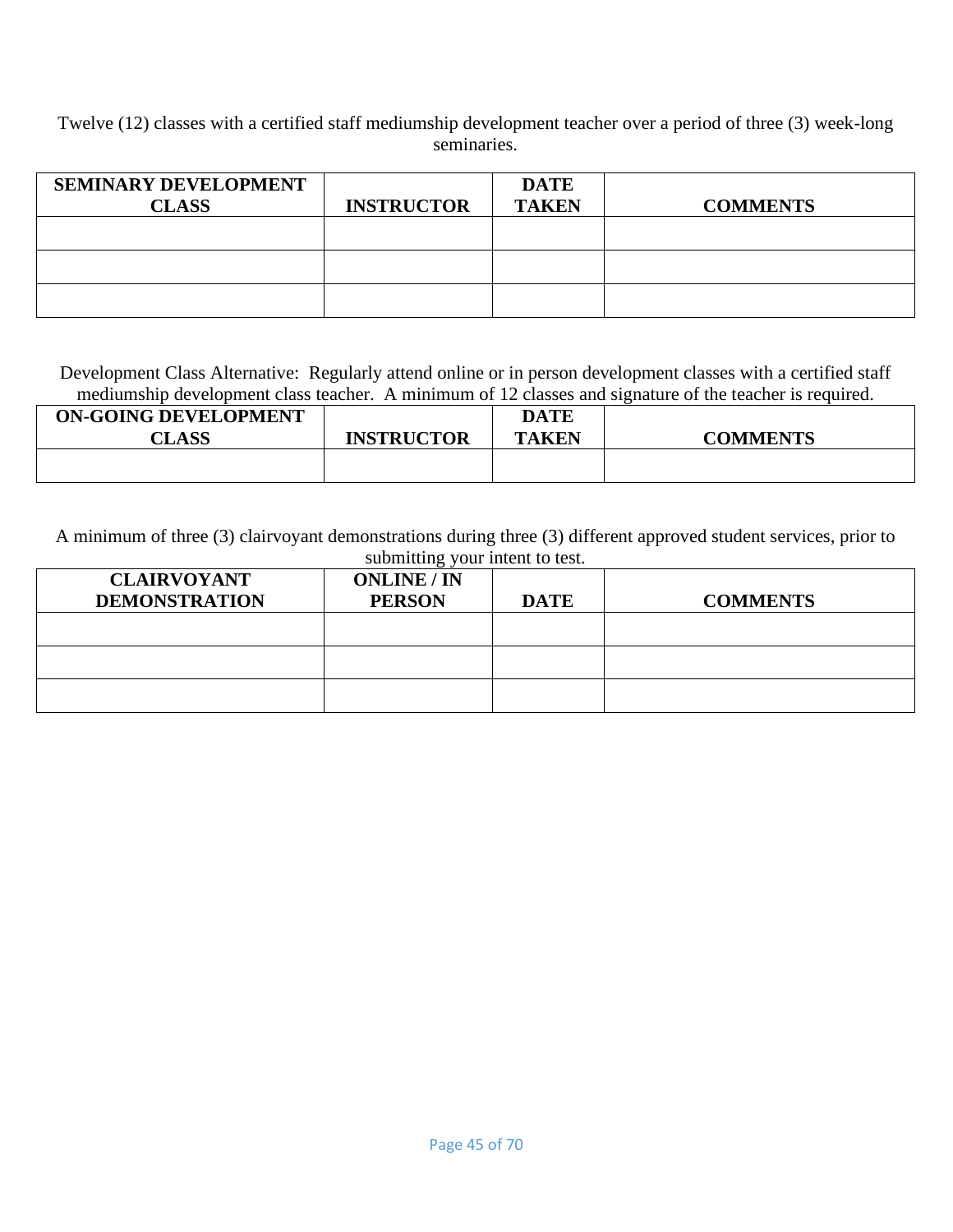# **ASSOCIATE MINISTER**

#### SUMMARY OF CLASS WORK AND CHECKLIST FOR CERTIFICATION

#### <span id="page-45-0"></span>STUDENT NAME:

#### ORDINATION SPONSOR:

#### MEDIUM MISSIONARY TEST DATE:

|                                      |                   | <b>DATE</b>  |                 |
|--------------------------------------|-------------------|--------------|-----------------|
| <b>CLASS</b>                         | <b>INSTRUCTOR</b> | <b>TAKEN</b> | <b>COMMENTS</b> |
| <b>Advanced Symbols</b>              |                   |              |                 |
| Interpretation*                      |                   |              |                 |
| <b>Basic Unity of Religions</b>      |                   |              |                 |
| Discernment of Call*                 |                   |              |                 |
| Good Grief                           |                   |              |                 |
| <b>Introduction to Pastoral Care</b> |                   |              |                 |
| Prayer                               |                   |              |                 |
| Preparation for the Ministry I       |                   |              |                 |
| Sermon Preparation I                 |                   |              |                 |
| Spiritual Healing I                  |                   |              |                 |
| Spiritualism and the study of the    |                   |              |                 |
| Old and New Testaments               |                   |              |                 |
| Five (5) Elective Classes            |                   |              |                 |
| Five (5) Elective Classes            |                   |              |                 |
| Five (5) Elective Classes            |                   |              |                 |
| Five (5) Elective Classes            |                   |              |                 |
| Five (5) Elective Classes            |                   |              |                 |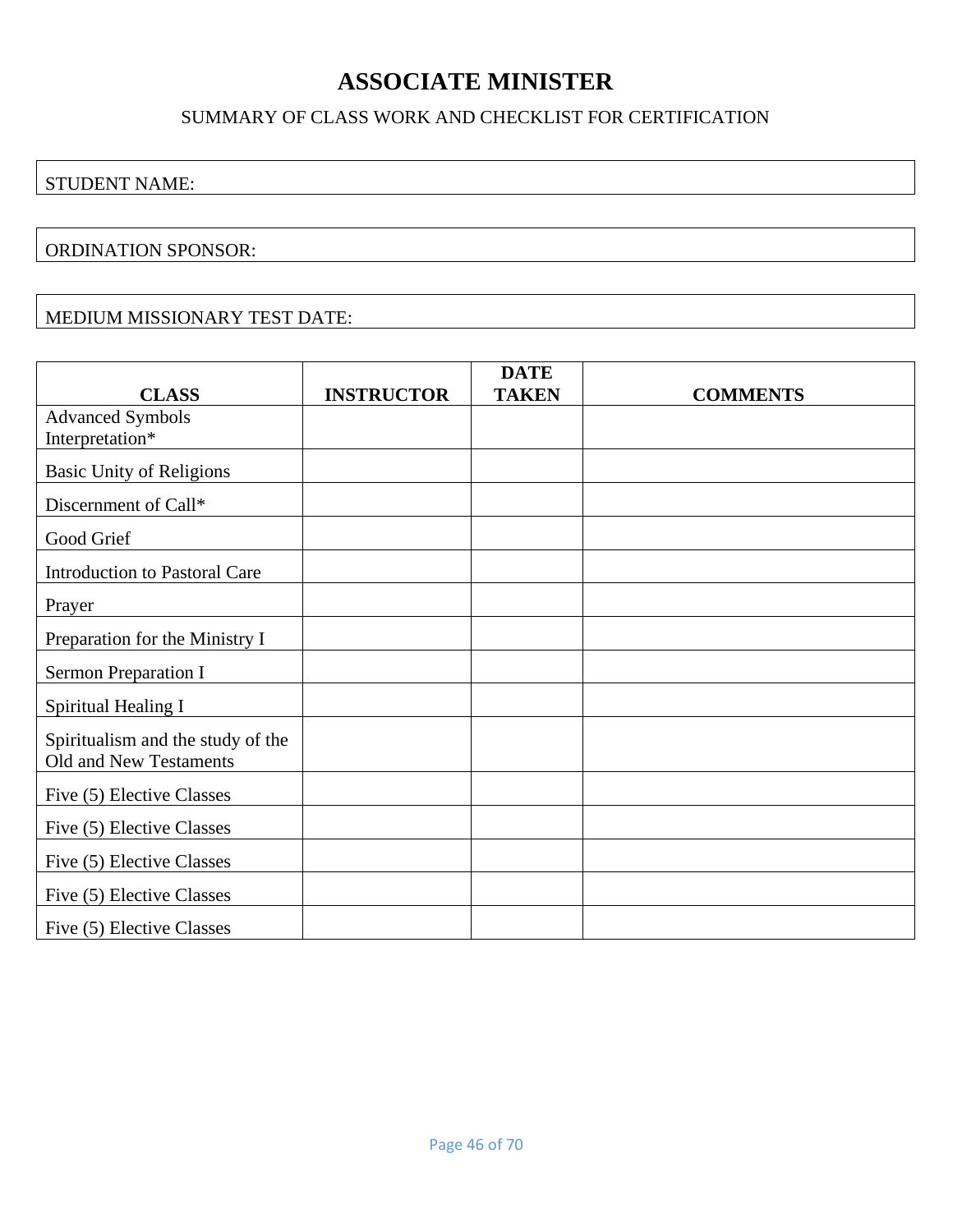Four (4) classes with one (1) certified staff mediumship development teacher during a week-long seminary.

| <b>SEMINARY</b><br>DEVELOPMENT CLASS | <b>INSTRUCTOR</b> | <b>DATE</b><br><b>TAKEN</b> | <b>COMMENTS</b> |
|--------------------------------------|-------------------|-----------------------------|-----------------|
|                                      |                   |                             |                 |

Development Class Alternative: Regularly attend online or in person development classes with a certified staff mediumship development class teacher. A minimum of four (4) classes and signature of the teacher is required.

| <b>ON-GOING</b><br><b>DEVELOPMENT CLASS</b> | <b>INSTRUCTOR</b> | <b>DATE</b><br>TAKEN | <b>COMMENTS</b> |
|---------------------------------------------|-------------------|----------------------|-----------------|
|                                             |                   |                      |                 |

A minimum of three (3) sermons during approved student services, prior to submitting your intent to test.

| <b>STUDENT SERVICE -</b><br><b>SERMON</b><br><b>DEMONSTRATION</b> | <b>ONLINE</b> / IN<br><b>PERSON</b> | <b>DATE</b> | <b>COMMENTS</b> |
|-------------------------------------------------------------------|-------------------------------------|-------------|-----------------|
|                                                                   |                                     |             |                 |
|                                                                   |                                     |             |                 |
|                                                                   |                                     |             |                 |

Demonstration of sermon and clairvoyance at the same service. Six (6) public worship services at a minimum of three (3) different churches. A letter from each church served stating date, service performed and signed by presiding Spiritualist minister or board member. \*Lectures do not qualify for this requirement.

| <b>PUBLIC WORSHIP</b><br><b>SERVICE - SERMON &amp;</b><br><b>CLAIRVOYANCE</b><br><b>DEMONSTRATION</b> | <b>ONLINE / IN</b><br><b>PERSON</b> | <b>DATE</b> | <b>COMMENTS</b> |
|-------------------------------------------------------------------------------------------------------|-------------------------------------|-------------|-----------------|
|                                                                                                       |                                     |             |                 |
|                                                                                                       |                                     |             |                 |
|                                                                                                       |                                     |             |                 |
|                                                                                                       |                                     |             |                 |
|                                                                                                       |                                     |             |                 |
|                                                                                                       |                                     |             |                 |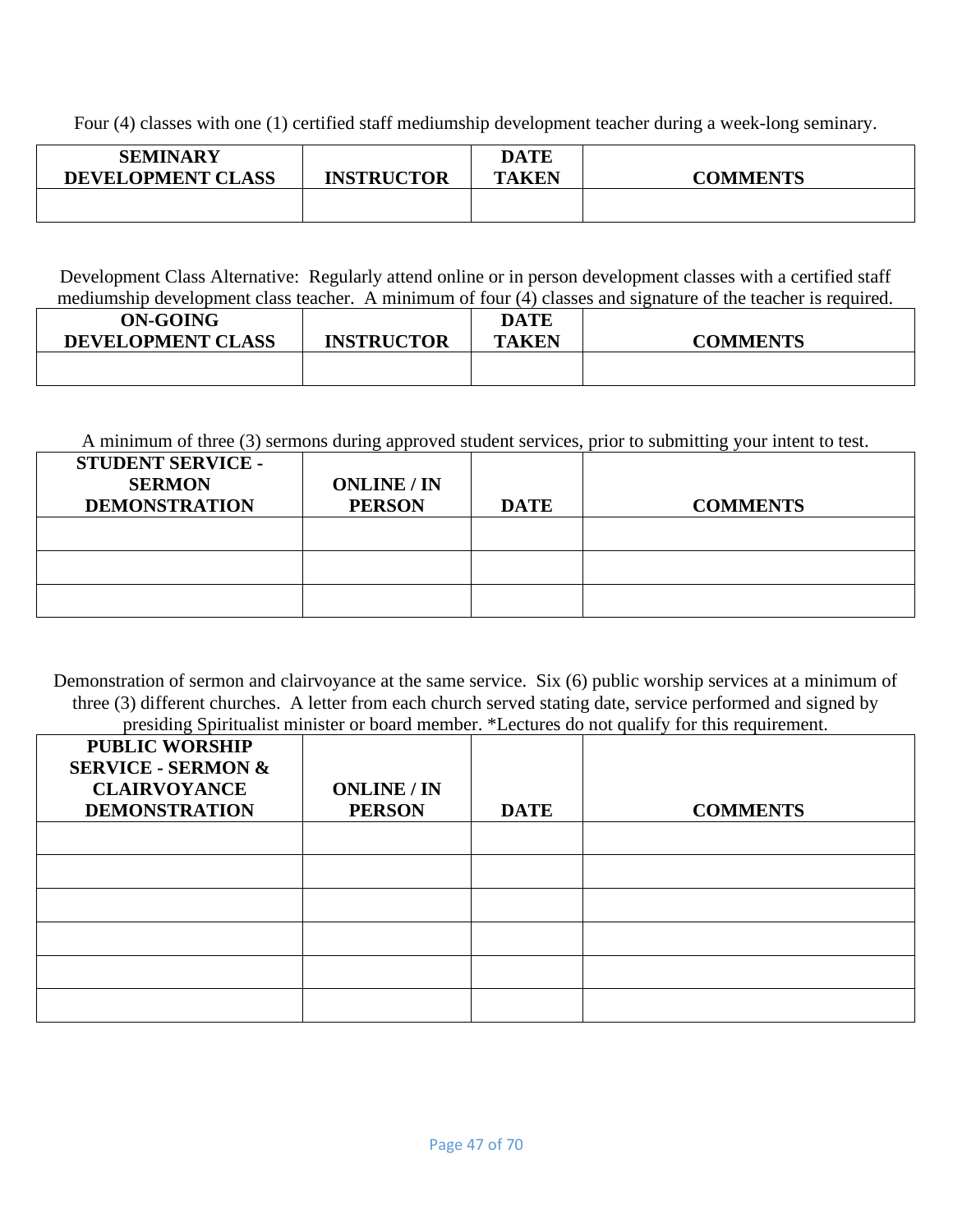30 hours of community service. Community Service must be approved prior to performing the service.

|                          |                    | DATE /<br><b>LENGTH</b> |                 |
|--------------------------|--------------------|-------------------------|-----------------|
| <b>COMMUNITY SERVICE</b> | <b>APPROVED BY</b> | <b>OF TIME</b>          | <b>COMMENTS</b> |
|                          |                    |                         |                 |
|                          |                    |                         |                 |
|                          |                    |                         |                 |
|                          |                    |                         |                 |
|                          |                    |                         |                 |
|                          |                    |                         |                 |
|                          |                    |                         |                 |
|                          |                    |                         |                 |
|                          |                    |                         |                 |
|                          |                    |                         |                 |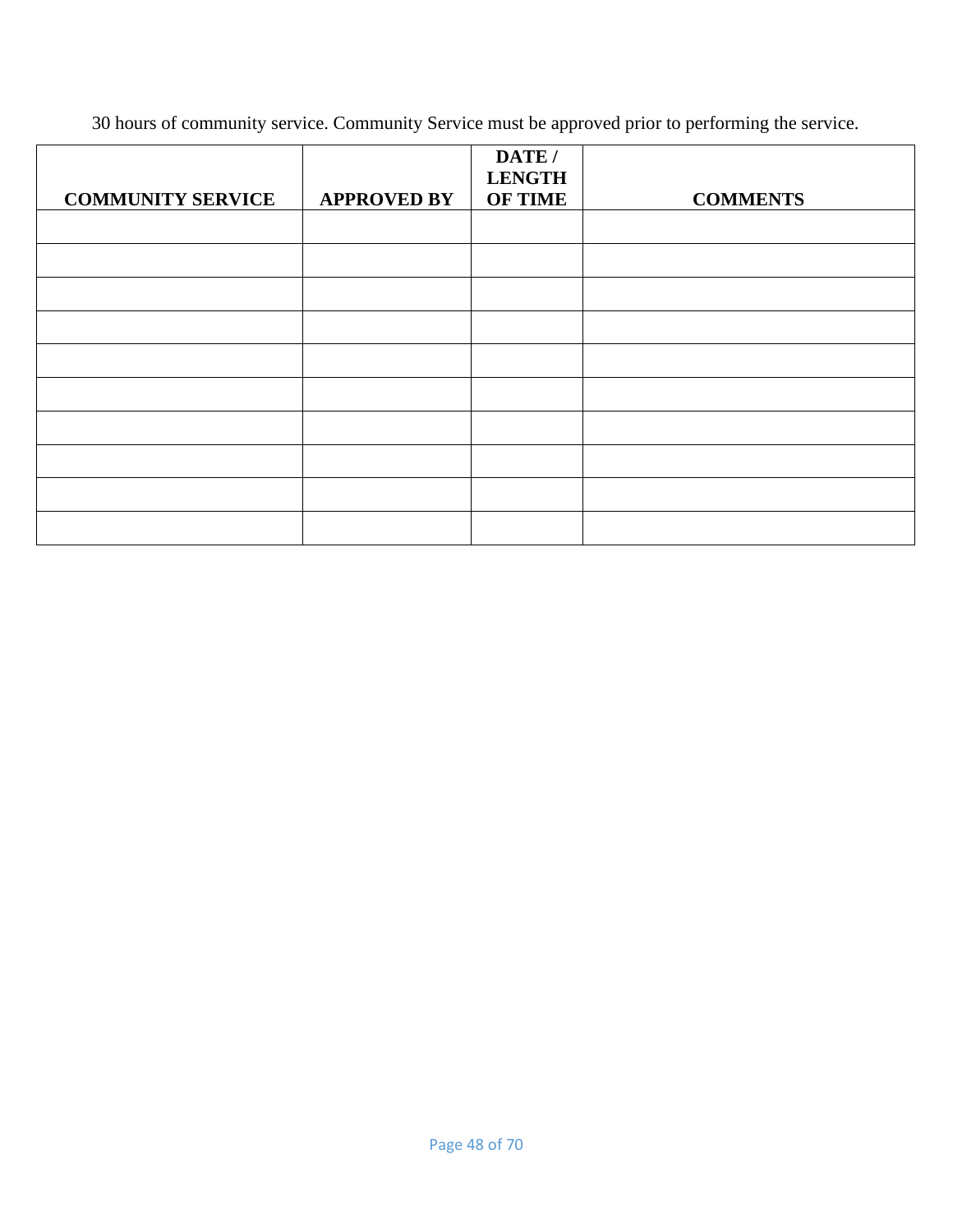# **ORDINATION**

#### SUMMARY OF CLASS WORK AND CHECKLIST FOR CERTIFICATION

#### <span id="page-48-0"></span>STUDENT NAME:

#### ORDINATION SPONSOR:

#### ASSOCIATE MINISTER TEST DATE:

| <b>CLASS</b>                                    | <b>INSTRUCTOR</b> | <b>DATE</b><br><b>TAKEN</b> | <b>COMMENTS</b> |
|-------------------------------------------------|-------------------|-----------------------------|-----------------|
| <b>Advanced Pastoral Care and</b><br>Counseling |                   |                             |                 |
| <b>Church Business</b>                          |                   |                             |                 |
| <b>Emergency Pastoral Care</b>                  |                   |                             |                 |
| Pastoral Care for the Dying and<br>Their Family |                   |                             |                 |
| Preparation for the Ministry II*                |                   |                             |                 |
| Ritual in the Spiritualist Church               |                   |                             |                 |
| Sacred (Eastern) Writings I                     |                   |                             |                 |
| Sacred (Western) Writings II                    |                   |                             |                 |
| Sermon Preparation II*                          |                   |                             |                 |
| Spiritual Reflection for<br>Ministry*           |                   |                             |                 |

Four (4) classes with one (1) certified staff mediumship development teacher during a week-long seminary.

| <b>SEMINARY</b>          |                   | <b>DATE</b> |                 |
|--------------------------|-------------------|-------------|-----------------|
| <b>DEVELOPMENT CLASS</b> | <b>INSTRUCTOR</b> | TAKEN       | <b>COMMENTS</b> |
|                          |                   |             |                 |
|                          |                   |             |                 |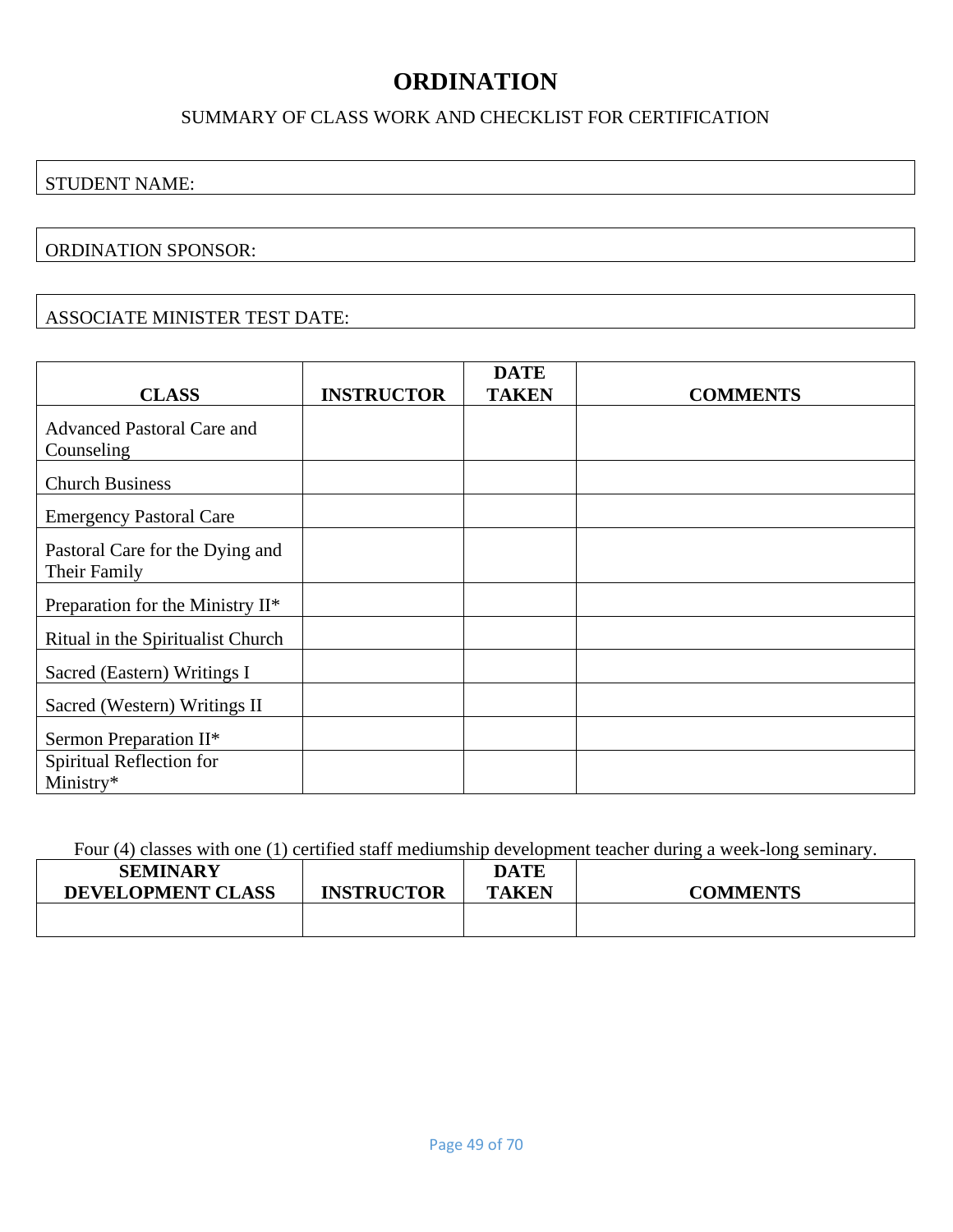Development Class Alternative: Regularly attend online or in person development classes with a certified staff mediumship development class teacher. A minimum of four (4) classes and signature of the teacher is required.

| <b>ON-GOING</b>          |                   | <b>DATE</b>  |                 |
|--------------------------|-------------------|--------------|-----------------|
| <b>DEVELOPMENT CLASS</b> | <b>INSTRUCTOR</b> | <b>TAKEN</b> | <b>COMMENTS</b> |
|                          |                   |              |                 |
|                          |                   |              |                 |

A minimum of three (3) chairperson demonstrations during approved student services, prior to submitting your intent to test.

| <b>STUDENT SERVICE -</b><br><b>CHAIRPERSON</b><br><b>DEMONSTRATION</b> | <b>ONLINE</b> / IN<br><b>PERSON</b> | <b>DATE</b> | <b>COMMENTS</b> |
|------------------------------------------------------------------------|-------------------------------------|-------------|-----------------|
|                                                                        |                                     |             |                 |
|                                                                        |                                     |             |                 |
|                                                                        |                                     |             |                 |

Demonstration of sermon and clairvoyance at the same service. Eight (8) public worship services at a minimum of three (3) different churches. A letter from each church served stating date, service performed and signed by presiding Spiritualist minister or board member. \*Lectures do not qualify for this requirement.

| <b>PUBLIC WORSHIP</b><br><b>SERVICE - SERMON &amp;</b><br><b>CLAIRVOYANCE</b><br><b>DEMONSTRATION</b> | <b>ONLINE / IN</b><br><b>PERSON</b> | <b>DATE</b> | <b>COMMENTS</b> |
|-------------------------------------------------------------------------------------------------------|-------------------------------------|-------------|-----------------|
|                                                                                                       |                                     |             |                 |
|                                                                                                       |                                     |             |                 |
|                                                                                                       |                                     |             |                 |
|                                                                                                       |                                     |             |                 |
|                                                                                                       |                                     |             |                 |
|                                                                                                       |                                     |             |                 |
|                                                                                                       |                                     |             |                 |
|                                                                                                       |                                     |             |                 |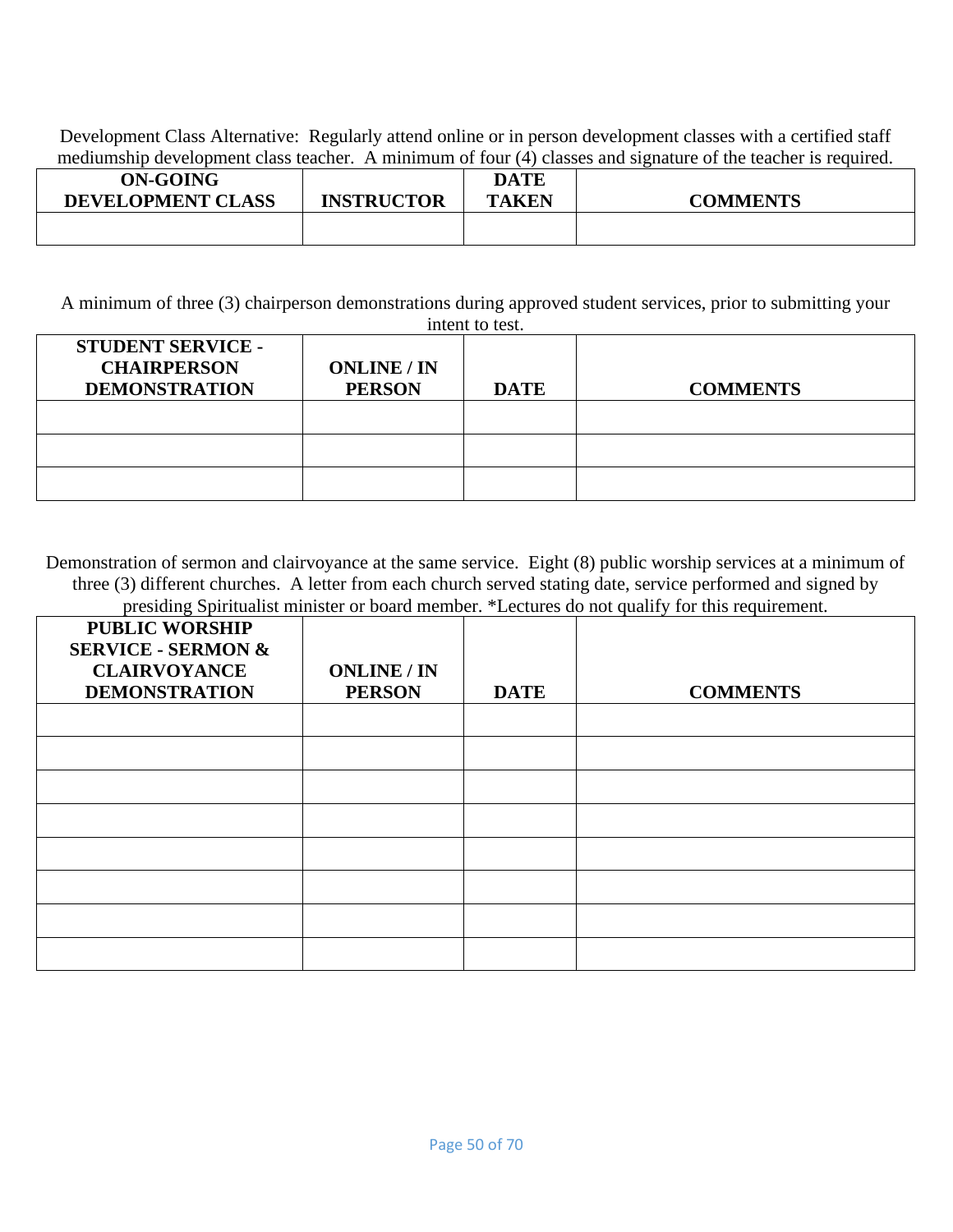40 hours of community service. Community Service must be approved prior to performing the service.

|                          |                    | DATE /<br><b>LENGTH</b> |                 |
|--------------------------|--------------------|-------------------------|-----------------|
| <b>COMMUNITY SERVICE</b> | <b>APPROVED BY</b> | <b>OF TIME</b>          | <b>COMMENTS</b> |
|                          |                    |                         |                 |
|                          |                    |                         |                 |
|                          |                    |                         |                 |
|                          |                    |                         |                 |
|                          |                    |                         |                 |
|                          |                    |                         |                 |
|                          |                    |                         |                 |
|                          |                    |                         |                 |
|                          |                    |                         |                 |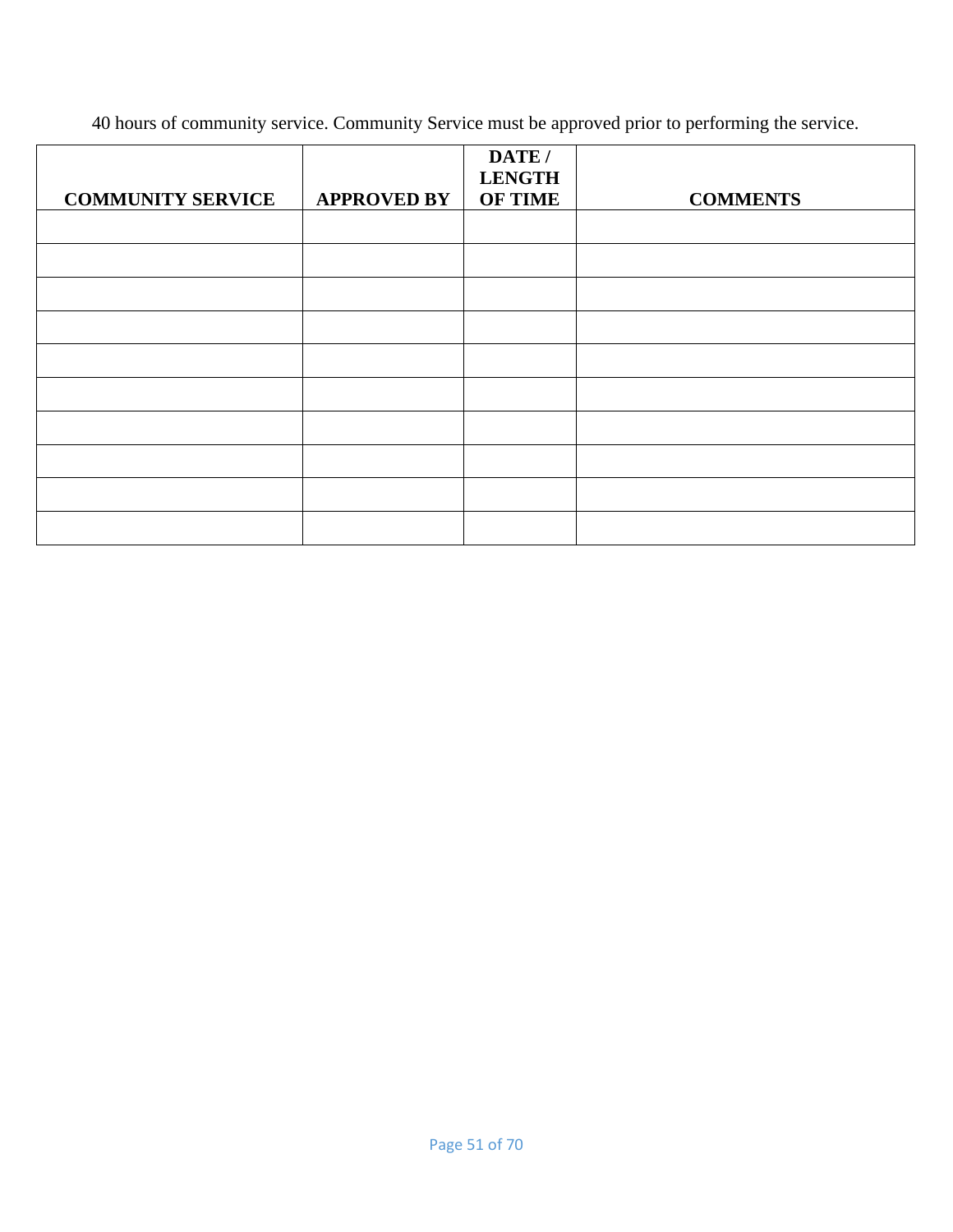# **METAPHYSICS LEVEL I**

#### SUMMARY OF CLASS WORK AND CHECKLIST FOR COMPLETION

#### <span id="page-51-0"></span>STUDENT NAME:

#### SPIRITUAL SEEKER TEST DATE:

| <b>CLASS</b>              |                   | <b>DATE</b>  |                 |
|---------------------------|-------------------|--------------|-----------------|
|                           | <b>INSTRUCTOR</b> | <b>TAKEN</b> | <b>COMMENTS</b> |
| Astrology I               |                   |              |                 |
| Auras                     |                   |              |                 |
| <b>Basic Tarot</b>        |                   |              |                 |
| Color                     |                   |              |                 |
| Ethics                    |                   |              |                 |
| Fundamentals of           |                   |              |                 |
| Metaphysics               |                   |              |                 |
| Palmistry I               |                   |              |                 |
| Numerology I              |                   |              |                 |
| <b>Sacred Calendar</b>    |                   |              |                 |
| Symbology: The Language   |                   |              |                 |
| of the Universe           |                   |              |                 |
| Five (5) Elective Classes |                   |              |                 |
| Five (5) Elective Classes |                   |              |                 |
| Five (5) Elective Classes |                   |              |                 |
| Five (5) Elective Classes |                   |              |                 |
| Five (5) Elective Classes |                   |              |                 |

Metaphysical Development Class: Eight (8) classes with a certified staff metaphysical development teacher over a period of two (2) week-long seminaries.

| <b>SEMINARY</b><br><b>DEVELOPMENT CLASS</b> | <b>INSTRUCTOR</b> | <b>DATE</b><br><b>TAKEN</b> | <b>COMMENTS</b> |
|---------------------------------------------|-------------------|-----------------------------|-----------------|
|                                             |                   |                             |                 |
|                                             |                   |                             |                 |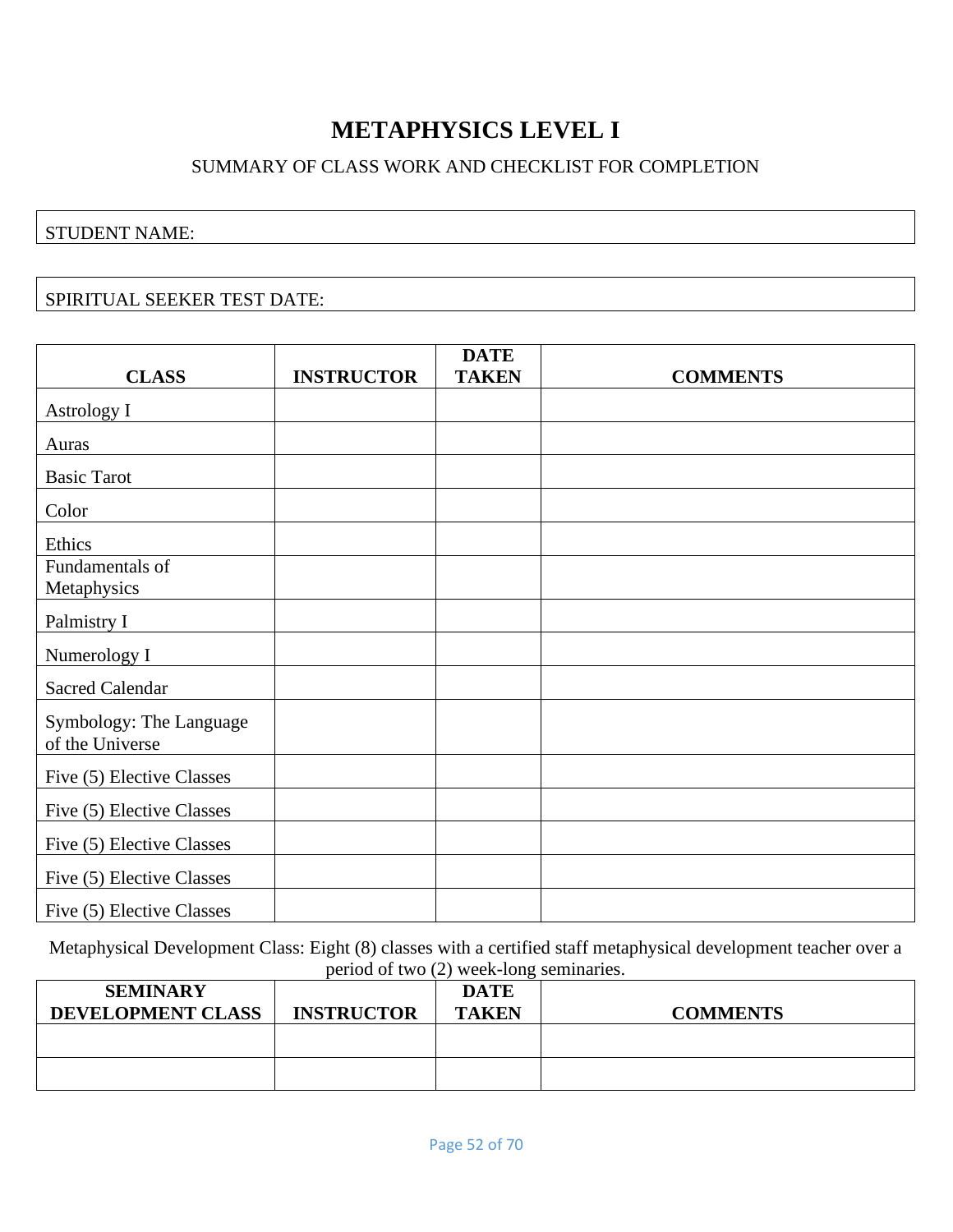Metaphysical Development Class Alternative: Regularly attend online or in person metaphysical development classes with a certified staff metaphysical development class teacher. A minimum of eight (8) classes and signature of the teacher is required.

| <b>ON-GOING</b><br><b>DEVELOPMENT CLASS</b> | <b>INSTRUCTOR</b> | <b>DATE</b><br><b>TAKEN</b> | <b>COMMENTS</b> |
|---------------------------------------------|-------------------|-----------------------------|-----------------|
|                                             |                   |                             |                 |

#### Assist staff teacher with one (1) metaphysical ceremony.

| <b>METAPHYSICAL</b> | <b>ONLINE / IN</b> |             |                 |
|---------------------|--------------------|-------------|-----------------|
| <b>CEREMONY</b>     | <b>PERSON</b>      | <b>DATE</b> | <b>COMMENTS</b> |
|                     |                    |             |                 |
|                     |                    |             |                 |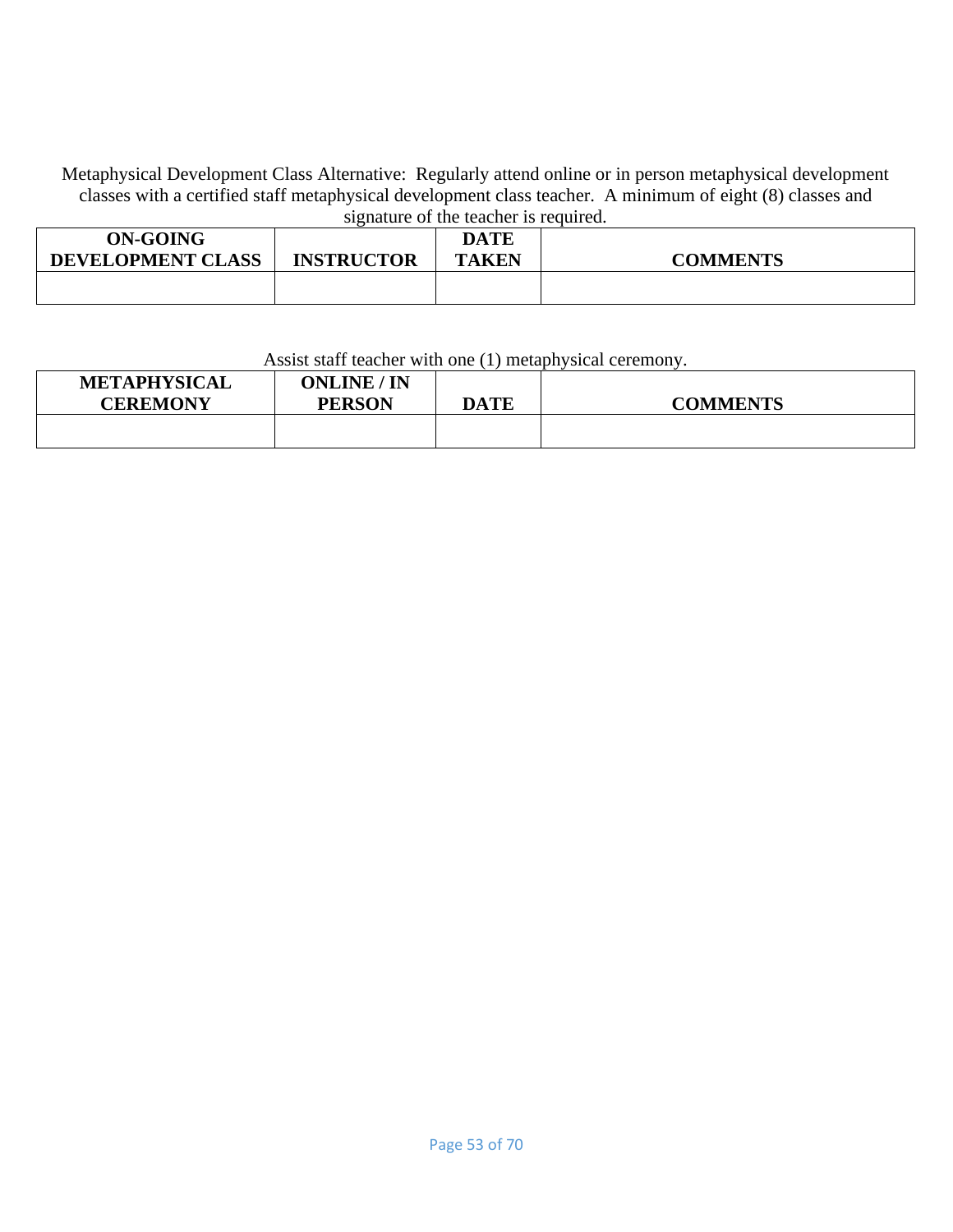# **METAPHYSICS LEVEL II**

#### SUMMARY OF CLASS WORK AND CHECKLIST FOR COMPLETION

### <span id="page-53-0"></span>STUDENT NAME:

#### METAPHYSICS LEVEL I TEST DATE:

|                                                  |                   | <b>DATE</b>  |                 |
|--------------------------------------------------|-------------------|--------------|-----------------|
| <b>CLASS</b>                                     | <b>INSTRUCTOR</b> | <b>TAKEN</b> | <b>COMMENTS</b> |
| Astrology II*                                    |                   |              |                 |
| <b>Candle Ceremony</b>                           |                   |              |                 |
| Hermetic Philosophy                              |                   |              |                 |
| Hermetic Tarot*                                  |                   |              |                 |
| Metaphysical Journaling                          |                   |              |                 |
| Numerology II*                                   |                   |              |                 |
| Palmistry II*                                    |                   |              |                 |
| <b>Qabalistic Studies</b>                        |                   |              |                 |
| Ritual Work of the                               |                   |              |                 |
| Metaphysician*                                   |                   |              |                 |
| Working with Moon Energies                       |                   |              |                 |
| Five (5) Metaphysical Elective<br>Classes        |                   |              |                 |
| Five (5) Metaphysical Elective<br><b>Classes</b> |                   |              |                 |
| Five (5) Metaphysical Elective<br>Classes        |                   |              |                 |
| Five (5) Metaphysical Elective<br>Classes        |                   |              |                 |
| Five (5) Metaphysical Elective<br>Classes        |                   |              |                 |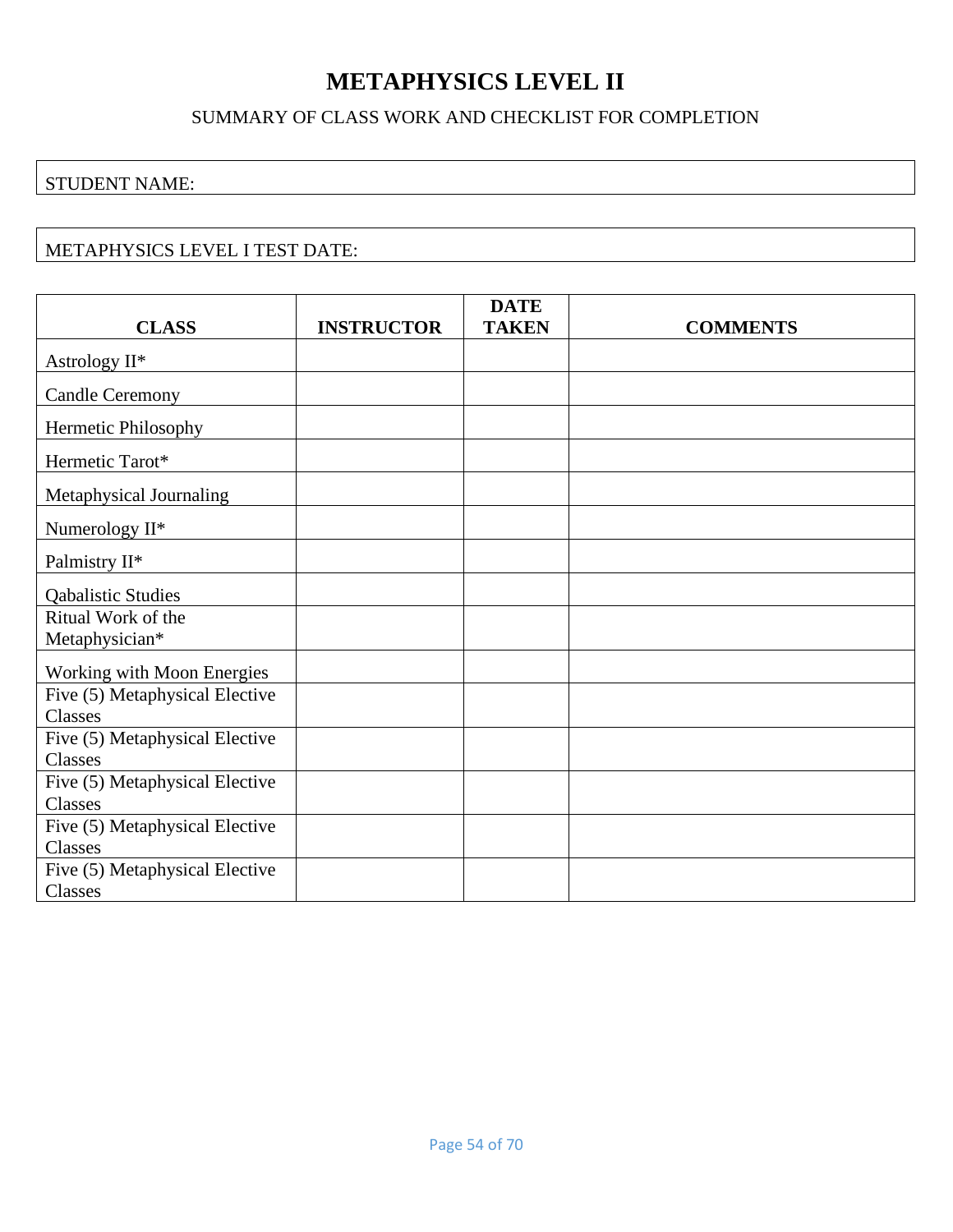Metaphysical Development Class: Eight (8) classes with a certified staff metaphysical development teacher over a period of two (2) week-long seminaries.

| <b>SEMINARY</b><br><b>DEVELOPMENT CLASS</b> | <b>INSTRUCTOR</b> | <b>DATE</b><br><b>TAKEN</b> | <b>COMMENTS</b> |
|---------------------------------------------|-------------------|-----------------------------|-----------------|
|                                             |                   |                             |                 |
|                                             |                   |                             |                 |

Metaphysical Development Class Alternative: Regularly attend online or in person metaphysical development classes with a certified staff metaphysical development class teacher. A minimum of eight (8) classes and signature of the teacher is required.

| <b>ON-GOING</b>          |                   | <b>DATE</b>  |                 |
|--------------------------|-------------------|--------------|-----------------|
| <b>DEVELOPMENT CLASS</b> | <b>INSTRUCTOR</b> | <b>TAKEN</b> | <b>COMMENTS</b> |
|                          |                   |              |                 |
|                          |                   |              |                 |

#### Assist staff teacher with two (2) metaphysical ceremonies.

| <b>METAPHYSICAL</b><br><b>CEREMONY</b> | <b>ONLINE / IN</b><br><b>PERSON</b> | <b>DATE</b> | <b>COMMENTS</b> |
|----------------------------------------|-------------------------------------|-------------|-----------------|
|                                        |                                     |             |                 |
|                                        |                                     |             |                 |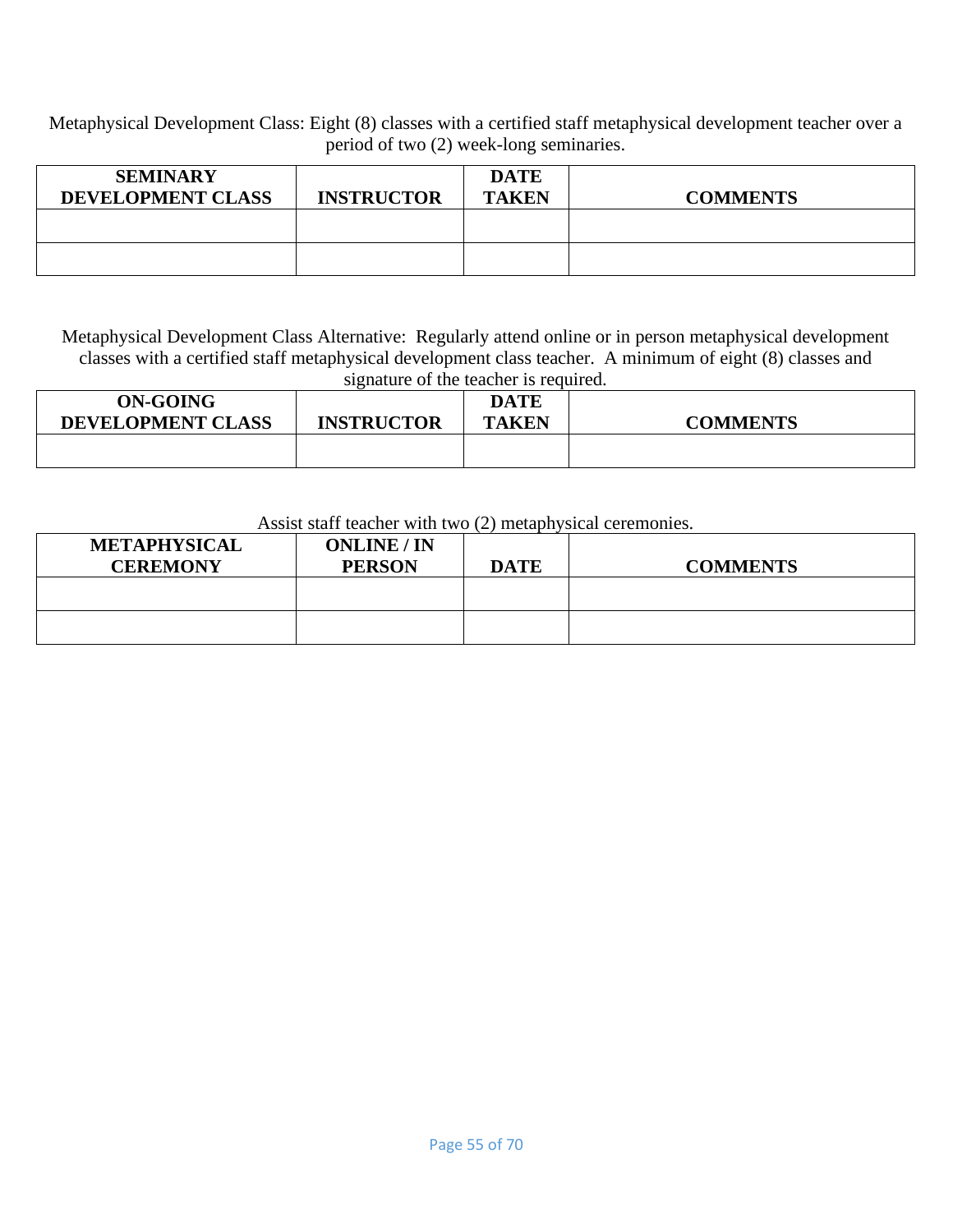# **METAPHYSICS LEVEL III**

#### SUMMARY OF CLASS WORK AND CHECKLIST FOR COMPLETION

#### <span id="page-55-0"></span>STUDENT NAME:

#### METAPHYSICAL MENTOR:

#### METAPHYSICS LEVEL II TEST DATE:

| <b>CLASS</b>                   | <b>INSTRUCTOR</b> | <b>DATE</b><br><b>TAKEN</b> | <b>COMMENTS</b> |
|--------------------------------|-------------------|-----------------------------|-----------------|
|                                |                   |                             |                 |
| <b>Angelic Consciousness</b>   |                   |                             |                 |
| Astrology III*                 |                   |                             |                 |
| Dream Work                     |                   |                             |                 |
| Eastern Mysteries*             |                   |                             |                 |
| Global Shamanism               |                   |                             |                 |
| Hermetic Practice and          |                   |                             |                 |
| Alchemical Thinking*           |                   |                             |                 |
| Numerology III*                |                   |                             |                 |
| Preparation for Directed Study |                   |                             |                 |
| Science of the Soul and the    |                   |                             |                 |
| <b>Masters</b>                 |                   |                             |                 |
| Western Mysteries*             |                   |                             |                 |

Metaphysical Development Class: Eight (8) classes with a certified staff metaphysical development teacher over a period of two (2) week-long seminaries.

| <b>SEMINARY</b><br>DEVELOPMENT CLASS | <b>INSTRUCTOR</b> | <b>DATE</b><br><b>TAKEN</b> | <b>COMMENTS</b> |
|--------------------------------------|-------------------|-----------------------------|-----------------|
|                                      |                   |                             |                 |
|                                      |                   |                             |                 |
|                                      |                   |                             |                 |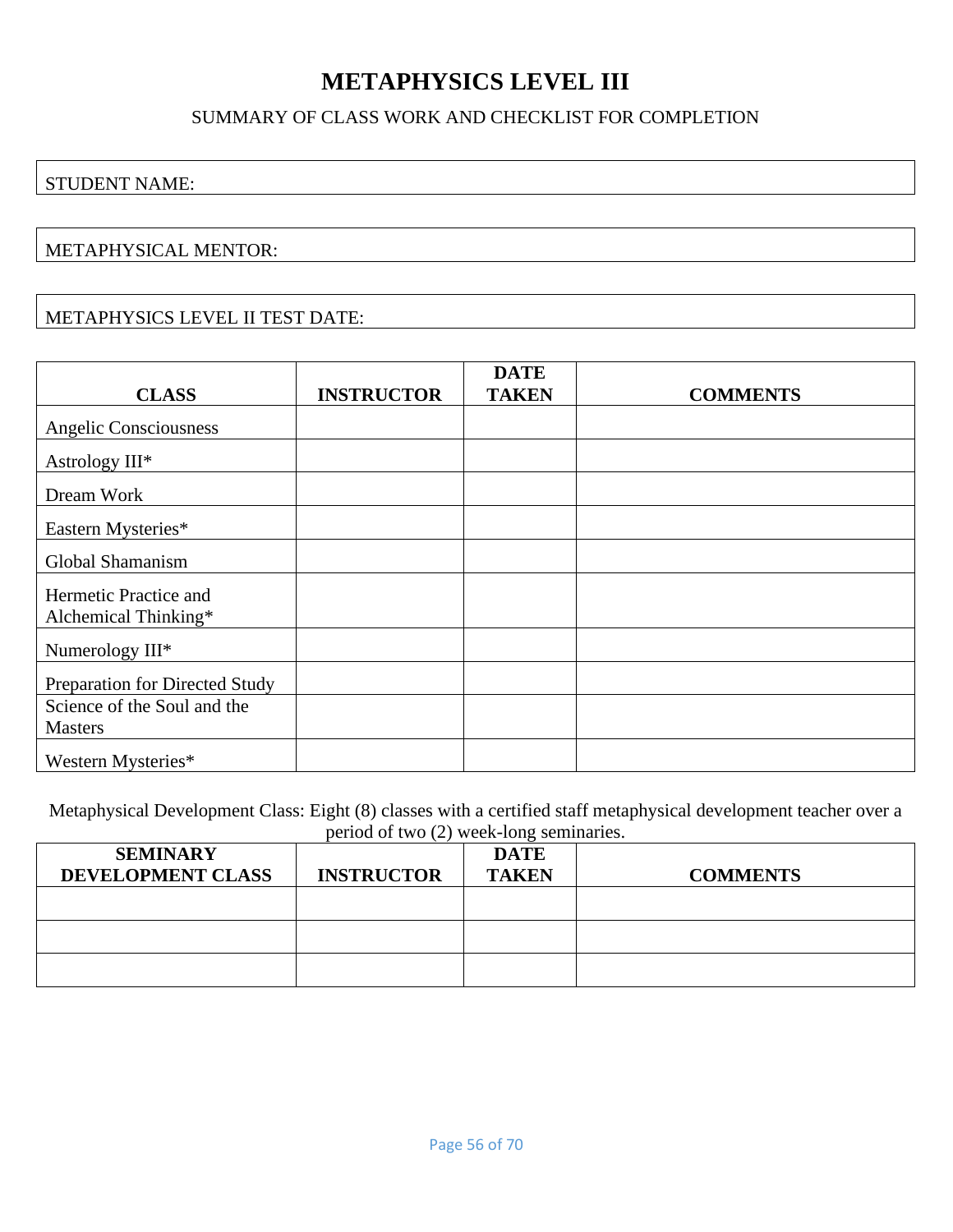Metaphysical Development Class Alternative: Regularly attend online or in person metaphysical development classes with a certified staff metaphysical development class teacher. A minimum of eight (8) classes and signature of the teacher is required.

| ON-GOING                 |                   | <b>DATE</b>  |                 |
|--------------------------|-------------------|--------------|-----------------|
| <b>DEVELOPMENT CLASS</b> | <b>INSTRUCTOR</b> | <b>TAKEN</b> | <b>COMMENTS</b> |
|                          |                   |              |                 |
|                          |                   |              |                 |

#### Assist staff teacher with one (1) metaphysical ceremony.

| <b>METAPHYSICAL</b><br><b>CEREMONY</b> | <b>ONLINE</b> / IN<br><b>PERSON</b> | <b>DATE</b> | <b>COMMENTS</b> |
|----------------------------------------|-------------------------------------|-------------|-----------------|
|                                        |                                     |             |                 |
|                                        |                                     |             |                 |

Independently create, design and implement one (1) metaphysical ceremony to be conducted during an approved metaphysical ceremony with approval and oversight of a metaphysical development teacher.

| <b>INDEPENDENT</b><br><b>METAPHYSICAL</b><br><b>CEREMONY</b> | <b>ONLINE / IN</b><br><b>PERSON</b> | DATE | <b>COMMENTS</b> |
|--------------------------------------------------------------|-------------------------------------|------|-----------------|
|                                                              |                                     |      |                 |

Under the supervision of your Metaphysical Mentor, write a 5,000-word paper on a metaphysical topic.

| <b>DIRECTED STUDY PAPER</b><br><b>COMPLETE</b> | <b>MENTOR</b> | <b>DATE</b> | <b>COMMENTS</b> |
|------------------------------------------------|---------------|-------------|-----------------|
|                                                |               |             |                 |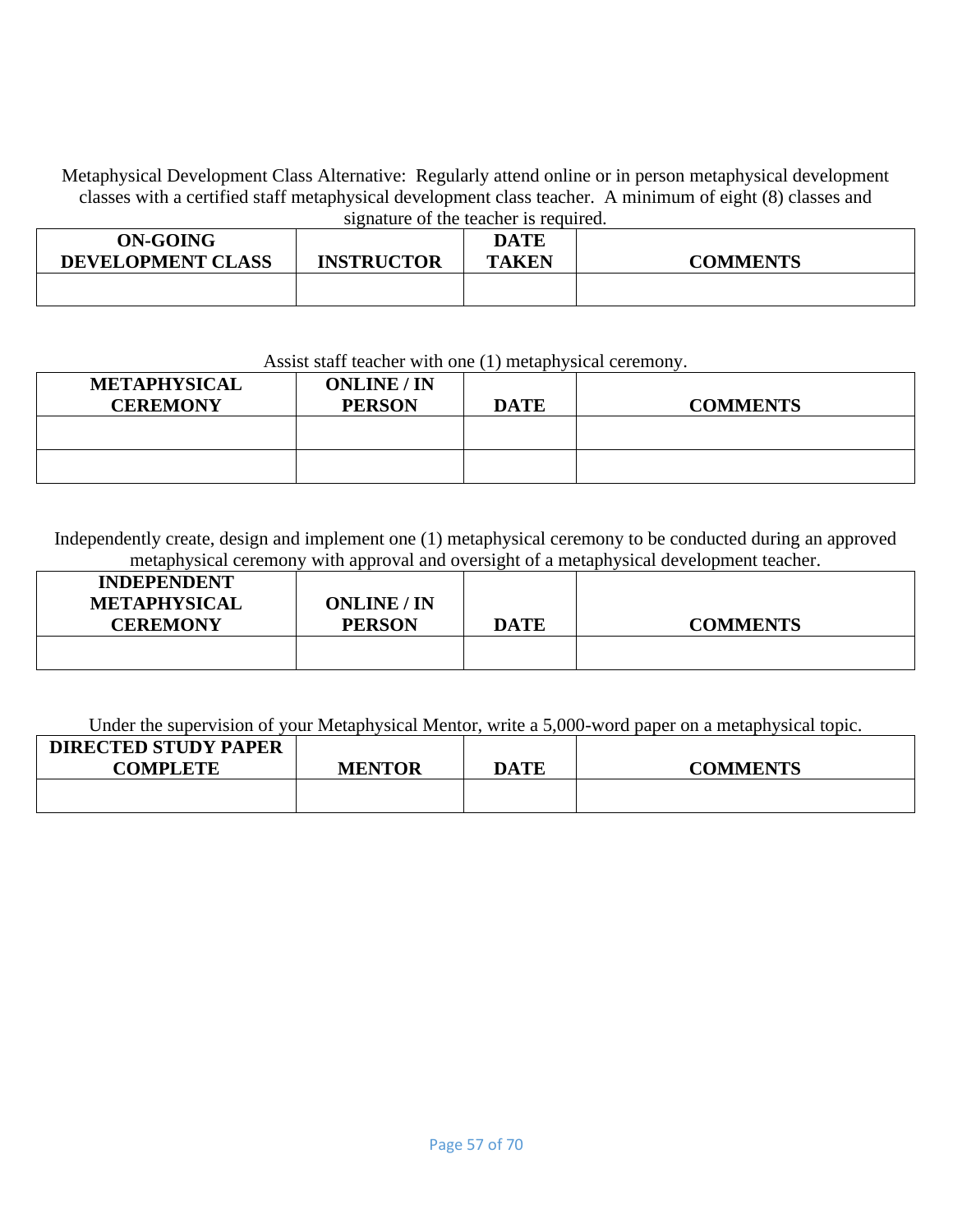## **IAOS DRESS CODE FOR SERVICES**

(Includes Ushers, Platform Workers & Musicians)

#### **SLACKS/PANTS:**

 APPROPRIATE: Slacks, trousers, and dress pants. Belts should be worn when belt loops are present on slacks, trousers, or dress pants.

INAPPROPRIATE: Jeans, Leggings, jeggings, shorts, skorts, cargo pants, and sweatpants.

#### **DRESSES/SKIRTS:**

 APPROPRIATE: Dresses that go below the knee and do not leave shoulders bare, and skirts which go below the knee.

 INAPPROPRIATE: Excessively high slits or slits three inches above the knee, and any dress/skirt where one cannot sit professionally.

#### **SHIRTS/BLOUSES/SWEATERS:**

 APPROPRIATE: Short or long-sleeve collared shirts, blouses, sweaters, and turtlenecks that do not leave shoulders bare.

 INAPPROPRIATE: Polo shirts, t-shirts, see-through tops, low-cut, halter tops, spaghetti strap tops, sweatshirts, athletic tops and crop tops.

#### **JACKETS/SUITS:**

APPROPRIATE: Suits and sport coats.

#### **FOOTWEAR:**

 APPROPRIATE: Dress shoes, dress flats, heels, and dress boots. Hosiery is not required as long as a professional appearance is maintained.

 INAPPROPRIATE: Athletic shoes, slippers, moccasins, flip-flops, military style boots and sandals.

#### **ACCESSORIES:**

APPROPRIATE: Ties, belts, and jewelry.

### ALWAYS BE MINDFUL THAT YOUR ATTIRE DOES NOT DISTRACT FROM YOUR MEDIUMSHIP DEMONSTRATION.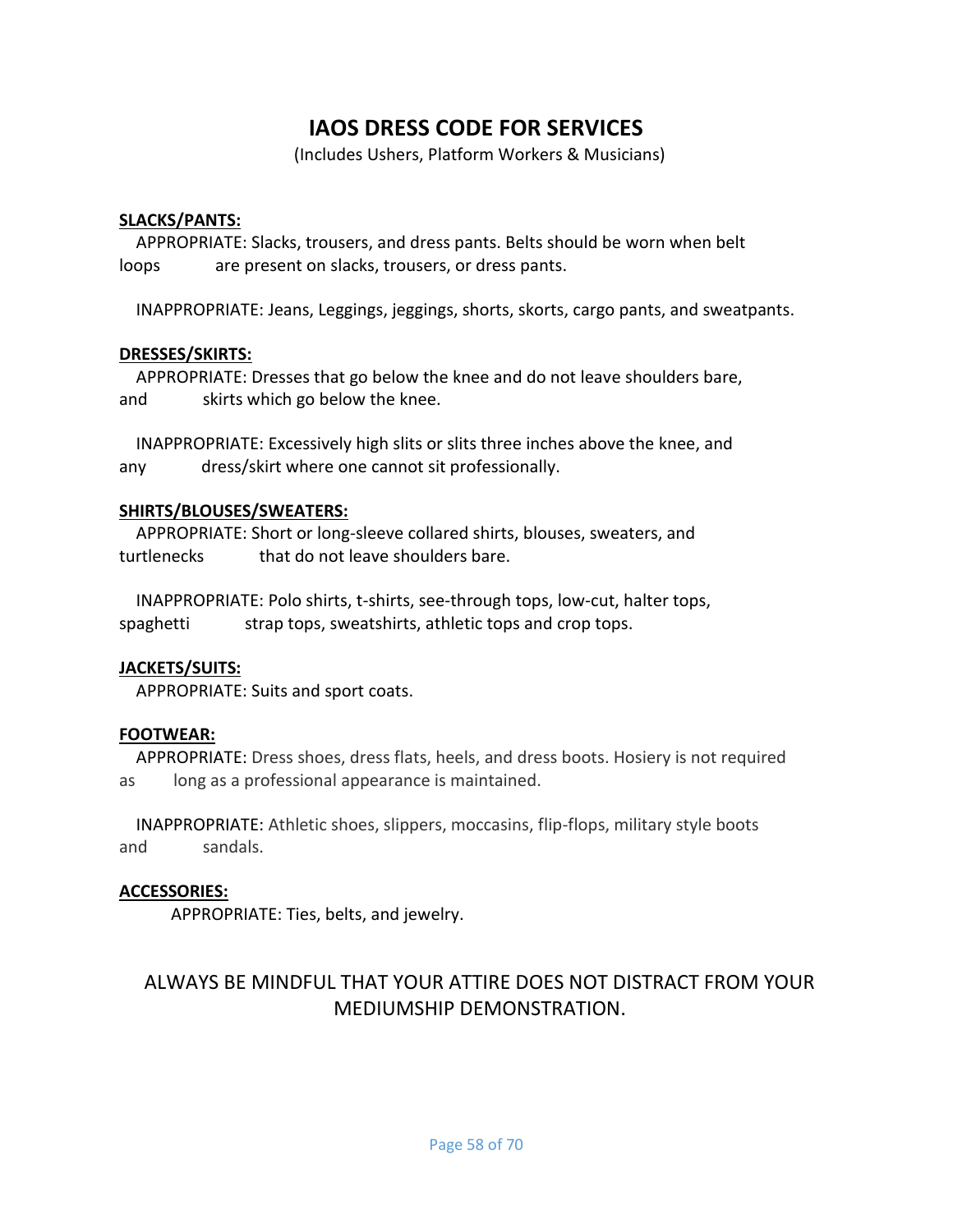# <span id="page-58-0"></span>**SPIRITUALIST CHURCHES FOR STUDENT WORK**

\*THIS LIST WILL BE UPDATED FREQUENTLY. CONTACT THE ADMINISTRATION OFFICE FOR THE MOST CURRENT LIST

# **Alabama**

# **Alaska**

### **Arizona**

Church of the Living Spirit, NSAC 15414 North 19th Avenue. A, Glendale 480-297-6502 | reverendhaviness@gmail.com Contact: Mary Beth LoVecchio

Spiritualist Living Center, NSAC 14465 RH Johnson Boulevard, Sun City West 602-510-2326 | info@slcaz.org Contact: Maggie Simpson, Secretary

### **Arkansas**

# **California**

Celebrate Life Spiritualist Community 4530 18th Street, San Francisco 415-613-7962 | celebratelifesc@gmail.com Contact: James Bae

Central Spiritualist Church, NSAC 2949B Fulton Avenue, Sacramento 916-652-4568 | centralspiritualistchurch@gmail.com Contact: Pat Carey

Circle of Love Spiritualist Community 471 Maidu Drive, Auburn 916-783-3546 | camptonvillelady@gmail.com Contact: Carol Kinne

First Spiritual Temple, NSAC 33 Banbury Drive, San Franciscso 707-303-5617 | canyonrivers1967@aol.com Contact: Tamara Polly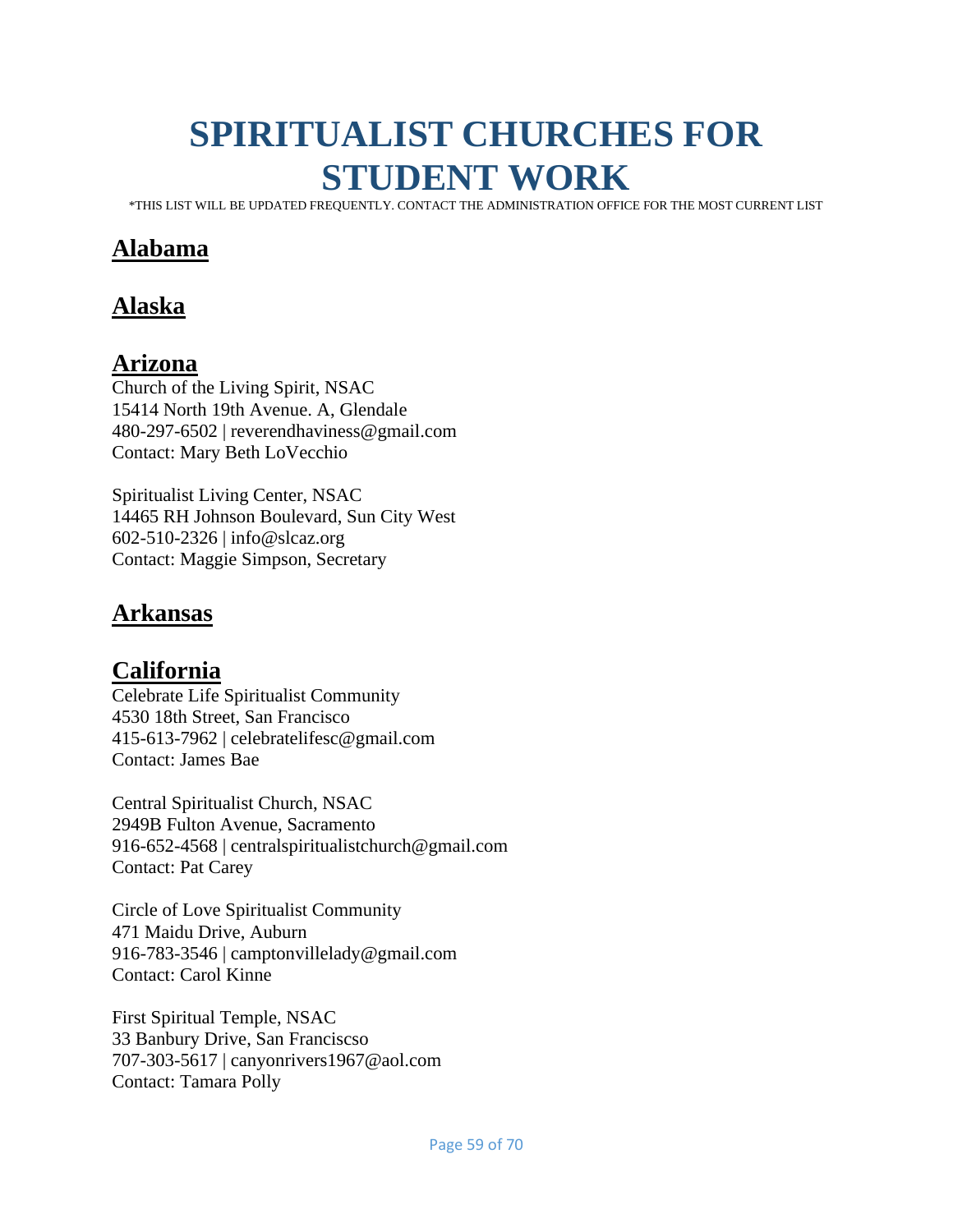Golden Gate Spiritualist Church 1901 Franklin Street, San Franciscso 415-225-6947 | bdullea@sbcglobal.net Contact: Barbara Dullea

Spiritualist Chapel of the Pines 457 Grass Valley Highway, #7, Auburn 916-933-2751 | afreitag@pacbell.net Contact: Terri Freitag

Spiritualist Church of Revelation 200 West Colorado Boulevard, Monrovia 626-256-3403 | secretaryscor@yahoo.com Contact: Sharon Sharp

Spiritualist Church of Two Worlds, NSAC 1550 San Leandro Boulevard, San Leandro 925-930-6663 | averybabon@yahoo.com Contact: Avery Babon

Summerland Spiritualist Church of the Comforter 1028 Garden Street, Santa Barbara 805-689-5538 | spiritualistchurch.newsletter@gmail.com Contact: Eva Vega

The Spiritual Science of Life Church, NSAC 729 Morse Street, San José 408-615-0214 | peruchlise@aol.com Contact: Louise Peruch

# **Colorado**

### **Connecticut**

Albertson Memorial Church 293 Sound Beach Avenue, Old Greenwich 203-637-4615 | info@albertsonchurch.org Contact: India Beard

First Spiritualist Church of Willimantic 268 High Street, Willimantic 860-268-4501 | firstspiritualistwillimantic@gmail.com Contact: Sheryl SanFilippo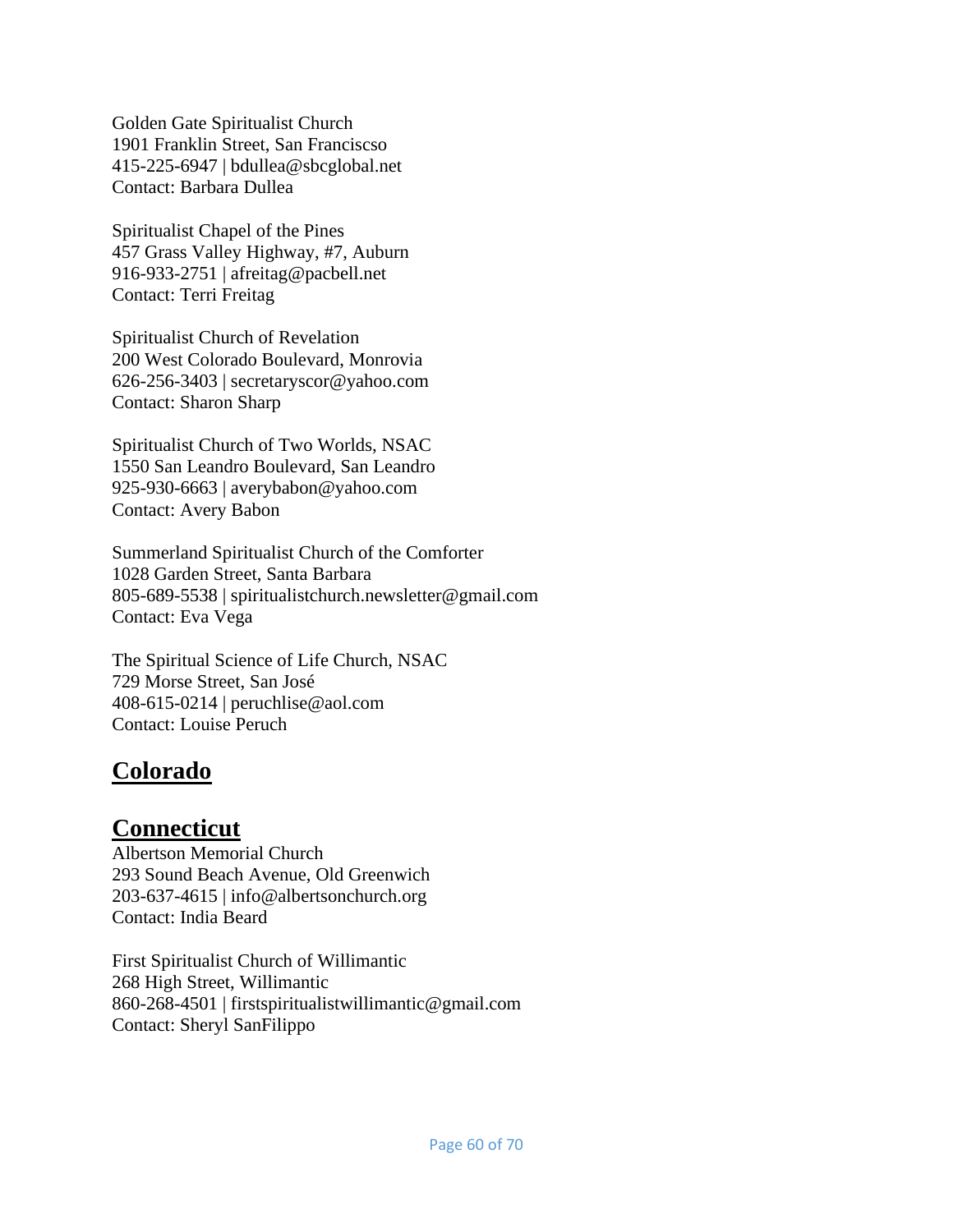National Spiritualist Church of Norwich 29 Park Street, Norwich 860-886-8522 | nscnorwich@yahoo.com Contact: Jill Redding

New London Spiritualist Church c/o Sleep Inn 5 King Arthur Drive, Niantic 860-993-6000 | sandramorse@mac.com Contact: Sandra Morse

Pine Grove Spiritualist Camp 34 South Pine Street, Niantic 860-739-2157 | mfcaswell23@yahoo.com Contact: Maureen Caswell

Pinpoint of Light Spiritualist Camp 546 Town Farm Road, Hartford 207-515-1016 | pinpointoflight@live.com Contact: Barbara Eckhardt

Spiritualist Church of Peace & Light 43 Hatch Street, Mystic 860-442-1709 | scpeacelight@yahoo.com Contact: Lynn Gaffin

The Church of the Infinite Spirit 80 Walsh Avenue, Newington 203-376-8350 | webmaster@newingtonspiritualistchurch.org Contact: Susana Lopes

# **Delaware**

# **Washington D.C.**

The Spiritualist Church of Two Worlds 3038 Q Street, NW, Washington D.C. 202-726-0895 | julimari77@hotmail.com Contact: Maria Wolf

# **Florida**

New Vision Spiritualist Center 2328 Semoran Boulevard South, Orlando 407-855-6294  $|cat dog@bellsouth.net$ Contact: Neenah Barefield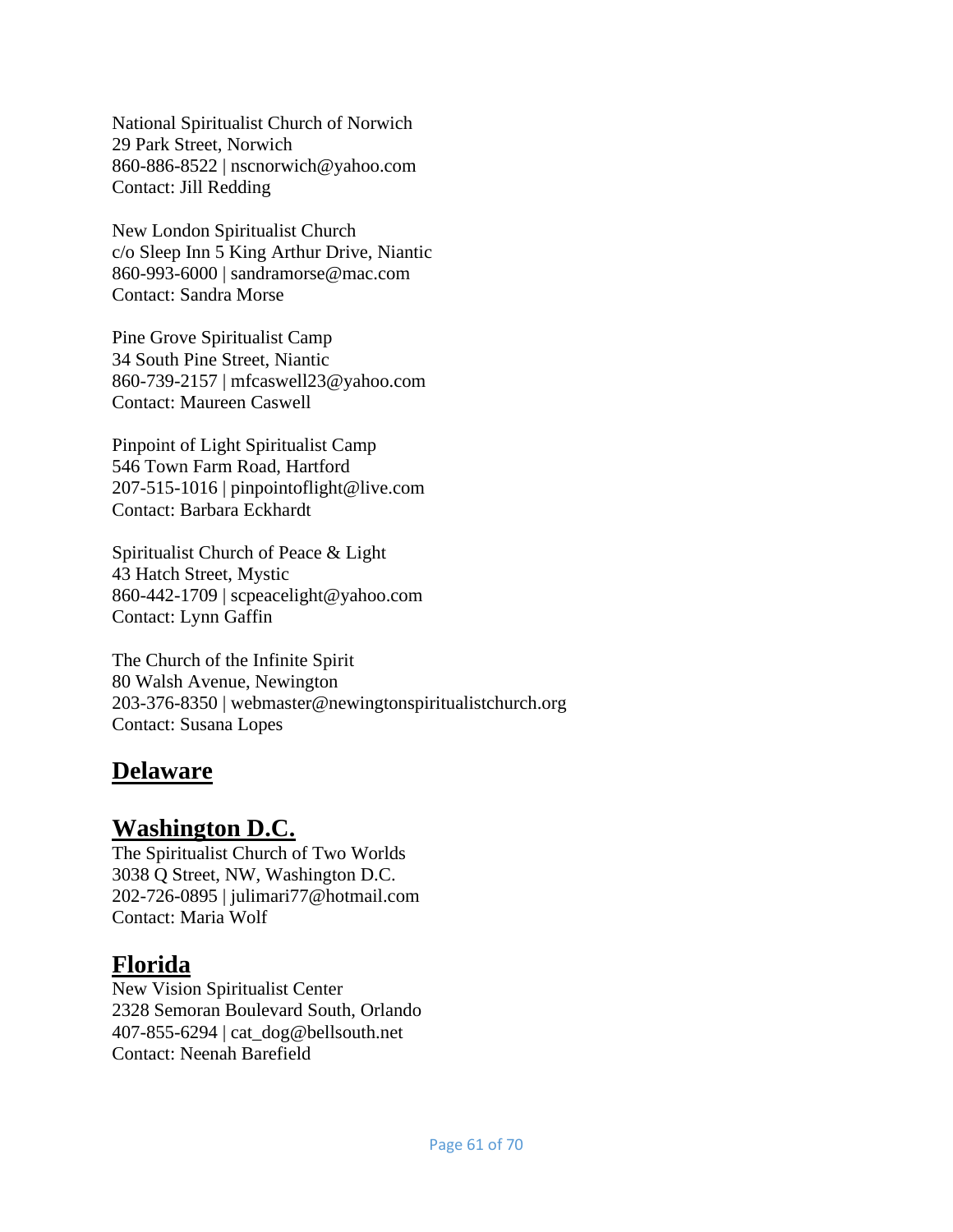Spiritualist Church of Awareness, NSAC 3210 North Chickasaw Trail, Orlando 407-782-8823 | scoa-secretary@aol.com Contact: Ron Lerch

# **Georgia**

## **Hawaii**

# **Idaho**

### **Illinois**

Christabelle Spiritualist Church 8002 Service Road, Cherry Valley Contact: Jennifer Bertone

Church of The Spirit 2651 North Central Park Avenue, Chicago 773-293-1967 | spiritspks@aol.com Contact: Lio Danny Guteirez

J.T. & E.J. Crumbaugh Spiritualist Church 102 South Pearl Street, LeRoy 309-962-9076 | crumbaughchurch@live.com Contact: Terry Lowe

Love of Spirit Spiritualist Church NSAC 210 West Mulberry Street, Normal 309-366-8385 | info@yourloveofspirit.com Contact: Colleen Tucker

Spiritualist Church of Truth 6343 West Cuyler Avenue, Chicago Contact: Judith Galar

### **Indiana**

First Spiritualist Church of Gary 2430 West 11th Avenue, Gary Contact: Bessie Reynolds

The Spiritualist Church of Indianapolis 3020 South Meridian Street, Indianapolis 317-850-3142 | webmaster.tscoi@gmail.com Contact: Jacqueline A. Reeves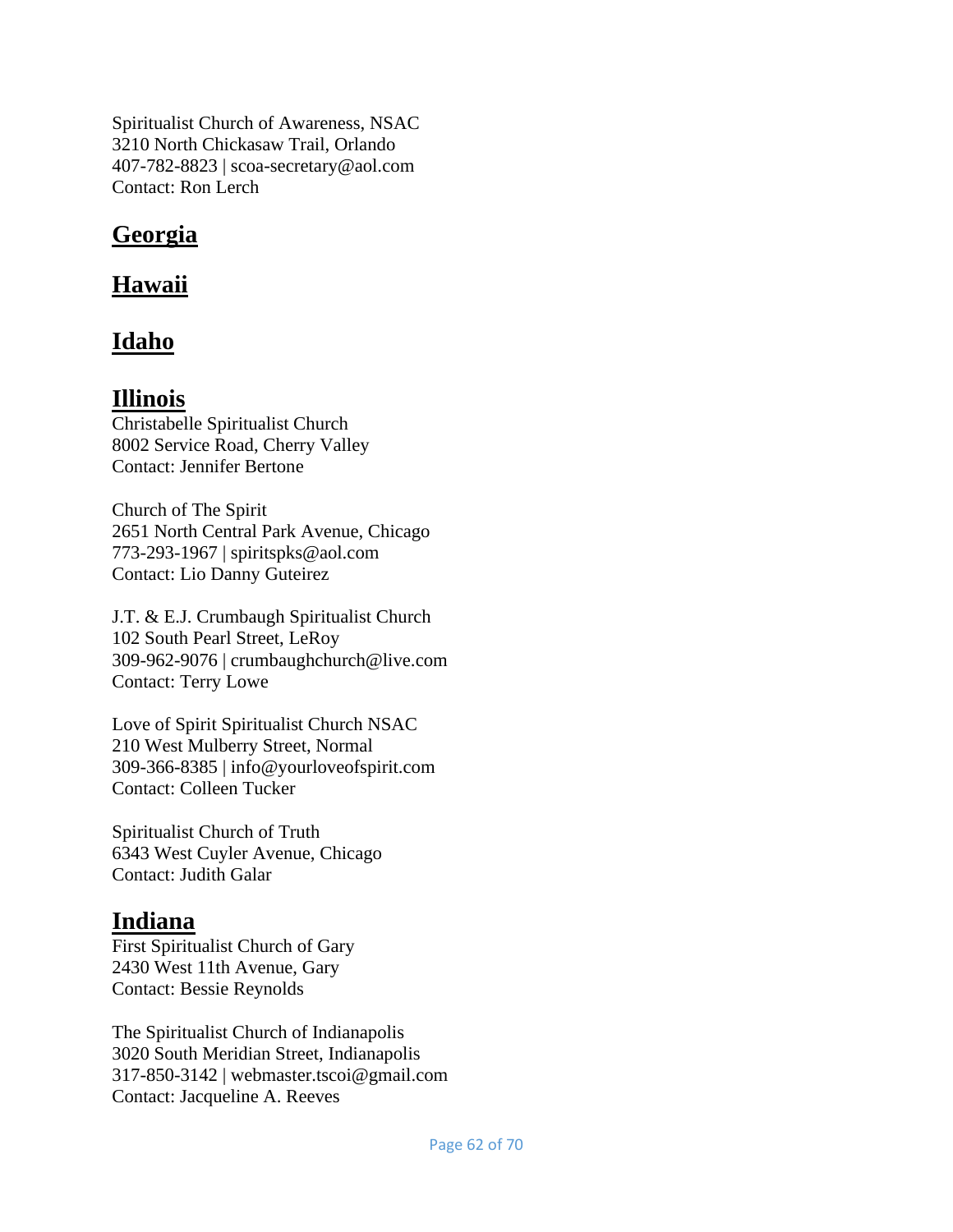Fort Wayne Metaphysical Chapel 1615 N. Wells Street, Fort Wayne, IN 260-482-9530 www.fwmchapel.com Contact: Rev. Rosalyn Brundage

Psychic Science Spiritualist Church 1415 Central Ave., Indianapolis, IN 317- 840-9910 psychicsciencechurch@gmail.com Contact: Rev. Kathy Carrell

Progressive Spiritualist Church 2201 E. 54th St., Indianapolis, IN psc-2201@outlook.com Contact: Rev. Kandy Kendall

Sanctuary of Eternal Truth 1002 E. Market St. New Albany, IN 502-762-440 Contact: Rev. Mark Barnard

### **Iowa**

**Kansas**

# **Kentucky**

# **Louisiana**

### **Maine**

Augusta Spiritualist Church 113 Townsend Road, Augusta 207-622-8980 | augusta@mainespiritualism.org Contact: Kevin LaBrie

Portland Spiritualist Church 17 Dunn Street, 2nd Floor, Westbrook 207-797-2039 | info@portlandspiritualistchurch.org Contact: Sallie Chase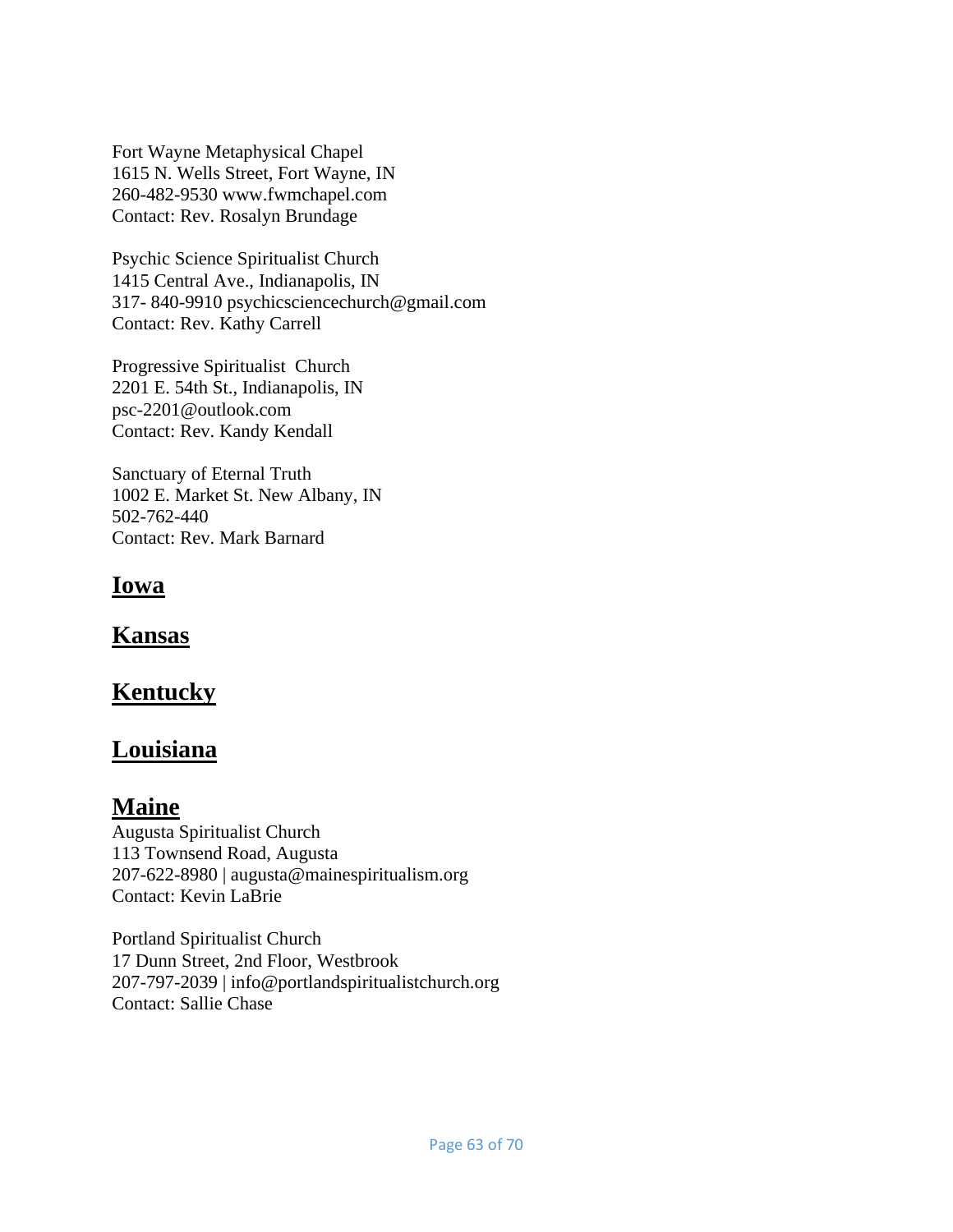Spiritualist Church of Eternal Life 352 Crowley Road, Sabattus 207-376-5318 | curlysmart1228@yahoo.com Contact: Linda LaBrie

Temple Heights Spiritualist Church 4 Park Street, Northport 207-338-1355 | templeheights@gmail.com Contact: Jean Bower

The Harrison D. Barrett Memorial Church, NSAC 304 Hancock Street, Bangor 207-848-2273 | hdb@mainespiritualism.org Contact: Betty Simpson

# **Maryland**

# **Massachusetts**

Church of Spiritual Growth, NSAC 16 Lexinton Street Temple Shalom Emeth, Burlington 603-380-3688 | churchofspiritualgrowthnsac@gmail.com

First Spiritualist Church of Brockton 243 Winthrop Street, Rehobeth 508-813-7769 | cdscuba@hotmail.com Contact: Claudette Cahill

First Spiritualist Church of Salem 34 Warren Street, Salem 978-745-2098 | leodancer@comcast.net Contact: Janice Kaplan

Healing Hands of Light Spiritualist Church 465 Granby Road, Chicopee 413-519-9669 | denise.m.sullivan7@gmail.com Contact: Denise Sullivan

### **Michigan**

First Spiritual Temple of Royal Oak 3224 Greenfield Road, Royal Oak 313-477-8707 | firstspiritualtemple@aol.com Contact: Karen Redmond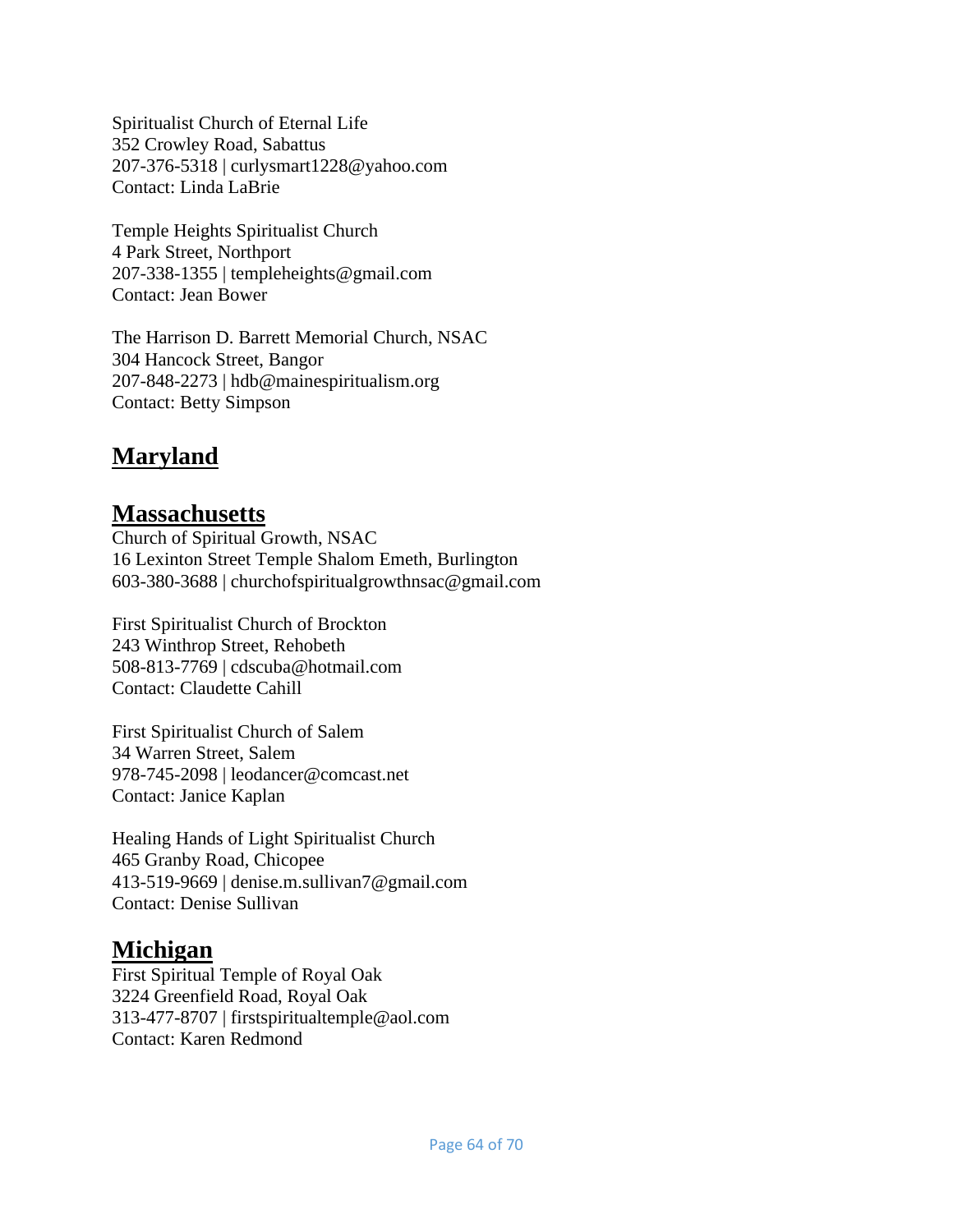First Spiritualist Temple of Detroit 2724 Goodrich, Ferndale 248-545-5680 | smithnana3212@gmail.com Contact: Dianne Smith

Flower Memorial Spiritualist Church 430 West Bellevue, Leslie 517-392-7092 | flowermemorialchurch@gmail.com Contact: Tracy Wilson

Golden Rule Spiritualist Church 7444 Old US 31 North, Charlevoix 231-881-7916 | kfosterstanhope@gmail.com Contact: Karen Stanhope

Center of Enlightment 2724 Goodrich, Ferndale, MI 48220 313-549-8739 | www.coechurch.com Contact: Rev. Marie Phillips

Golden Light Spiritualist Church (ISA) 2110 N. Milford Rd., Highland, MI 248-882-0903 | Independentspiritualists.org Contact: Rev. Sue Chase

Good Samaritan Spiritualist Church 5401 Oak Park Dr., Clarkston, MI 48347 810-397-4430 | www.spiritualistchurchofthegoodsamaritan.org Contact: Rev. Patricia Nelson

Metropolitan Metaphysical Church 28629 Hoover Rd., Warren, MI 48093 586-549-4811 Contact: Michalyn Grett

Spiritual Episcopal Church of Eaton Rapids 141 Frost Street, Eaton Rapids, MI 48827 517-914-5068 Contact: Rev. Betty Matthews

Spiritual Episcopal Church of Owosso 610 Clinton St., Owoaao, MI 48867 810-241-0192 Contact: Rev. Bessie Hope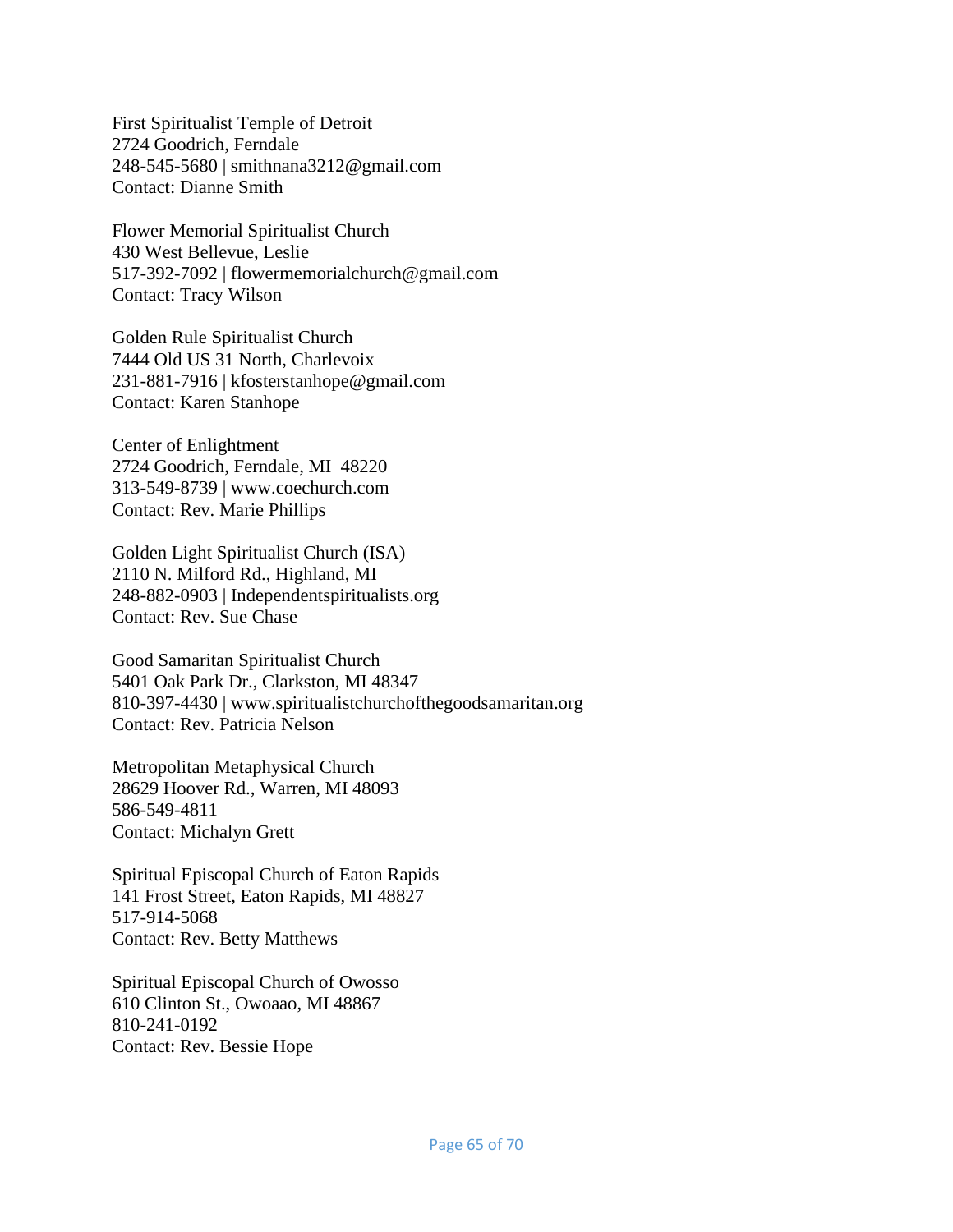Temple of the Sun Royal Oak Woman's Club 404 S. Pleasant St., Royal Oak, MI 48067 248-417-3620 Contact: Rev. Terry Ryan

# **Minnesota**

# **Mississippi**

## **Missouri**

Fifth Spiritualist Church of St. Louis 6026 South Kingshighway Boulevard, St. Louis 314-276-4875 | nlgheen@earthlink.net Contact: Nancy Gheen

# **Montana**

# **Nebraska**

# **Nevada**

Spiritualist Desert Church, NSAC 3305 West Spring Mountain Road, Suite 51, Las Vegas 702-876-8783 | spiritualistdesertchurch@yahoo.com Contact: Louise Barkdull

Spiritualist Society of Reno 1135 Terminal Way, #100 (The Circle's Edge), Reno 775-329-5980 | tomalisa2@aol.com Contact: Lisa Butler

# **New Hampshire**

Church of Spiritual Life, NSAC 58 East Broadway Street, Derry 603-502-2019 | info@churchspirituallifenh.org Contact: Annie Collyer

### **New Jersey**

Church of Eternal Life, NSAC 243 West Olive Street, Westville Contact: Carolyn Emory

# **New Mexico**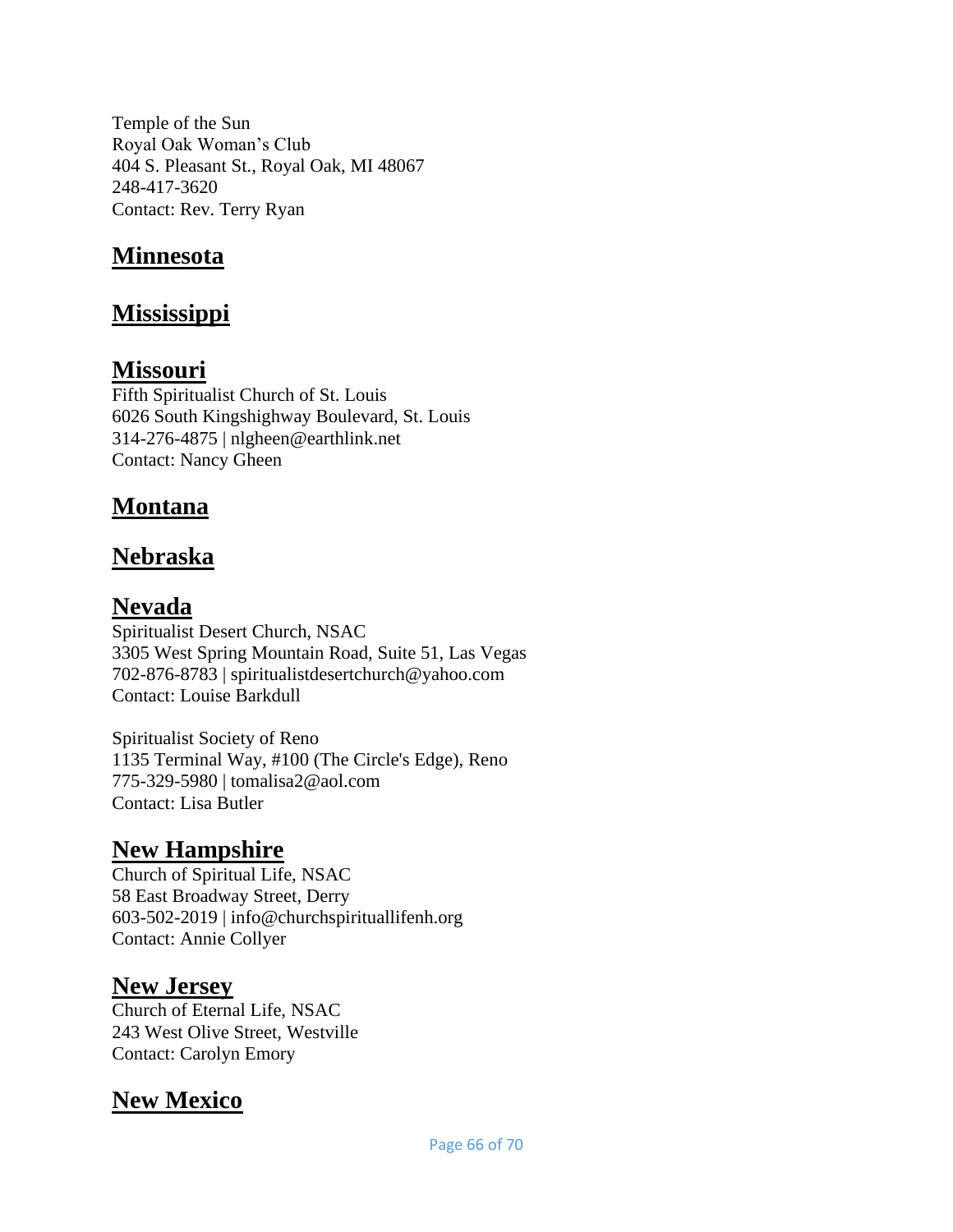## **New York**

Attunement Spiritual Chapel Hampton Inn Buffalo-Hamburg 5444 Camp Road, Hamburg 716-866-3099 | pastor@attunementspiritualistchapel.org Contact: Beverly Sabo

First Spiritualist Temple of East Aurora 29 Temple Place, East Aurora 716-652-5018 | fstofeastaurora@gmail.com Contact: Jeanne Phoenix Laurel

Lily Dale Spiritualist Church East Street, Lily Dale 716-397-1048 | ldscnsac@outlook.com Contact: T. Lynne Forget

New Horizon Spiritualist Church, NSAC 692 Broadway (AM Vet Post 88), Massapequa 516-792-5919 | contractor24@hotmail.com Contact: Norma Morreale

Plymouth Spiritualist Church 29 Vic Park A, Rochester 585-271-1470 | plm.spirit.1470@gmail.com Contact: Craig Coburn

Summerland Church of Light, NSAC 380 Nicolls Road, East Setauket 631-316-1588 | info@summerlandchurchoflight.com Contact: Valerie Miller

The Temple of Metaphysical Science, NSAC 12 Baker Street, Patchogue 631-868-3878 | karenalbin2002@aol.com Contact: Karen Beebe

# **North Carolina**

# **North Dakota**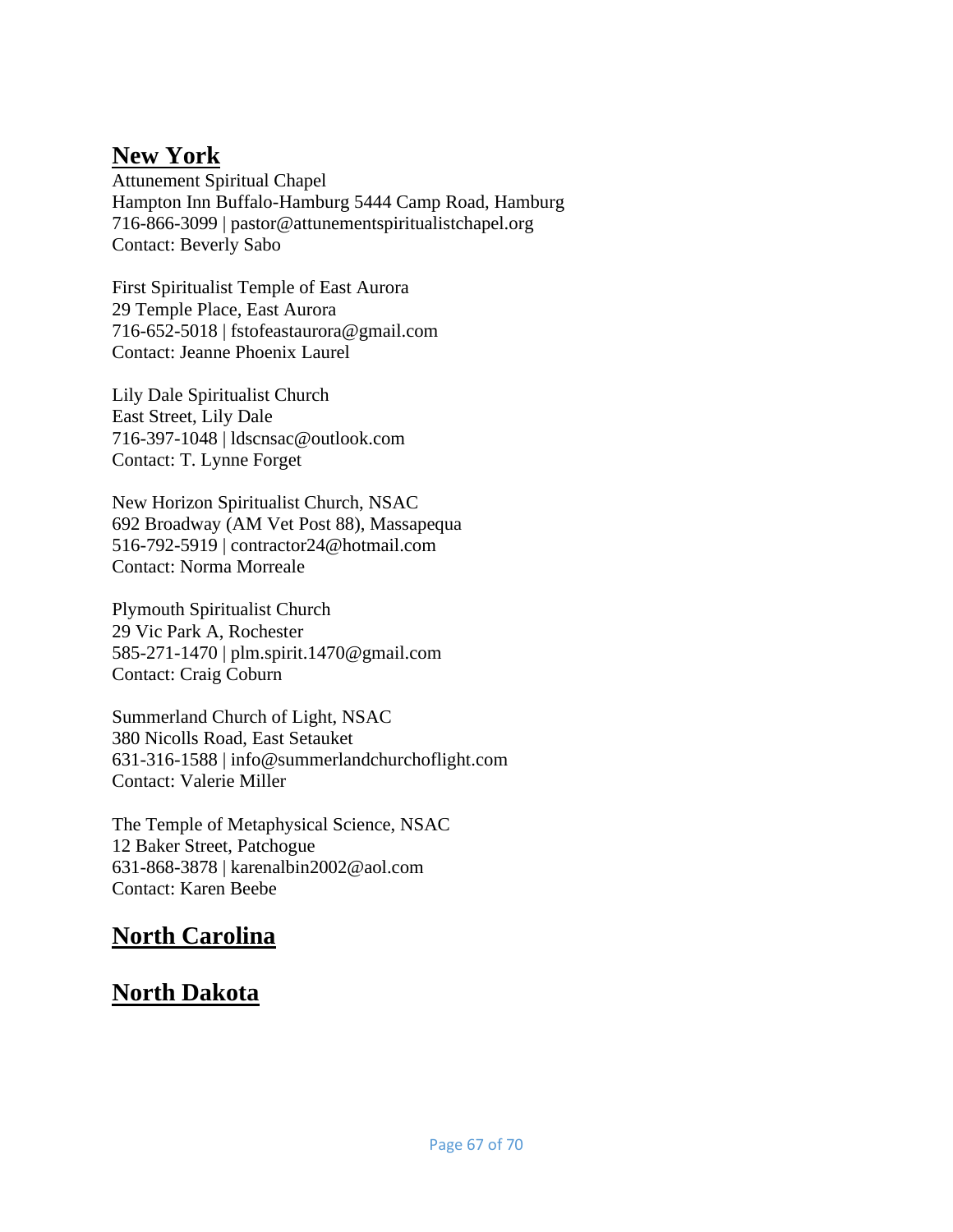# **Ohio**

Sunflower Chapel 609 Watervliet Avenue, Dayton 937-252-3299 | fdm742@sbcglobal.net Contact: Frances Montgomery

United Spiritualists of the Christ Light Church 270 Northland Blvd., Ste. 110, Cincinnati, OH 45246 513-254-1257 | www.uscl.org Contact: Rev. Judy Brooks

White Lily Chapel 20 S, Main St., Ashley, OH 740-747-2233 | www.whitelilychapel.org Contact: Rev. Cindy Berkshire

# **Oklahoma**

# **Oregon**

## **Pennsylvania**

Celestial Spiritualist Church 421 North Preston Street, Philadelphia 215-222-0322 | revhutt@gmail.com Contact: Betty J. Hutt

# **Rhode Island**

# **South Carolina**

# **South Dakota**

### **Tennessee**

### **Texas**

First Spiritualist Church of Austin 4200 Avenue D, Austin 512-478-7612 | spiritchurch@hotmail.com Contact: Cledstone Jordan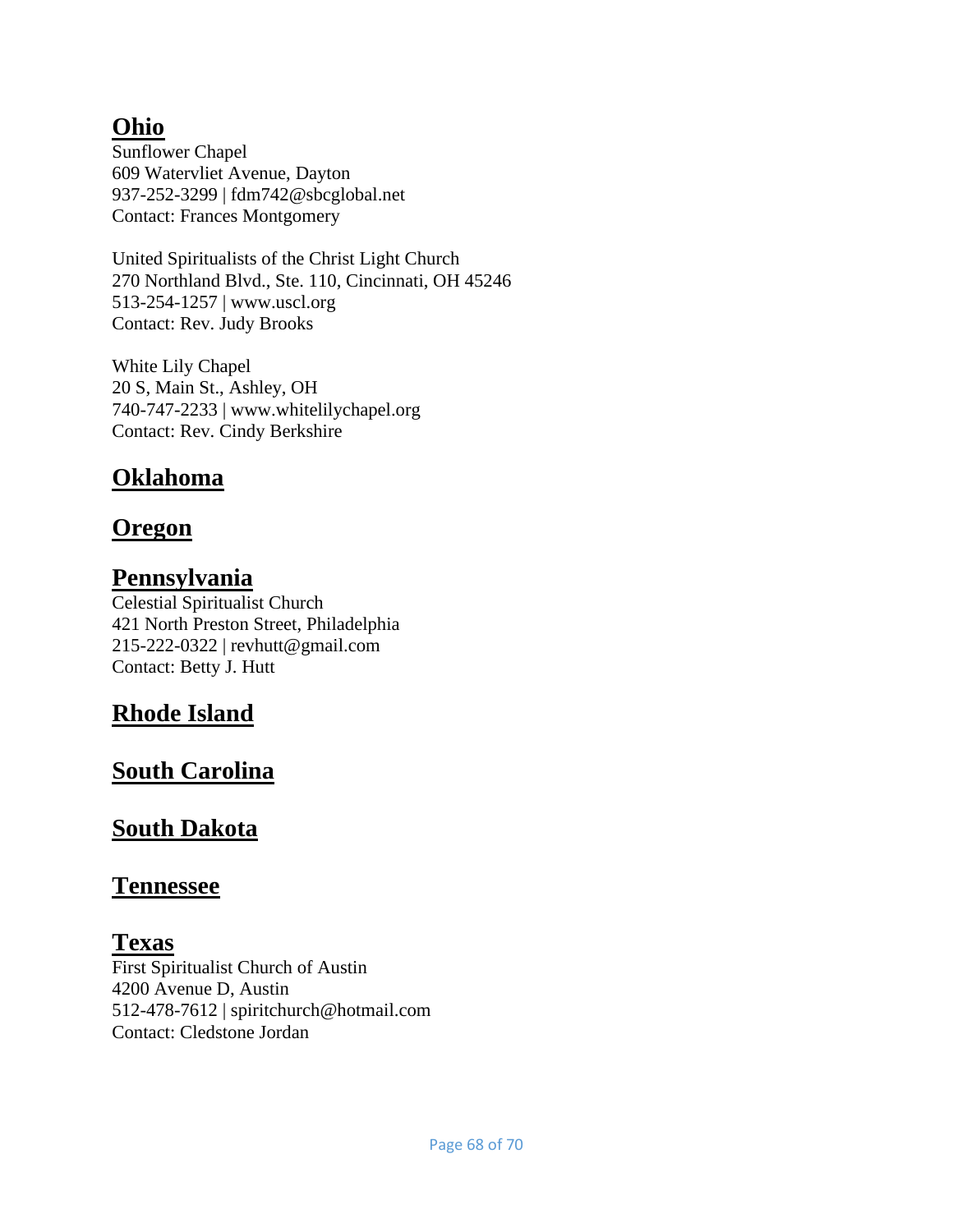First Spiritualist Church of Houston 2115 Turner Street, Houston 713-240-0058 | lianaliles@gmail.com Contact: Liana Liles Pitman

# **Utah**

# **Vermont**

# **Virginia**

The Memorial Spiritualist Church, NSAC 307 West 37th Street, Nortolk 757-622-5070 | lynncetn7@aol.com Contact: Mary Taylor

# **Washington**

Church of Spiritual Truth, NSAC 1228 26th Avenue Court, Milton walkingwiththemagicstaff@gmail.com Contact: Dee Chapman

Church of Spiritual Unity, NSAC 1228 26th Avenue Court, Milton 253-927-2365 | colleenmohler@yahoo.com Contact: Jill Mohler

# **West Virginia**

Way Memorial Spiritualist Church 27 Maryland Street, Wheeling 304-233-5365 | waymemorialtemple@gmail.com Contact: Lisa Davie

# **Wisconsin**

Church of Peace, A Spiritualist Center 5108 S 108th Street, Hales Corner 262-332-1758 | lynn.lynn22@gmail.com Contact: Rev. Debra Malison

First Spiritualist Church of West Allis 6228 West Washington Street, West Allis 262-492-4943 | firstspiritualistchurchwa@gmail.com Contact: Theresa Gonzales